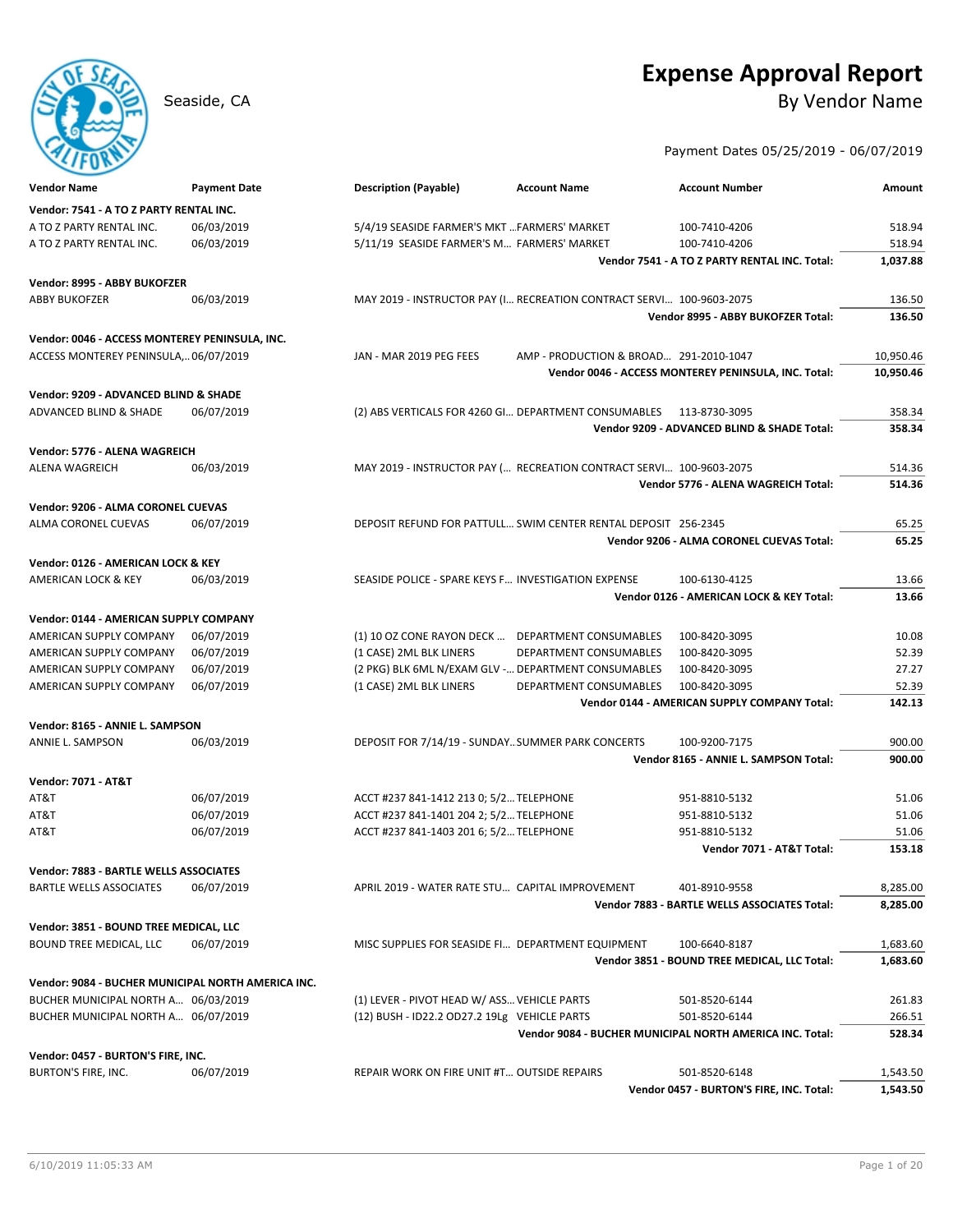| <b>Expense Approval Report</b>                      |                     |                                                        |                                                                           | Payment Dates: 05/25/2019 - 06/07/2019                    |               |
|-----------------------------------------------------|---------------------|--------------------------------------------------------|---------------------------------------------------------------------------|-----------------------------------------------------------|---------------|
| <b>Vendor Name</b>                                  | <b>Payment Date</b> | <b>Description (Payable)</b>                           | <b>Account Name</b>                                                       | <b>Account Number</b>                                     | <b>Amount</b> |
| Vendor: 0571 - CALIFORNIA POLICE CHIEFS ASSOCIATION |                     |                                                        |                                                                           |                                                           |               |
| CALIFORNIA POLICE CHIEFS AS 06/07/2019              |                     | MEMBERSHIP RENEWAL - ASSO DUES & MEMBERSHIP            |                                                                           | 100-6110-4122                                             | 145.00        |
|                                                     |                     |                                                        |                                                                           | Vendor 0571 - CALIFORNIA POLICE CHIEFS ASSOCIATION Total: | 145.00        |
|                                                     |                     |                                                        |                                                                           |                                                           |               |
| Vendor: 4046 - CALIFORNIA RURAL WATER ASSOCIATION   |                     |                                                        |                                                                           |                                                           |               |
| CALIFORNIA RURAL WATER AS 06/03/2019                |                     | STEVEN BONANFANT REGISTRA TRAINING & EDUCATION         |                                                                           | 401-8610-1029                                             | 375.00        |
|                                                     |                     |                                                        |                                                                           | Vendor 4046 - CALIFORNIA RURAL WATER ASSOCIATION Total:   | 375.00        |
| Vendor: 0501 - CALIFORNIA-AMERICAN WATER            |                     |                                                        |                                                                           |                                                           |               |
| CALIFORNIA-AMERICAN WATER 06/07/2019                |                     | 4/19/19 - 5/22/19 MISC ACCTS                           | <b>WATER</b>                                                              | 100-8310-5133                                             | 6,173.18      |
| CALIFORNIA-AMERICAN WATER 06/07/2019                |                     | 4/19/19 - 5/22/19 MISC ACCTS                           | <b>WATER</b>                                                              | 100-8440-5133                                             | 4,521.48      |
| CALIFORNIA-AMERICAN WATER 06/07/2019                |                     | 4/19/19 - 5/22/19 MISC ACCTS                           | <b>WATER</b>                                                              | 103-8710-5133                                             | 2,962.17      |
| CALIFORNIA-AMERICAN WATER 06/07/2019                |                     | 4/19/19 - 5/22/19 MISC ACCTS                           | <b>WATER</b>                                                              | 210-8420-5133                                             | 1,985.98      |
| CALIFORNIA-AMERICAN WATER 06/07/2019                |                     | 4/19/19 - 5/22/19 MISC ACCTS                           | AFFORDABLE HOUSING                                                        | 973-9710-9526                                             | 34.41         |
|                                                     |                     |                                                        |                                                                           | Vendor 0501 - CALIFORNIA-AMERICAN WATER Total:            | 15,677.22     |
|                                                     |                     |                                                        |                                                                           |                                                           |               |
| Vendor: 0701 - CHEVRON AND TEXACO                   |                     |                                                        |                                                                           |                                                           |               |
| <b>CHEVRON AND TEXACO</b>                           | 06/03/2019          | ACCT #7898196360 - SEASIDE P VEHICLE FUEL              |                                                                           | 501-8520-6145                                             | 161.73        |
|                                                     |                     |                                                        |                                                                           | Vendor 0701 - CHEVRON AND TEXACO Total:                   | 161.73        |
| Vendor: 5583 - CITY OF DEL REY OAKS                 |                     |                                                        |                                                                           |                                                           |               |
| <b>CITY OF DEL REY OAKS</b>                         | 06/03/2019          | SEWER IMPACT FEE PAYMENT                               | <b>IMPACT FEES</b>                                                        | 951-8810-9196                                             | 14,576.21     |
|                                                     |                     |                                                        |                                                                           | Vendor 5583 - CITY OF DEL REY OAKS Total:                 | 14,576.21     |
|                                                     |                     |                                                        |                                                                           |                                                           |               |
| Vendor: 3068 - CITY OF SAND CITY                    |                     |                                                        |                                                                           |                                                           |               |
| <b>CITY OF SAND CITY</b>                            | 06/03/2019          | SEWER IMPACT FEE PAYMENT                               | <b>IMPACT FEES</b>                                                        | 951-8810-9196                                             | 7,618.98      |
|                                                     |                     |                                                        |                                                                           | Vendor 3068 - CITY OF SAND CITY Total:                    | 7,618.98      |
| Vendor: 1630 - CITY OF SEASIDE PETTY CASH           |                     |                                                        |                                                                           |                                                           |               |
| CITY OF SEASIDE PETTY CASH                          | 06/03/2019          | Petty Cash Reconciliation 10/25 DEPARTMENT CONSUMABLES |                                                                           | 100-2010-3095                                             | 46.89         |
| CITY OF SEASIDE PETTY CASH                          | 06/03/2019          |                                                        | Petty Cash Reconciliation 10/25 PUBLISHING & LEGAL ADVERTIS 100-2021-2063 |                                                           | 17.05         |
| CITY OF SEASIDE PETTY CASH                          | 06/03/2019          | Petty Cash Reconciliation 10/25 DEPARTMENT CONSUMABLES |                                                                           | 100-2021-3095                                             | 10.93         |
| CITY OF SEASIDE PETTY CASH                          | 06/03/2019          | Petty Cash Reconciliation 10/25 PERSONNEL RECRUITMENT  |                                                                           | 100-2031-2064                                             | 24.97         |
| CITY OF SEASIDE PETTY CASH                          | 06/03/2019          | Petty Cash Reconciliation 10/25 DEPARTMENT CONSUMABLES |                                                                           | 100-2031-3095                                             | 3.95          |
| CITY OF SEASIDE PETTY CASH                          | 06/03/2019          | Petty Cash Reconciliation 10/25 MAIL SERVICES          |                                                                           | 100-2031-4124                                             | 3.95          |
| CITY OF SEASIDE PETTY CASH                          | 06/03/2019          | Petty Cash Reconciliation 10/25 CASH OVER/SHORT        |                                                                           | 100-3799                                                  | 1.70          |
| CITY OF SEASIDE PETTY CASH                          | 06/03/2019          | Petty Cash Reconciliation 10/25 COMMUNITY RELATIONS    |                                                                           | 100-6110-1024                                             | 21.84         |
| CITY OF SEASIDE PETTY CASH                          | 06/03/2019          | Petty Cash Reconciliation 10/25 MEETINGS & TRAVEL      |                                                                           | 100-6110-4121                                             | 20.00         |
| CITY OF SEASIDE PETTY CASH                          | 06/03/2019          | Petty Cash Reconciliation 10/25 MEETINGS & TRAVEL      |                                                                           | 100-6110-4121                                             | 181.00        |
|                                                     |                     |                                                        |                                                                           | Vendor 1630 - CITY OF SEASIDE PETTY CASH Total:           | 332.28        |
|                                                     |                     |                                                        |                                                                           |                                                           |               |
| Vendor: 8426 - CLIFTONLARSONALLEN LLP               |                     |                                                        |                                                                           |                                                           |               |
| <b>CLIFTONLARSONALLEN LLP</b>                       | 06/03/2019          | AUDIT OF (MEASURE X) ACCT F CONSULTANT                 |                                                                           | 211-8110-1030                                             | 5,000.00      |
|                                                     |                     |                                                        |                                                                           | Vendor 8426 - CLIFTONLARSONALLEN LLP Total:               | 5,000.00      |
| Vendor: 6553 - COMCAST                              |                     |                                                        |                                                                           |                                                           |               |
| <b>COMCAST</b>                                      | 06/07/2019          | ACCT #8155 10 027 0272432; 5 DATA COMMUNICATION        |                                                                           | 503-4010-5138                                             | 270.90        |
|                                                     |                     |                                                        |                                                                           | Vendor 6553 - COMCAST Total:                              | 270.90        |
| Vendor: 0791 - COMMUNITY PARTNERSHIP FOR YOUTH      |                     |                                                        |                                                                           |                                                           |               |
|                                                     |                     |                                                        |                                                                           |                                                           |               |
| COMMUNITY PARTNERSHIP FOR06/07/2019                 |                     |                                                        | MAY 2019 - CAL VIP GRANT - C COMM PARTNERSHIP FOR YOU 100-2042-7201       |                                                           | 2,101.52      |
|                                                     |                     |                                                        |                                                                           | Vendor 0791 - COMMUNITY PARTNERSHIP FOR YOUTH Total:      | 2,101.52      |
| Vendor: 4560 - CONTE'S GENERATOR SERVICE            |                     |                                                        |                                                                           |                                                           |               |
| <b>CONTE'S GENERATOR SERVICE</b>                    | 06/03/2019          | CITY HALL - ANNUAL SVC ON E SUBCONTRACTED WORK         |                                                                           | 100-8310-2073                                             | 1,215.98      |
| <b>CONTE'S GENERATOR SERVICE</b>                    | 06/03/2019          | FT ORD FIRE DEPT - SVC CALL O SUBCONTRACTED WORK       |                                                                           | 113-8730-2073                                             | 1,155.12      |
| <b>CONTE'S GENERATOR SERVICE</b>                    | 06/03/2019          | MAY 2019 MO. SVC. EMERGEN DEPARTMENT CONSUMABLES       |                                                                           | 113-8730-3095                                             | 1,200.00      |
|                                                     |                     |                                                        |                                                                           | <b>Vendor 4560 - CONTE'S GENERATOR SERVICE Total:</b>     | 3,571.10      |
|                                                     |                     |                                                        |                                                                           |                                                           |               |
| Vendor: 0922 - CYPRESS COAST FORD-LINCOLN           |                     |                                                        |                                                                           |                                                           |               |
| CYPRESS COAST FORD-LINCOLN 06/03/2019               |                     | (1) SOCKET ASY                                         | <b>VEHICLE PARTS</b>                                                      | 501-8520-6144                                             | 378.01        |
| CYPRESS COAST FORD-LINCOLN 06/03/2019               |                     | (1) MOULDING, (1) PIPE - FULE,  VEHICLE PARTS          |                                                                           | 501-8520-6144                                             | 133.35        |
| CYPRESS COAST FORD-LINCOLN 06/07/2019               |                     | (2) TANK ASY                                           | <b>VEHICLE PARTS</b>                                                      | 501-8520-6144                                             | 175.35        |
| CYPRESS COAST FORD-LINCOLN 06/07/2019               |                     | (1) BRACKET, (1) HOUSING, (1)  VEHICLE PARTS           |                                                                           | 501-8520-6144                                             | 188.77        |
| CYPRESS COAST FORD-LINCOLN 06/07/2019               |                     | TAG #T7033; TRANSMSN REPAI OUTSIDE REPAIRS             |                                                                           | 501-8520-6148                                             | 4,108.23      |
|                                                     |                     |                                                        |                                                                           | Vendor 0922 - CYPRESS COAST FORD-LINCOLN Total:           | 4,983.71      |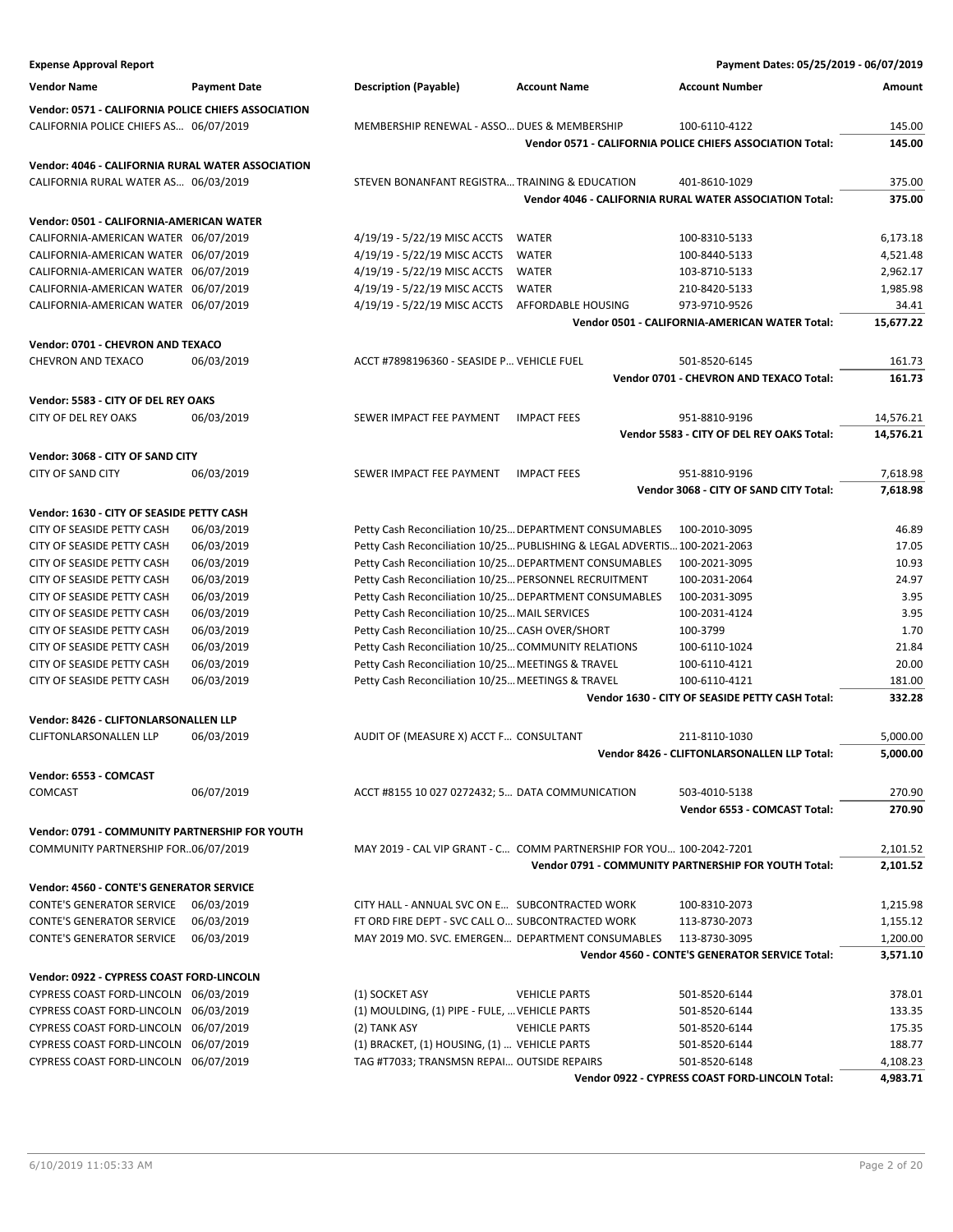### **Expense Approval Report Payment Dates: 05/25/2019 - 06/07/2019 Vendor Name Payment Date Description (Payable) Account Name Account Number Amount Vendor: 0981 - DEL MAR FRENCH LAUNDRY, INC.** DEL MAR FRENCH LAUNDRY, IN... 06/07/2019 RECREATION DEPT - 33 TABLE C... CONSUMABLES 100-2042-3095 214.50 DEL MAR FRENCH LAUNDRY, IN… 06/07/2019 RECREATION DEPT - 11 TABLE C…TEMPORARY CONTRACT SERVIC…100-9100-2043 71.50 DEL MAR FRENCH LAUNDRY, IN… 06/07/2019 RECREATION DEPT - 17 TABLE C…SENIOR ACTIVITIES 251-9500-7125 110.50 **Vendor 0981 - DEL MAR FRENCH LAUNDRY, INC. Total: 396.50 Vendor: 6043 - DENISE ROSS** DENISE ROSS 06/03/2019 REFUND FOR LAGUNA GRANDE… RENTAL DEPOSITS 257-2345 260.50 **Vendor 6043 - DENISE ROSS Total: 260.50 Vendor: 2932 - DISASTER KLEENUP SPECIALISTS** DISASTER KLEENUP SPECIALISTS 06/03/2019 440 HARCOURT - WATER DAM… SUBCONTRACTED WORK 100-8310-2073 2,250.02 **Vendor 2932 - DISASTER KLEENUP SPECIALISTS Total: 2,250.02 Vendor: 7309 - DOWNTOWN FORD SALES** DOWNTOWN FORD SALES 06/03/2019 (1) 2019 FORD TRANSIT T-250 C…DEPARTMENT EQUIPMENT 100-6120-8187 38,288.22 **Vendor 7309 - DOWNTOWN FORD SALES Total: 38,288.22 Vendor: 9099 - DUDE SOLUTIONS, INC.** DUDE SOLUTIONS. INC. 06/07/2019 GEN CONFIGURATION/REQUIR... COMPUTER SYSTEM 100-7210-9397 2,967.92 **Vendor 9099 - DUDE SOLUTIONS, INC. Total: 2,967.92 Vendor: 7266 - E2 CONSULTING ENGINEERS, INC** E2 CONSULTING ENGINEERS, INC 06/03/2019 4/1/2019 - 4/26/2019 LIFT STAT…DEL MONTE LIFT STATION UPG… 953-8820-9201 9,083.25 **Vendor 7266 - E2 CONSULTING ENGINEERS, INC Total: 9,083.25 Vendor: 7358 - EAN SERVICES, LLC** EAN SERVICES, LLC 06/07/2019 CONS INV #21294881 / RENTAL… TRAINING & EDUCATIONS 100-6120-1029 412.04 **Vendor 7358 - EAN SERVICES, LLC Total: 412.04 Vendor: 4892 - EDGES ELECTRICAL GROUP** EDGES ELECTRICAL GROUP 06/03/2019 (60) PHIL F32T8/TL941/ALTO 30…DEPARTMENT CONSUMABLES 113-8730-3095 130.56 EDGES ELECTRICAL GROUP 06/03/2019 (1) LEVEL NON LASER, (1) MILW…DEPARTMENT CONSUMABLES 113-8730-3095 101.78 EDGES ELECTRICAL GROUP 06/03/2019 (1) CIRCUIT BREAKER DEPARTMENT CONSUMABLES 113-8730-3095 20.90 EDGES ELECTRICAL GROUP 06/07/2019 (3) CIRCUIT BREAKERS DEPARTMENT CONSUMABLES 113-8730-3095 62.70 EDGES ELECTRICAL GROUP 06/07/2019 (6) 32W 120-277V BAL DUAL V… DEPARTMENT CONSUMABLES 113-8730-3095 84.62 EDGES ELECTRICAL GROUP 06/07/2019 (60 PHIL ALTO 30PK, (6) 32W 1… DEPARTMENT CONSUMABLES 113-8730-3095 215.18 EDGES ELECTRICAL GROUP 06/07/2019 (20) PHIL ALTO 30PK DEPARTMENT CONSUMABLES 113-8730-3095 51.59 **Vendor 4892 - EDGES ELECTRICAL GROUP Total: 667.33 Vendor: 9082 - ELITE PARTS, LLC** ELITE PARTS, LLC 06/07/2019 (4) QUICK RELEASE WHEELS FOR…DEPARTMENT EQUIPMENT 271-8110-8187 1,494.54 **Vendor 9082 - ELITE PARTS, LLC Total: 1,494.54 Vendor: 7105 - EMERGENCY VEHICLE SPECIALISTS** EMERGENCY VEHICLE SPECIALIS…06/03/2019 OUTFITTING FOR (2) 2019 DOD… DEPARTMENT EQUIPMENT 100-6120-8187 28,976.30 **Vendor 7105 - EMERGENCY VEHICLE SPECIALISTS Total: 28,976.30 Vendor: 9207 - EMILY GONZALEZ** EMILY GONZALEZ 06/07/2019 DEPOSIT REFUND - SOPER PARK...RENTAL DEPOSITS 257-2345 257-2345 257-2345 **Vendor 9207 - EMILY GONZALEZ Total: 126.18 Vendor: 9201 - E-ONE, INC.** E-ONE, INC. 66/07/2019 REPLACE WHITE AERIAL SIGN P... DEPARTMENT EQUIPMENT 100-6640-8187 3,257.84 **Vendor 9201 - E-ONE, INC. Total: 3,257.84 Vendor: 9064 - EXTENDED STAY AMERICA, INC.** EXTENDED STAY AMERICA, INC. 06/07/2019 BAL DUE FOR CONFIRMATION #…TRAINING & EDUCATION 100-6110-1029 1,818.61 **Vendor 9064 - EXTENDED STAY AMERICA, INC. Total: 1,818.61 Vendor: 5969 - FASTENAL COMPANY** FASTENAL COMPANY 06/03/2019 (600) DISP FOAM EAR PLUGS DEPARTMENT CONSUMABLES 100-8310-3095 36.31 FASTENAL COMPANY 06/07/2019 MAY 2019 VENDING SUPPLIES SUBCONTRACTED WORK 100-8420-2073 750.48 FASTENAL COMPANY 06/03/2019 (2) HANDWIPE 75CT, (1) FOLD … DEPARTMENT CONSUMABLES 100-8420-3095 46.20 FASTENAL COMPANY 06/03/2019 (1) 3/8 SPRINGHOOK DEPARTMENT CONSUMABLES 100-8420-3095 4.42 FASTENAL COMPANY 06/07/2019 (1) LIME VEST DEPARTMENT CONSUMABLES 100-8420-3095 21.84 FASTENAL COMPANY 06/03/2019 (2) WHT (FB1) HAT DEPARTMENT CONSUMABLES 113-8730-3095 20.74 FASTENAL COMPANY 06/03/2019 (2) LIME HOOD SWTSHRT (L, XL) DEPARTMENT CONSUMABLES 113-8730-3095 17.69

FASTENAL COMPANY 06/03/2019 (9) 5/16 - 18X1.5FB CASHDZ DEPARTMENT CONSUMABLES 210-8110-3095 4.95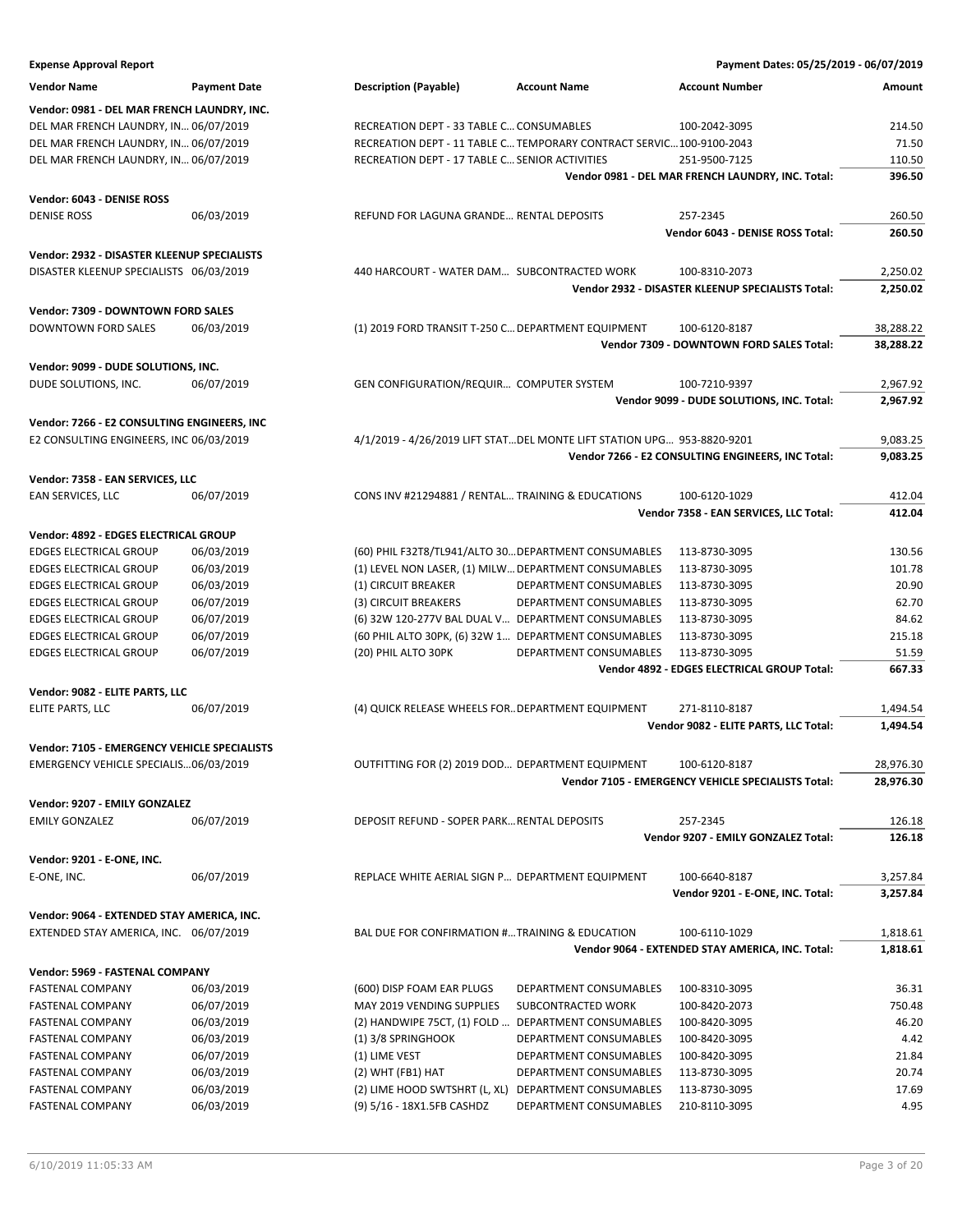| 06/03/2019<br>(1) HOLE SAW 1 3/4<br>22.07<br><b>FASTENAL COMPANY</b><br><b>CONSUMABLES</b><br>271-8110-3095<br>1.65<br>06/03/2019<br>(3) 14x2 HWH SDS3 410<br><b>DEPARTMENT CONSUMABLES</b><br>951-8820-3095<br><b>FASTENAL COMPANY</b><br>06/03/2019<br>3.30<br><b>FASTENAL COMPANY</b><br>(6) 14x3/4 HWH SDS3 410<br>DEPARTMENT CONSUMABLES<br>951-8820-3095<br>06/03/2019<br>20.75<br><b>FASTENAL COMPANY</b><br>$(2)$ WHT (FB1) HAT<br>DEPARTMENT CONSUMABLES<br>951-8820-3095<br>06/03/2019<br>MISC SUPPLIES - 5/23/19<br>9.40<br><b>FASTENAL COMPANY</b><br>DEPARTMENT CONSUMABLES<br>951-8820-3095<br>06/03/2019<br>17.69<br><b>FASTENAL COMPANY</b><br>(2) LIME HOOD SWTSHRT (L, XL) DEPARTMENT CONSUMABLES<br>951-8820-3095<br>977.49<br>Vendor 5969 - FASTENAL COMPANY Total:<br>Vendor: 3883 - FELIPE DE JESUS OLVERA<br>FELIPE DE JESUS OLVERA<br>06/03/2019<br>LIGHT FIGHTER DR/PRESIDIO OFSUBCONTRACTED WORK<br>100-8420-2073<br>6,600.00<br>Vendor 3883 - FELIPE DE JESUS OLVERA Total:<br>6,600.00<br>Vendor: 1188 - FERGUSON ENTERPRISES INC #686<br>FERGUSON ENTERPRISES INC # 06/03/2019<br>(1) SHARKB 90 ELL, (1) SHARKB  DEPARTMENT CONSUMABLES<br>113-8730-3095<br>23.24<br>FERGUSON ENTERPRISES INC # 06/03/2019<br><b>MISC SUPPLIES</b><br>DEPARTMENT CONSUMABLES<br>17.15<br>113-8730-3095<br>40.39<br>Vendor 1188 - FERGUSON ENTERPRISES INC #686 Total:<br>Vendor: 7217 - FRANK J. CHRISTIE<br>FRANK J. CHRISTIE<br>06/07/2019<br>(1) VINYL LETTERING ON POLICE OUTSIDE REPAIRS<br>501-8520-6148<br>400.00<br>400.00<br>Vendor 7217 - FRANK J. CHRISTIE Total:<br>Vendor: 5198 - GOLDEN STATE PORTABLES<br><b>GOLDEN STATE PORTABLES</b><br>06/03/2019<br>SEASIDE RECREATION DEPT - 7/ COMMUNITY FIREWORKS EVENT 100-1010-7167<br>4,150.00<br>06/07/2019<br>487.54<br><b>GOLDEN STATE PORTABLES</b><br>MAY 2019 - OFFICE TRAILERS 4 SUBCONTRACTED WORK<br>100-8310-2073<br>06/07/2019<br>MAY 2019 - STANDARD CHEM  SUBCONTRACTED WORK<br><b>GOLDEN STATE PORTABLES</b><br>100-8420-2073<br>120.36<br>Vendor 5198 - GOLDEN STATE PORTABLES Total:<br>4,757.90<br>Vendor: 1388 - GRAINGER<br>817.02<br><b>GRAINGER</b><br>06/07/2019<br>(48) HIGH CAP. PLEATED FILTER SUBCONTRACTED WORK<br>100-8310-2073<br>06/07/2019<br>(20) PLEATED AIR FILTER, 20x20 DEPARTMENT CONSUMABLES<br>242.54<br><b>GRAINGER</b><br>113-8730-3095<br>06/07/2019<br><b>GRAINGER</b><br>(1) TRANSPORT DRUM, CLOSED DEPARTMENT EQUIPMENT<br>210-8110-8187<br>150.71<br>Vendor 1388 - GRAINGER Total:<br>1,210.27<br>Vendor: 1392 - GRANITE ROCK COMPANY<br>TICKET # 652485 & 652521 FOR DEPARTMENT CONSUMABLES<br>300.00<br><b>GRANITE ROCK COMPANY</b><br>06/07/2019<br>401-8620-3095<br>Vendor 1392 - GRANITE ROCK COMPANY Total:<br>300.00<br>Vendor: 4222 - HARRIS & ASSOCIATES, INC.<br>06/03/2019<br>3/31/19 - 4/27/19 - LIFT STATI DEL MONTE LIFT STATION UPG 953-8820-9201<br>1,760.00<br>HARRIS & ASSOCIATES, INC.<br>06/03/2019<br>3/31/2019 - 4/27/2019 CIP M CANYON DEL REY SEWER LINE R953-8820-9205<br>2,670.56<br>HARRIS & ASSOCIATES, INC.<br>06/03/2019<br>HARRIS & ASSOCIATES, INC.<br>3/31/2019 - 4/27/2019 CIP M DEL MONTE SWR MAIN REPLAC 953-8820-9214<br>2,572.50<br>Vendor 4222 - HARRIS & ASSOCIATES, INC. Total:<br>7,003.06<br>Vendor: 5753 - HEIHACHIRO TAKARABE<br><b>HEIHACHIRO TAKARABE</b><br>06/03/2019<br>MAY 2019 - INSTRUCTOR PAY ( RECREATION CONTRACT SERVI 100-9603-2075<br>366.03<br>Vendor 5753 - HEIHACHIRO TAKARABE Total:<br>366.03<br>Vendor: 5875 - HINDERLITER, de LLAMAS & ASSOCIATES<br>HINDERLITER, de LLAMAS & AS 06/07/2019<br>CONTRACT SVCS/AUDIT SVCS -  CONSULTANT<br>100-5110-1030<br>2,217.15<br>Vendor 5875 - HINDERLITER, de LLAMAS & ASSOCIATES Total:<br>2,217.15<br>Vendor: 7337 - HUGH D. SOUTHARD<br>06/03/2019<br>DEPOSIT FOR 7/4/2019 - CITY O SUMMER PARK CONCERTS<br>HUGH D. SOUTHARD<br>100-9200-7175<br>1,250.00<br>Vendor 7337 - HUGH D. SOUTHARD Total:<br>Vendor: 0284 - IDVILLE<br><b>IDVILLE</b><br>06/07/2019<br><b>STATIONARY SUPPLIES</b><br>100-5110-3092<br><b>NAMEPLATE FOR J. RILEY</b><br>21.19<br>Vendor 0284 - IDVILLE Total:<br>21.19<br>Vendor: 8863 - INFRASTRUCTURE ENGINEERING CORP.<br>12/29/18 - 1/25/19 - CANYON  CANYON DEL REY SEWER LINE R953-8820-9205<br>INFRASTRUCTURE ENGINEERIN 06/03/2019<br>2,415.00<br>Vendor 8863 - INFRASTRUCTURE ENGINEERING CORP. Total:<br>2,415.00<br>Vendor: 5266 - INTL ASSOC OF FIREFIGHTER<br>06/07/2019<br><b>DUES</b><br>100-2062<br>INTL ASSOC OF FIREFIGHTER<br>MISC PAYROLL PAYABLES<br>1,150.00<br>06/07/2019<br>INTL ASSOC OF FIREFIGHTER<br><b>DUES</b><br>MISC PAYROLL PAYABLES<br>100-2062<br>1,150.00<br>Vendor 5266 - INTL ASSOC OF FIREFIGHTER Total:<br>2,300.00 | <b>Vendor Name</b> | <b>Payment Date</b> | <b>Description (Payable)</b> | <b>Account Name</b> | <b>Account Number</b> | Amount |
|---------------------------------------------------------------------------------------------------------------------------------------------------------------------------------------------------------------------------------------------------------------------------------------------------------------------------------------------------------------------------------------------------------------------------------------------------------------------------------------------------------------------------------------------------------------------------------------------------------------------------------------------------------------------------------------------------------------------------------------------------------------------------------------------------------------------------------------------------------------------------------------------------------------------------------------------------------------------------------------------------------------------------------------------------------------------------------------------------------------------------------------------------------------------------------------------------------------------------------------------------------------------------------------------------------------------------------------------------------------------------------------------------------------------------------------------------------------------------------------------------------------------------------------------------------------------------------------------------------------------------------------------------------------------------------------------------------------------------------------------------------------------------------------------------------------------------------------------------------------------------------------------------------------------------------------------------------------------------------------------------------------------------------------------------------------------------------------------------------------------------------------------------------------------------------------------------------------------------------------------------------------------------------------------------------------------------------------------------------------------------------------------------------------------------------------------------------------------------------------------------------------------------------------------------------------------------------------------------------------------------------------------------------------------------------------------------------------------------------------------------------------------------------------------------------------------------------------------------------------------------------------------------------------------------------------------------------------------------------------------------------------------------------------------------------------------------------------------------------------------------------------------------------------------------------------------------------------------------------------------------------------------------------------------------------------------------------------------------------------------------------------------------------------------------------------------------------------------------------------------------------------------------------------------------------------------------------------------------------------------------------------------------------------------------------------------------------------------------------------------------------------------------------------------------------------------------------------------------------------------------------------------------------------------------------------------------------------------------------------------------------------------------------------------------------------------------------------------------------------------------------------------------------------------------------------------------------------------------------------------------------------------------------------------------------------------------------------------------------------------------------------------------------------------------------------------------------------------------------------------------------------------------------------------------------------------------------------------------------------------------------------------------------------------------------------------------------------------|--------------------|---------------------|------------------------------|---------------------|-----------------------|--------|
| 1,250.00                                                                                                                                                                                                                                                                                                                                                                                                                                                                                                                                                                                                                                                                                                                                                                                                                                                                                                                                                                                                                                                                                                                                                                                                                                                                                                                                                                                                                                                                                                                                                                                                                                                                                                                                                                                                                                                                                                                                                                                                                                                                                                                                                                                                                                                                                                                                                                                                                                                                                                                                                                                                                                                                                                                                                                                                                                                                                                                                                                                                                                                                                                                                                                                                                                                                                                                                                                                                                                                                                                                                                                                                                                                                                                                                                                                                                                                                                                                                                                                                                                                                                                                                                                                                                                                                                                                                                                                                                                                                                                                                                                                                                                                                                                            |                    |                     |                              |                     |                       |        |
|                                                                                                                                                                                                                                                                                                                                                                                                                                                                                                                                                                                                                                                                                                                                                                                                                                                                                                                                                                                                                                                                                                                                                                                                                                                                                                                                                                                                                                                                                                                                                                                                                                                                                                                                                                                                                                                                                                                                                                                                                                                                                                                                                                                                                                                                                                                                                                                                                                                                                                                                                                                                                                                                                                                                                                                                                                                                                                                                                                                                                                                                                                                                                                                                                                                                                                                                                                                                                                                                                                                                                                                                                                                                                                                                                                                                                                                                                                                                                                                                                                                                                                                                                                                                                                                                                                                                                                                                                                                                                                                                                                                                                                                                                                                     |                    |                     |                              |                     |                       |        |
|                                                                                                                                                                                                                                                                                                                                                                                                                                                                                                                                                                                                                                                                                                                                                                                                                                                                                                                                                                                                                                                                                                                                                                                                                                                                                                                                                                                                                                                                                                                                                                                                                                                                                                                                                                                                                                                                                                                                                                                                                                                                                                                                                                                                                                                                                                                                                                                                                                                                                                                                                                                                                                                                                                                                                                                                                                                                                                                                                                                                                                                                                                                                                                                                                                                                                                                                                                                                                                                                                                                                                                                                                                                                                                                                                                                                                                                                                                                                                                                                                                                                                                                                                                                                                                                                                                                                                                                                                                                                                                                                                                                                                                                                                                                     |                    |                     |                              |                     |                       |        |
|                                                                                                                                                                                                                                                                                                                                                                                                                                                                                                                                                                                                                                                                                                                                                                                                                                                                                                                                                                                                                                                                                                                                                                                                                                                                                                                                                                                                                                                                                                                                                                                                                                                                                                                                                                                                                                                                                                                                                                                                                                                                                                                                                                                                                                                                                                                                                                                                                                                                                                                                                                                                                                                                                                                                                                                                                                                                                                                                                                                                                                                                                                                                                                                                                                                                                                                                                                                                                                                                                                                                                                                                                                                                                                                                                                                                                                                                                                                                                                                                                                                                                                                                                                                                                                                                                                                                                                                                                                                                                                                                                                                                                                                                                                                     |                    |                     |                              |                     |                       |        |
|                                                                                                                                                                                                                                                                                                                                                                                                                                                                                                                                                                                                                                                                                                                                                                                                                                                                                                                                                                                                                                                                                                                                                                                                                                                                                                                                                                                                                                                                                                                                                                                                                                                                                                                                                                                                                                                                                                                                                                                                                                                                                                                                                                                                                                                                                                                                                                                                                                                                                                                                                                                                                                                                                                                                                                                                                                                                                                                                                                                                                                                                                                                                                                                                                                                                                                                                                                                                                                                                                                                                                                                                                                                                                                                                                                                                                                                                                                                                                                                                                                                                                                                                                                                                                                                                                                                                                                                                                                                                                                                                                                                                                                                                                                                     |                    |                     |                              |                     |                       |        |
|                                                                                                                                                                                                                                                                                                                                                                                                                                                                                                                                                                                                                                                                                                                                                                                                                                                                                                                                                                                                                                                                                                                                                                                                                                                                                                                                                                                                                                                                                                                                                                                                                                                                                                                                                                                                                                                                                                                                                                                                                                                                                                                                                                                                                                                                                                                                                                                                                                                                                                                                                                                                                                                                                                                                                                                                                                                                                                                                                                                                                                                                                                                                                                                                                                                                                                                                                                                                                                                                                                                                                                                                                                                                                                                                                                                                                                                                                                                                                                                                                                                                                                                                                                                                                                                                                                                                                                                                                                                                                                                                                                                                                                                                                                                     |                    |                     |                              |                     |                       |        |
|                                                                                                                                                                                                                                                                                                                                                                                                                                                                                                                                                                                                                                                                                                                                                                                                                                                                                                                                                                                                                                                                                                                                                                                                                                                                                                                                                                                                                                                                                                                                                                                                                                                                                                                                                                                                                                                                                                                                                                                                                                                                                                                                                                                                                                                                                                                                                                                                                                                                                                                                                                                                                                                                                                                                                                                                                                                                                                                                                                                                                                                                                                                                                                                                                                                                                                                                                                                                                                                                                                                                                                                                                                                                                                                                                                                                                                                                                                                                                                                                                                                                                                                                                                                                                                                                                                                                                                                                                                                                                                                                                                                                                                                                                                                     |                    |                     |                              |                     |                       |        |
|                                                                                                                                                                                                                                                                                                                                                                                                                                                                                                                                                                                                                                                                                                                                                                                                                                                                                                                                                                                                                                                                                                                                                                                                                                                                                                                                                                                                                                                                                                                                                                                                                                                                                                                                                                                                                                                                                                                                                                                                                                                                                                                                                                                                                                                                                                                                                                                                                                                                                                                                                                                                                                                                                                                                                                                                                                                                                                                                                                                                                                                                                                                                                                                                                                                                                                                                                                                                                                                                                                                                                                                                                                                                                                                                                                                                                                                                                                                                                                                                                                                                                                                                                                                                                                                                                                                                                                                                                                                                                                                                                                                                                                                                                                                     |                    |                     |                              |                     |                       |        |
|                                                                                                                                                                                                                                                                                                                                                                                                                                                                                                                                                                                                                                                                                                                                                                                                                                                                                                                                                                                                                                                                                                                                                                                                                                                                                                                                                                                                                                                                                                                                                                                                                                                                                                                                                                                                                                                                                                                                                                                                                                                                                                                                                                                                                                                                                                                                                                                                                                                                                                                                                                                                                                                                                                                                                                                                                                                                                                                                                                                                                                                                                                                                                                                                                                                                                                                                                                                                                                                                                                                                                                                                                                                                                                                                                                                                                                                                                                                                                                                                                                                                                                                                                                                                                                                                                                                                                                                                                                                                                                                                                                                                                                                                                                                     |                    |                     |                              |                     |                       |        |
|                                                                                                                                                                                                                                                                                                                                                                                                                                                                                                                                                                                                                                                                                                                                                                                                                                                                                                                                                                                                                                                                                                                                                                                                                                                                                                                                                                                                                                                                                                                                                                                                                                                                                                                                                                                                                                                                                                                                                                                                                                                                                                                                                                                                                                                                                                                                                                                                                                                                                                                                                                                                                                                                                                                                                                                                                                                                                                                                                                                                                                                                                                                                                                                                                                                                                                                                                                                                                                                                                                                                                                                                                                                                                                                                                                                                                                                                                                                                                                                                                                                                                                                                                                                                                                                                                                                                                                                                                                                                                                                                                                                                                                                                                                                     |                    |                     |                              |                     |                       |        |
|                                                                                                                                                                                                                                                                                                                                                                                                                                                                                                                                                                                                                                                                                                                                                                                                                                                                                                                                                                                                                                                                                                                                                                                                                                                                                                                                                                                                                                                                                                                                                                                                                                                                                                                                                                                                                                                                                                                                                                                                                                                                                                                                                                                                                                                                                                                                                                                                                                                                                                                                                                                                                                                                                                                                                                                                                                                                                                                                                                                                                                                                                                                                                                                                                                                                                                                                                                                                                                                                                                                                                                                                                                                                                                                                                                                                                                                                                                                                                                                                                                                                                                                                                                                                                                                                                                                                                                                                                                                                                                                                                                                                                                                                                                                     |                    |                     |                              |                     |                       |        |
|                                                                                                                                                                                                                                                                                                                                                                                                                                                                                                                                                                                                                                                                                                                                                                                                                                                                                                                                                                                                                                                                                                                                                                                                                                                                                                                                                                                                                                                                                                                                                                                                                                                                                                                                                                                                                                                                                                                                                                                                                                                                                                                                                                                                                                                                                                                                                                                                                                                                                                                                                                                                                                                                                                                                                                                                                                                                                                                                                                                                                                                                                                                                                                                                                                                                                                                                                                                                                                                                                                                                                                                                                                                                                                                                                                                                                                                                                                                                                                                                                                                                                                                                                                                                                                                                                                                                                                                                                                                                                                                                                                                                                                                                                                                     |                    |                     |                              |                     |                       |        |
|                                                                                                                                                                                                                                                                                                                                                                                                                                                                                                                                                                                                                                                                                                                                                                                                                                                                                                                                                                                                                                                                                                                                                                                                                                                                                                                                                                                                                                                                                                                                                                                                                                                                                                                                                                                                                                                                                                                                                                                                                                                                                                                                                                                                                                                                                                                                                                                                                                                                                                                                                                                                                                                                                                                                                                                                                                                                                                                                                                                                                                                                                                                                                                                                                                                                                                                                                                                                                                                                                                                                                                                                                                                                                                                                                                                                                                                                                                                                                                                                                                                                                                                                                                                                                                                                                                                                                                                                                                                                                                                                                                                                                                                                                                                     |                    |                     |                              |                     |                       |        |
|                                                                                                                                                                                                                                                                                                                                                                                                                                                                                                                                                                                                                                                                                                                                                                                                                                                                                                                                                                                                                                                                                                                                                                                                                                                                                                                                                                                                                                                                                                                                                                                                                                                                                                                                                                                                                                                                                                                                                                                                                                                                                                                                                                                                                                                                                                                                                                                                                                                                                                                                                                                                                                                                                                                                                                                                                                                                                                                                                                                                                                                                                                                                                                                                                                                                                                                                                                                                                                                                                                                                                                                                                                                                                                                                                                                                                                                                                                                                                                                                                                                                                                                                                                                                                                                                                                                                                                                                                                                                                                                                                                                                                                                                                                                     |                    |                     |                              |                     |                       |        |
|                                                                                                                                                                                                                                                                                                                                                                                                                                                                                                                                                                                                                                                                                                                                                                                                                                                                                                                                                                                                                                                                                                                                                                                                                                                                                                                                                                                                                                                                                                                                                                                                                                                                                                                                                                                                                                                                                                                                                                                                                                                                                                                                                                                                                                                                                                                                                                                                                                                                                                                                                                                                                                                                                                                                                                                                                                                                                                                                                                                                                                                                                                                                                                                                                                                                                                                                                                                                                                                                                                                                                                                                                                                                                                                                                                                                                                                                                                                                                                                                                                                                                                                                                                                                                                                                                                                                                                                                                                                                                                                                                                                                                                                                                                                     |                    |                     |                              |                     |                       |        |
|                                                                                                                                                                                                                                                                                                                                                                                                                                                                                                                                                                                                                                                                                                                                                                                                                                                                                                                                                                                                                                                                                                                                                                                                                                                                                                                                                                                                                                                                                                                                                                                                                                                                                                                                                                                                                                                                                                                                                                                                                                                                                                                                                                                                                                                                                                                                                                                                                                                                                                                                                                                                                                                                                                                                                                                                                                                                                                                                                                                                                                                                                                                                                                                                                                                                                                                                                                                                                                                                                                                                                                                                                                                                                                                                                                                                                                                                                                                                                                                                                                                                                                                                                                                                                                                                                                                                                                                                                                                                                                                                                                                                                                                                                                                     |                    |                     |                              |                     |                       |        |
|                                                                                                                                                                                                                                                                                                                                                                                                                                                                                                                                                                                                                                                                                                                                                                                                                                                                                                                                                                                                                                                                                                                                                                                                                                                                                                                                                                                                                                                                                                                                                                                                                                                                                                                                                                                                                                                                                                                                                                                                                                                                                                                                                                                                                                                                                                                                                                                                                                                                                                                                                                                                                                                                                                                                                                                                                                                                                                                                                                                                                                                                                                                                                                                                                                                                                                                                                                                                                                                                                                                                                                                                                                                                                                                                                                                                                                                                                                                                                                                                                                                                                                                                                                                                                                                                                                                                                                                                                                                                                                                                                                                                                                                                                                                     |                    |                     |                              |                     |                       |        |
|                                                                                                                                                                                                                                                                                                                                                                                                                                                                                                                                                                                                                                                                                                                                                                                                                                                                                                                                                                                                                                                                                                                                                                                                                                                                                                                                                                                                                                                                                                                                                                                                                                                                                                                                                                                                                                                                                                                                                                                                                                                                                                                                                                                                                                                                                                                                                                                                                                                                                                                                                                                                                                                                                                                                                                                                                                                                                                                                                                                                                                                                                                                                                                                                                                                                                                                                                                                                                                                                                                                                                                                                                                                                                                                                                                                                                                                                                                                                                                                                                                                                                                                                                                                                                                                                                                                                                                                                                                                                                                                                                                                                                                                                                                                     |                    |                     |                              |                     |                       |        |
|                                                                                                                                                                                                                                                                                                                                                                                                                                                                                                                                                                                                                                                                                                                                                                                                                                                                                                                                                                                                                                                                                                                                                                                                                                                                                                                                                                                                                                                                                                                                                                                                                                                                                                                                                                                                                                                                                                                                                                                                                                                                                                                                                                                                                                                                                                                                                                                                                                                                                                                                                                                                                                                                                                                                                                                                                                                                                                                                                                                                                                                                                                                                                                                                                                                                                                                                                                                                                                                                                                                                                                                                                                                                                                                                                                                                                                                                                                                                                                                                                                                                                                                                                                                                                                                                                                                                                                                                                                                                                                                                                                                                                                                                                                                     |                    |                     |                              |                     |                       |        |
|                                                                                                                                                                                                                                                                                                                                                                                                                                                                                                                                                                                                                                                                                                                                                                                                                                                                                                                                                                                                                                                                                                                                                                                                                                                                                                                                                                                                                                                                                                                                                                                                                                                                                                                                                                                                                                                                                                                                                                                                                                                                                                                                                                                                                                                                                                                                                                                                                                                                                                                                                                                                                                                                                                                                                                                                                                                                                                                                                                                                                                                                                                                                                                                                                                                                                                                                                                                                                                                                                                                                                                                                                                                                                                                                                                                                                                                                                                                                                                                                                                                                                                                                                                                                                                                                                                                                                                                                                                                                                                                                                                                                                                                                                                                     |                    |                     |                              |                     |                       |        |
|                                                                                                                                                                                                                                                                                                                                                                                                                                                                                                                                                                                                                                                                                                                                                                                                                                                                                                                                                                                                                                                                                                                                                                                                                                                                                                                                                                                                                                                                                                                                                                                                                                                                                                                                                                                                                                                                                                                                                                                                                                                                                                                                                                                                                                                                                                                                                                                                                                                                                                                                                                                                                                                                                                                                                                                                                                                                                                                                                                                                                                                                                                                                                                                                                                                                                                                                                                                                                                                                                                                                                                                                                                                                                                                                                                                                                                                                                                                                                                                                                                                                                                                                                                                                                                                                                                                                                                                                                                                                                                                                                                                                                                                                                                                     |                    |                     |                              |                     |                       |        |
|                                                                                                                                                                                                                                                                                                                                                                                                                                                                                                                                                                                                                                                                                                                                                                                                                                                                                                                                                                                                                                                                                                                                                                                                                                                                                                                                                                                                                                                                                                                                                                                                                                                                                                                                                                                                                                                                                                                                                                                                                                                                                                                                                                                                                                                                                                                                                                                                                                                                                                                                                                                                                                                                                                                                                                                                                                                                                                                                                                                                                                                                                                                                                                                                                                                                                                                                                                                                                                                                                                                                                                                                                                                                                                                                                                                                                                                                                                                                                                                                                                                                                                                                                                                                                                                                                                                                                                                                                                                                                                                                                                                                                                                                                                                     |                    |                     |                              |                     |                       |        |
|                                                                                                                                                                                                                                                                                                                                                                                                                                                                                                                                                                                                                                                                                                                                                                                                                                                                                                                                                                                                                                                                                                                                                                                                                                                                                                                                                                                                                                                                                                                                                                                                                                                                                                                                                                                                                                                                                                                                                                                                                                                                                                                                                                                                                                                                                                                                                                                                                                                                                                                                                                                                                                                                                                                                                                                                                                                                                                                                                                                                                                                                                                                                                                                                                                                                                                                                                                                                                                                                                                                                                                                                                                                                                                                                                                                                                                                                                                                                                                                                                                                                                                                                                                                                                                                                                                                                                                                                                                                                                                                                                                                                                                                                                                                     |                    |                     |                              |                     |                       |        |
|                                                                                                                                                                                                                                                                                                                                                                                                                                                                                                                                                                                                                                                                                                                                                                                                                                                                                                                                                                                                                                                                                                                                                                                                                                                                                                                                                                                                                                                                                                                                                                                                                                                                                                                                                                                                                                                                                                                                                                                                                                                                                                                                                                                                                                                                                                                                                                                                                                                                                                                                                                                                                                                                                                                                                                                                                                                                                                                                                                                                                                                                                                                                                                                                                                                                                                                                                                                                                                                                                                                                                                                                                                                                                                                                                                                                                                                                                                                                                                                                                                                                                                                                                                                                                                                                                                                                                                                                                                                                                                                                                                                                                                                                                                                     |                    |                     |                              |                     |                       |        |
|                                                                                                                                                                                                                                                                                                                                                                                                                                                                                                                                                                                                                                                                                                                                                                                                                                                                                                                                                                                                                                                                                                                                                                                                                                                                                                                                                                                                                                                                                                                                                                                                                                                                                                                                                                                                                                                                                                                                                                                                                                                                                                                                                                                                                                                                                                                                                                                                                                                                                                                                                                                                                                                                                                                                                                                                                                                                                                                                                                                                                                                                                                                                                                                                                                                                                                                                                                                                                                                                                                                                                                                                                                                                                                                                                                                                                                                                                                                                                                                                                                                                                                                                                                                                                                                                                                                                                                                                                                                                                                                                                                                                                                                                                                                     |                    |                     |                              |                     |                       |        |
|                                                                                                                                                                                                                                                                                                                                                                                                                                                                                                                                                                                                                                                                                                                                                                                                                                                                                                                                                                                                                                                                                                                                                                                                                                                                                                                                                                                                                                                                                                                                                                                                                                                                                                                                                                                                                                                                                                                                                                                                                                                                                                                                                                                                                                                                                                                                                                                                                                                                                                                                                                                                                                                                                                                                                                                                                                                                                                                                                                                                                                                                                                                                                                                                                                                                                                                                                                                                                                                                                                                                                                                                                                                                                                                                                                                                                                                                                                                                                                                                                                                                                                                                                                                                                                                                                                                                                                                                                                                                                                                                                                                                                                                                                                                     |                    |                     |                              |                     |                       |        |
|                                                                                                                                                                                                                                                                                                                                                                                                                                                                                                                                                                                                                                                                                                                                                                                                                                                                                                                                                                                                                                                                                                                                                                                                                                                                                                                                                                                                                                                                                                                                                                                                                                                                                                                                                                                                                                                                                                                                                                                                                                                                                                                                                                                                                                                                                                                                                                                                                                                                                                                                                                                                                                                                                                                                                                                                                                                                                                                                                                                                                                                                                                                                                                                                                                                                                                                                                                                                                                                                                                                                                                                                                                                                                                                                                                                                                                                                                                                                                                                                                                                                                                                                                                                                                                                                                                                                                                                                                                                                                                                                                                                                                                                                                                                     |                    |                     |                              |                     |                       |        |
|                                                                                                                                                                                                                                                                                                                                                                                                                                                                                                                                                                                                                                                                                                                                                                                                                                                                                                                                                                                                                                                                                                                                                                                                                                                                                                                                                                                                                                                                                                                                                                                                                                                                                                                                                                                                                                                                                                                                                                                                                                                                                                                                                                                                                                                                                                                                                                                                                                                                                                                                                                                                                                                                                                                                                                                                                                                                                                                                                                                                                                                                                                                                                                                                                                                                                                                                                                                                                                                                                                                                                                                                                                                                                                                                                                                                                                                                                                                                                                                                                                                                                                                                                                                                                                                                                                                                                                                                                                                                                                                                                                                                                                                                                                                     |                    |                     |                              |                     |                       |        |
|                                                                                                                                                                                                                                                                                                                                                                                                                                                                                                                                                                                                                                                                                                                                                                                                                                                                                                                                                                                                                                                                                                                                                                                                                                                                                                                                                                                                                                                                                                                                                                                                                                                                                                                                                                                                                                                                                                                                                                                                                                                                                                                                                                                                                                                                                                                                                                                                                                                                                                                                                                                                                                                                                                                                                                                                                                                                                                                                                                                                                                                                                                                                                                                                                                                                                                                                                                                                                                                                                                                                                                                                                                                                                                                                                                                                                                                                                                                                                                                                                                                                                                                                                                                                                                                                                                                                                                                                                                                                                                                                                                                                                                                                                                                     |                    |                     |                              |                     |                       |        |
|                                                                                                                                                                                                                                                                                                                                                                                                                                                                                                                                                                                                                                                                                                                                                                                                                                                                                                                                                                                                                                                                                                                                                                                                                                                                                                                                                                                                                                                                                                                                                                                                                                                                                                                                                                                                                                                                                                                                                                                                                                                                                                                                                                                                                                                                                                                                                                                                                                                                                                                                                                                                                                                                                                                                                                                                                                                                                                                                                                                                                                                                                                                                                                                                                                                                                                                                                                                                                                                                                                                                                                                                                                                                                                                                                                                                                                                                                                                                                                                                                                                                                                                                                                                                                                                                                                                                                                                                                                                                                                                                                                                                                                                                                                                     |                    |                     |                              |                     |                       |        |
|                                                                                                                                                                                                                                                                                                                                                                                                                                                                                                                                                                                                                                                                                                                                                                                                                                                                                                                                                                                                                                                                                                                                                                                                                                                                                                                                                                                                                                                                                                                                                                                                                                                                                                                                                                                                                                                                                                                                                                                                                                                                                                                                                                                                                                                                                                                                                                                                                                                                                                                                                                                                                                                                                                                                                                                                                                                                                                                                                                                                                                                                                                                                                                                                                                                                                                                                                                                                                                                                                                                                                                                                                                                                                                                                                                                                                                                                                                                                                                                                                                                                                                                                                                                                                                                                                                                                                                                                                                                                                                                                                                                                                                                                                                                     |                    |                     |                              |                     |                       |        |
|                                                                                                                                                                                                                                                                                                                                                                                                                                                                                                                                                                                                                                                                                                                                                                                                                                                                                                                                                                                                                                                                                                                                                                                                                                                                                                                                                                                                                                                                                                                                                                                                                                                                                                                                                                                                                                                                                                                                                                                                                                                                                                                                                                                                                                                                                                                                                                                                                                                                                                                                                                                                                                                                                                                                                                                                                                                                                                                                                                                                                                                                                                                                                                                                                                                                                                                                                                                                                                                                                                                                                                                                                                                                                                                                                                                                                                                                                                                                                                                                                                                                                                                                                                                                                                                                                                                                                                                                                                                                                                                                                                                                                                                                                                                     |                    |                     |                              |                     |                       |        |
|                                                                                                                                                                                                                                                                                                                                                                                                                                                                                                                                                                                                                                                                                                                                                                                                                                                                                                                                                                                                                                                                                                                                                                                                                                                                                                                                                                                                                                                                                                                                                                                                                                                                                                                                                                                                                                                                                                                                                                                                                                                                                                                                                                                                                                                                                                                                                                                                                                                                                                                                                                                                                                                                                                                                                                                                                                                                                                                                                                                                                                                                                                                                                                                                                                                                                                                                                                                                                                                                                                                                                                                                                                                                                                                                                                                                                                                                                                                                                                                                                                                                                                                                                                                                                                                                                                                                                                                                                                                                                                                                                                                                                                                                                                                     |                    |                     |                              |                     |                       |        |
|                                                                                                                                                                                                                                                                                                                                                                                                                                                                                                                                                                                                                                                                                                                                                                                                                                                                                                                                                                                                                                                                                                                                                                                                                                                                                                                                                                                                                                                                                                                                                                                                                                                                                                                                                                                                                                                                                                                                                                                                                                                                                                                                                                                                                                                                                                                                                                                                                                                                                                                                                                                                                                                                                                                                                                                                                                                                                                                                                                                                                                                                                                                                                                                                                                                                                                                                                                                                                                                                                                                                                                                                                                                                                                                                                                                                                                                                                                                                                                                                                                                                                                                                                                                                                                                                                                                                                                                                                                                                                                                                                                                                                                                                                                                     |                    |                     |                              |                     |                       |        |
|                                                                                                                                                                                                                                                                                                                                                                                                                                                                                                                                                                                                                                                                                                                                                                                                                                                                                                                                                                                                                                                                                                                                                                                                                                                                                                                                                                                                                                                                                                                                                                                                                                                                                                                                                                                                                                                                                                                                                                                                                                                                                                                                                                                                                                                                                                                                                                                                                                                                                                                                                                                                                                                                                                                                                                                                                                                                                                                                                                                                                                                                                                                                                                                                                                                                                                                                                                                                                                                                                                                                                                                                                                                                                                                                                                                                                                                                                                                                                                                                                                                                                                                                                                                                                                                                                                                                                                                                                                                                                                                                                                                                                                                                                                                     |                    |                     |                              |                     |                       |        |
|                                                                                                                                                                                                                                                                                                                                                                                                                                                                                                                                                                                                                                                                                                                                                                                                                                                                                                                                                                                                                                                                                                                                                                                                                                                                                                                                                                                                                                                                                                                                                                                                                                                                                                                                                                                                                                                                                                                                                                                                                                                                                                                                                                                                                                                                                                                                                                                                                                                                                                                                                                                                                                                                                                                                                                                                                                                                                                                                                                                                                                                                                                                                                                                                                                                                                                                                                                                                                                                                                                                                                                                                                                                                                                                                                                                                                                                                                                                                                                                                                                                                                                                                                                                                                                                                                                                                                                                                                                                                                                                                                                                                                                                                                                                     |                    |                     |                              |                     |                       |        |
|                                                                                                                                                                                                                                                                                                                                                                                                                                                                                                                                                                                                                                                                                                                                                                                                                                                                                                                                                                                                                                                                                                                                                                                                                                                                                                                                                                                                                                                                                                                                                                                                                                                                                                                                                                                                                                                                                                                                                                                                                                                                                                                                                                                                                                                                                                                                                                                                                                                                                                                                                                                                                                                                                                                                                                                                                                                                                                                                                                                                                                                                                                                                                                                                                                                                                                                                                                                                                                                                                                                                                                                                                                                                                                                                                                                                                                                                                                                                                                                                                                                                                                                                                                                                                                                                                                                                                                                                                                                                                                                                                                                                                                                                                                                     |                    |                     |                              |                     |                       |        |
|                                                                                                                                                                                                                                                                                                                                                                                                                                                                                                                                                                                                                                                                                                                                                                                                                                                                                                                                                                                                                                                                                                                                                                                                                                                                                                                                                                                                                                                                                                                                                                                                                                                                                                                                                                                                                                                                                                                                                                                                                                                                                                                                                                                                                                                                                                                                                                                                                                                                                                                                                                                                                                                                                                                                                                                                                                                                                                                                                                                                                                                                                                                                                                                                                                                                                                                                                                                                                                                                                                                                                                                                                                                                                                                                                                                                                                                                                                                                                                                                                                                                                                                                                                                                                                                                                                                                                                                                                                                                                                                                                                                                                                                                                                                     |                    |                     |                              |                     |                       |        |
|                                                                                                                                                                                                                                                                                                                                                                                                                                                                                                                                                                                                                                                                                                                                                                                                                                                                                                                                                                                                                                                                                                                                                                                                                                                                                                                                                                                                                                                                                                                                                                                                                                                                                                                                                                                                                                                                                                                                                                                                                                                                                                                                                                                                                                                                                                                                                                                                                                                                                                                                                                                                                                                                                                                                                                                                                                                                                                                                                                                                                                                                                                                                                                                                                                                                                                                                                                                                                                                                                                                                                                                                                                                                                                                                                                                                                                                                                                                                                                                                                                                                                                                                                                                                                                                                                                                                                                                                                                                                                                                                                                                                                                                                                                                     |                    |                     |                              |                     |                       |        |
|                                                                                                                                                                                                                                                                                                                                                                                                                                                                                                                                                                                                                                                                                                                                                                                                                                                                                                                                                                                                                                                                                                                                                                                                                                                                                                                                                                                                                                                                                                                                                                                                                                                                                                                                                                                                                                                                                                                                                                                                                                                                                                                                                                                                                                                                                                                                                                                                                                                                                                                                                                                                                                                                                                                                                                                                                                                                                                                                                                                                                                                                                                                                                                                                                                                                                                                                                                                                                                                                                                                                                                                                                                                                                                                                                                                                                                                                                                                                                                                                                                                                                                                                                                                                                                                                                                                                                                                                                                                                                                                                                                                                                                                                                                                     |                    |                     |                              |                     |                       |        |
|                                                                                                                                                                                                                                                                                                                                                                                                                                                                                                                                                                                                                                                                                                                                                                                                                                                                                                                                                                                                                                                                                                                                                                                                                                                                                                                                                                                                                                                                                                                                                                                                                                                                                                                                                                                                                                                                                                                                                                                                                                                                                                                                                                                                                                                                                                                                                                                                                                                                                                                                                                                                                                                                                                                                                                                                                                                                                                                                                                                                                                                                                                                                                                                                                                                                                                                                                                                                                                                                                                                                                                                                                                                                                                                                                                                                                                                                                                                                                                                                                                                                                                                                                                                                                                                                                                                                                                                                                                                                                                                                                                                                                                                                                                                     |                    |                     |                              |                     |                       |        |
|                                                                                                                                                                                                                                                                                                                                                                                                                                                                                                                                                                                                                                                                                                                                                                                                                                                                                                                                                                                                                                                                                                                                                                                                                                                                                                                                                                                                                                                                                                                                                                                                                                                                                                                                                                                                                                                                                                                                                                                                                                                                                                                                                                                                                                                                                                                                                                                                                                                                                                                                                                                                                                                                                                                                                                                                                                                                                                                                                                                                                                                                                                                                                                                                                                                                                                                                                                                                                                                                                                                                                                                                                                                                                                                                                                                                                                                                                                                                                                                                                                                                                                                                                                                                                                                                                                                                                                                                                                                                                                                                                                                                                                                                                                                     |                    |                     |                              |                     |                       |        |
|                                                                                                                                                                                                                                                                                                                                                                                                                                                                                                                                                                                                                                                                                                                                                                                                                                                                                                                                                                                                                                                                                                                                                                                                                                                                                                                                                                                                                                                                                                                                                                                                                                                                                                                                                                                                                                                                                                                                                                                                                                                                                                                                                                                                                                                                                                                                                                                                                                                                                                                                                                                                                                                                                                                                                                                                                                                                                                                                                                                                                                                                                                                                                                                                                                                                                                                                                                                                                                                                                                                                                                                                                                                                                                                                                                                                                                                                                                                                                                                                                                                                                                                                                                                                                                                                                                                                                                                                                                                                                                                                                                                                                                                                                                                     |                    |                     |                              |                     |                       |        |
|                                                                                                                                                                                                                                                                                                                                                                                                                                                                                                                                                                                                                                                                                                                                                                                                                                                                                                                                                                                                                                                                                                                                                                                                                                                                                                                                                                                                                                                                                                                                                                                                                                                                                                                                                                                                                                                                                                                                                                                                                                                                                                                                                                                                                                                                                                                                                                                                                                                                                                                                                                                                                                                                                                                                                                                                                                                                                                                                                                                                                                                                                                                                                                                                                                                                                                                                                                                                                                                                                                                                                                                                                                                                                                                                                                                                                                                                                                                                                                                                                                                                                                                                                                                                                                                                                                                                                                                                                                                                                                                                                                                                                                                                                                                     |                    |                     |                              |                     |                       |        |
|                                                                                                                                                                                                                                                                                                                                                                                                                                                                                                                                                                                                                                                                                                                                                                                                                                                                                                                                                                                                                                                                                                                                                                                                                                                                                                                                                                                                                                                                                                                                                                                                                                                                                                                                                                                                                                                                                                                                                                                                                                                                                                                                                                                                                                                                                                                                                                                                                                                                                                                                                                                                                                                                                                                                                                                                                                                                                                                                                                                                                                                                                                                                                                                                                                                                                                                                                                                                                                                                                                                                                                                                                                                                                                                                                                                                                                                                                                                                                                                                                                                                                                                                                                                                                                                                                                                                                                                                                                                                                                                                                                                                                                                                                                                     |                    |                     |                              |                     |                       |        |
|                                                                                                                                                                                                                                                                                                                                                                                                                                                                                                                                                                                                                                                                                                                                                                                                                                                                                                                                                                                                                                                                                                                                                                                                                                                                                                                                                                                                                                                                                                                                                                                                                                                                                                                                                                                                                                                                                                                                                                                                                                                                                                                                                                                                                                                                                                                                                                                                                                                                                                                                                                                                                                                                                                                                                                                                                                                                                                                                                                                                                                                                                                                                                                                                                                                                                                                                                                                                                                                                                                                                                                                                                                                                                                                                                                                                                                                                                                                                                                                                                                                                                                                                                                                                                                                                                                                                                                                                                                                                                                                                                                                                                                                                                                                     |                    |                     |                              |                     |                       |        |
|                                                                                                                                                                                                                                                                                                                                                                                                                                                                                                                                                                                                                                                                                                                                                                                                                                                                                                                                                                                                                                                                                                                                                                                                                                                                                                                                                                                                                                                                                                                                                                                                                                                                                                                                                                                                                                                                                                                                                                                                                                                                                                                                                                                                                                                                                                                                                                                                                                                                                                                                                                                                                                                                                                                                                                                                                                                                                                                                                                                                                                                                                                                                                                                                                                                                                                                                                                                                                                                                                                                                                                                                                                                                                                                                                                                                                                                                                                                                                                                                                                                                                                                                                                                                                                                                                                                                                                                                                                                                                                                                                                                                                                                                                                                     |                    |                     |                              |                     |                       |        |
|                                                                                                                                                                                                                                                                                                                                                                                                                                                                                                                                                                                                                                                                                                                                                                                                                                                                                                                                                                                                                                                                                                                                                                                                                                                                                                                                                                                                                                                                                                                                                                                                                                                                                                                                                                                                                                                                                                                                                                                                                                                                                                                                                                                                                                                                                                                                                                                                                                                                                                                                                                                                                                                                                                                                                                                                                                                                                                                                                                                                                                                                                                                                                                                                                                                                                                                                                                                                                                                                                                                                                                                                                                                                                                                                                                                                                                                                                                                                                                                                                                                                                                                                                                                                                                                                                                                                                                                                                                                                                                                                                                                                                                                                                                                     |                    |                     |                              |                     |                       |        |
|                                                                                                                                                                                                                                                                                                                                                                                                                                                                                                                                                                                                                                                                                                                                                                                                                                                                                                                                                                                                                                                                                                                                                                                                                                                                                                                                                                                                                                                                                                                                                                                                                                                                                                                                                                                                                                                                                                                                                                                                                                                                                                                                                                                                                                                                                                                                                                                                                                                                                                                                                                                                                                                                                                                                                                                                                                                                                                                                                                                                                                                                                                                                                                                                                                                                                                                                                                                                                                                                                                                                                                                                                                                                                                                                                                                                                                                                                                                                                                                                                                                                                                                                                                                                                                                                                                                                                                                                                                                                                                                                                                                                                                                                                                                     |                    |                     |                              |                     |                       |        |
|                                                                                                                                                                                                                                                                                                                                                                                                                                                                                                                                                                                                                                                                                                                                                                                                                                                                                                                                                                                                                                                                                                                                                                                                                                                                                                                                                                                                                                                                                                                                                                                                                                                                                                                                                                                                                                                                                                                                                                                                                                                                                                                                                                                                                                                                                                                                                                                                                                                                                                                                                                                                                                                                                                                                                                                                                                                                                                                                                                                                                                                                                                                                                                                                                                                                                                                                                                                                                                                                                                                                                                                                                                                                                                                                                                                                                                                                                                                                                                                                                                                                                                                                                                                                                                                                                                                                                                                                                                                                                                                                                                                                                                                                                                                     |                    |                     |                              |                     |                       |        |
|                                                                                                                                                                                                                                                                                                                                                                                                                                                                                                                                                                                                                                                                                                                                                                                                                                                                                                                                                                                                                                                                                                                                                                                                                                                                                                                                                                                                                                                                                                                                                                                                                                                                                                                                                                                                                                                                                                                                                                                                                                                                                                                                                                                                                                                                                                                                                                                                                                                                                                                                                                                                                                                                                                                                                                                                                                                                                                                                                                                                                                                                                                                                                                                                                                                                                                                                                                                                                                                                                                                                                                                                                                                                                                                                                                                                                                                                                                                                                                                                                                                                                                                                                                                                                                                                                                                                                                                                                                                                                                                                                                                                                                                                                                                     |                    |                     |                              |                     |                       |        |
|                                                                                                                                                                                                                                                                                                                                                                                                                                                                                                                                                                                                                                                                                                                                                                                                                                                                                                                                                                                                                                                                                                                                                                                                                                                                                                                                                                                                                                                                                                                                                                                                                                                                                                                                                                                                                                                                                                                                                                                                                                                                                                                                                                                                                                                                                                                                                                                                                                                                                                                                                                                                                                                                                                                                                                                                                                                                                                                                                                                                                                                                                                                                                                                                                                                                                                                                                                                                                                                                                                                                                                                                                                                                                                                                                                                                                                                                                                                                                                                                                                                                                                                                                                                                                                                                                                                                                                                                                                                                                                                                                                                                                                                                                                                     |                    |                     |                              |                     |                       |        |
|                                                                                                                                                                                                                                                                                                                                                                                                                                                                                                                                                                                                                                                                                                                                                                                                                                                                                                                                                                                                                                                                                                                                                                                                                                                                                                                                                                                                                                                                                                                                                                                                                                                                                                                                                                                                                                                                                                                                                                                                                                                                                                                                                                                                                                                                                                                                                                                                                                                                                                                                                                                                                                                                                                                                                                                                                                                                                                                                                                                                                                                                                                                                                                                                                                                                                                                                                                                                                                                                                                                                                                                                                                                                                                                                                                                                                                                                                                                                                                                                                                                                                                                                                                                                                                                                                                                                                                                                                                                                                                                                                                                                                                                                                                                     |                    |                     |                              |                     |                       |        |
|                                                                                                                                                                                                                                                                                                                                                                                                                                                                                                                                                                                                                                                                                                                                                                                                                                                                                                                                                                                                                                                                                                                                                                                                                                                                                                                                                                                                                                                                                                                                                                                                                                                                                                                                                                                                                                                                                                                                                                                                                                                                                                                                                                                                                                                                                                                                                                                                                                                                                                                                                                                                                                                                                                                                                                                                                                                                                                                                                                                                                                                                                                                                                                                                                                                                                                                                                                                                                                                                                                                                                                                                                                                                                                                                                                                                                                                                                                                                                                                                                                                                                                                                                                                                                                                                                                                                                                                                                                                                                                                                                                                                                                                                                                                     |                    |                     |                              |                     |                       |        |
|                                                                                                                                                                                                                                                                                                                                                                                                                                                                                                                                                                                                                                                                                                                                                                                                                                                                                                                                                                                                                                                                                                                                                                                                                                                                                                                                                                                                                                                                                                                                                                                                                                                                                                                                                                                                                                                                                                                                                                                                                                                                                                                                                                                                                                                                                                                                                                                                                                                                                                                                                                                                                                                                                                                                                                                                                                                                                                                                                                                                                                                                                                                                                                                                                                                                                                                                                                                                                                                                                                                                                                                                                                                                                                                                                                                                                                                                                                                                                                                                                                                                                                                                                                                                                                                                                                                                                                                                                                                                                                                                                                                                                                                                                                                     |                    |                     |                              |                     |                       |        |
|                                                                                                                                                                                                                                                                                                                                                                                                                                                                                                                                                                                                                                                                                                                                                                                                                                                                                                                                                                                                                                                                                                                                                                                                                                                                                                                                                                                                                                                                                                                                                                                                                                                                                                                                                                                                                                                                                                                                                                                                                                                                                                                                                                                                                                                                                                                                                                                                                                                                                                                                                                                                                                                                                                                                                                                                                                                                                                                                                                                                                                                                                                                                                                                                                                                                                                                                                                                                                                                                                                                                                                                                                                                                                                                                                                                                                                                                                                                                                                                                                                                                                                                                                                                                                                                                                                                                                                                                                                                                                                                                                                                                                                                                                                                     |                    |                     |                              |                     |                       |        |
|                                                                                                                                                                                                                                                                                                                                                                                                                                                                                                                                                                                                                                                                                                                                                                                                                                                                                                                                                                                                                                                                                                                                                                                                                                                                                                                                                                                                                                                                                                                                                                                                                                                                                                                                                                                                                                                                                                                                                                                                                                                                                                                                                                                                                                                                                                                                                                                                                                                                                                                                                                                                                                                                                                                                                                                                                                                                                                                                                                                                                                                                                                                                                                                                                                                                                                                                                                                                                                                                                                                                                                                                                                                                                                                                                                                                                                                                                                                                                                                                                                                                                                                                                                                                                                                                                                                                                                                                                                                                                                                                                                                                                                                                                                                     |                    |                     |                              |                     |                       |        |
|                                                                                                                                                                                                                                                                                                                                                                                                                                                                                                                                                                                                                                                                                                                                                                                                                                                                                                                                                                                                                                                                                                                                                                                                                                                                                                                                                                                                                                                                                                                                                                                                                                                                                                                                                                                                                                                                                                                                                                                                                                                                                                                                                                                                                                                                                                                                                                                                                                                                                                                                                                                                                                                                                                                                                                                                                                                                                                                                                                                                                                                                                                                                                                                                                                                                                                                                                                                                                                                                                                                                                                                                                                                                                                                                                                                                                                                                                                                                                                                                                                                                                                                                                                                                                                                                                                                                                                                                                                                                                                                                                                                                                                                                                                                     |                    |                     |                              |                     |                       |        |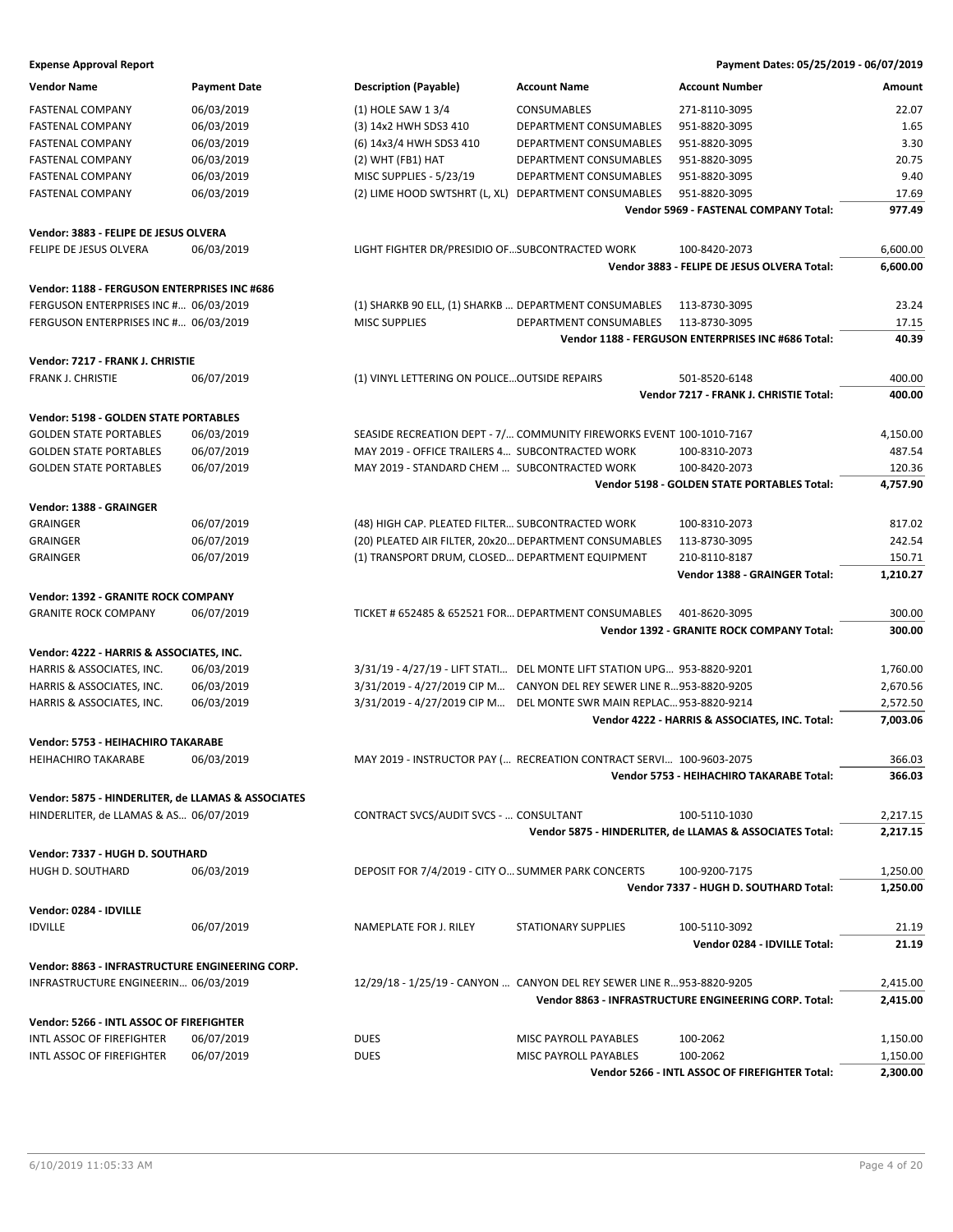| <b>Expense Approval Report</b>                      |                     |                                                          |                                                          | Payment Dates: 05/25/2019 - 06/07/2019                    |                  |
|-----------------------------------------------------|---------------------|----------------------------------------------------------|----------------------------------------------------------|-----------------------------------------------------------|------------------|
| <b>Vendor Name</b>                                  | <b>Payment Date</b> | <b>Description (Payable)</b>                             | <b>Account Name</b>                                      | <b>Account Number</b>                                     | Amount           |
|                                                     |                     |                                                          |                                                          |                                                           |                  |
| Vendor: 8022 - JEFF K. BILLS                        |                     |                                                          |                                                          |                                                           |                  |
| JEFF K. BILLS                                       | 06/07/2019          | MAY 2019 ASSESSMENT SVCS                                 | CONSULTANT                                               | 100-2031-1030                                             | 5,287.40         |
|                                                     |                     |                                                          |                                                          | Vendor 8022 - JEFF K. BILLS Total:                        | 5,287.40         |
| Vendor: 6162 - KNORR SYSTEMS, INC.                  |                     |                                                          |                                                          |                                                           |                  |
| KNORR SYSTEMS, INC.                                 | 06/07/2019          | (400) MINI-BULK HYPOCHLORIT CHEMICALS                    |                                                          | 100-8310-3099                                             | 1,031.82         |
|                                                     |                     |                                                          |                                                          | Vendor 6162 - KNORR SYSTEMS, INC. Total:                  | 1,031.82         |
| Vendor: 9183 - KVENILD CONSTRUCTION INC.            |                     |                                                          |                                                          |                                                           |                  |
| KVENILD CONSTRUCTION INC.                           | 06/03/2019          | SEASIDE PORTAL PROJECT BAL PORTAL PROJECT                |                                                          | 342-8910-9573                                             | 40,000.00        |
|                                                     |                     |                                                          |                                                          | Vendor 9183 - KVENILD CONSTRUCTION INC. Total:            | 40,000.00        |
| Vendor: 1873 - LACAL EQUIPMENT, INC.                |                     |                                                          |                                                          |                                                           |                  |
| LACAL EQUIPMENT, INC.                               | 06/03/2019          | (4) ELEVATOR BEARING                                     | <b>VEHICLE PARTS</b>                                     | 501-8520-6144                                             | 452.51           |
|                                                     |                     |                                                          |                                                          | Vendor 1873 - LACAL EQUIPMENT, INC. Total:                | 452.51           |
|                                                     |                     |                                                          |                                                          |                                                           |                  |
| Vendor: 1971 - LIEBERT CASSIDY WHITMORE             |                     |                                                          |                                                          |                                                           |                  |
| LIEBERT CASSIDY WHITMORE                            | 06/07/2019          | THROUGH 4/30/19 - NEGOTIAT CONSULTANT                    |                                                          | 100-2031-1030                                             | 10,027.00        |
|                                                     |                     |                                                          |                                                          | Vendor 1971 - LIEBERT CASSIDY WHITMORE Total:             | 10,027.00        |
| Vendor: 2065 - MAHONEY & ASSOCIATES CONSULTING, LLC |                     |                                                          |                                                          |                                                           |                  |
| MAHONEY & ASSOCIATES CON 06/03/2019                 |                     | FY 2018/FULL & OMB CAP & PWCONSULTANT                    |                                                          | 100-5110-1030                                             | 8,710.00         |
|                                                     |                     |                                                          |                                                          | Vendor 2065 - MAHONEY & ASSOCIATES CONSULTING, LLC Total: | 8,710.00         |
| Vendor: 9200 - MANAGEMENT PARTNERS, INC             |                     |                                                          |                                                          |                                                           |                  |
| MANAGEMENT PARTNERS, INC 06/03/2019                 |                     | SEASIDE CITY COUNCIL WORKS CONSULTANT                    |                                                          | 100-1010-1030                                             | 3,900.00         |
|                                                     |                     |                                                          |                                                          | Vendor 9200 - MANAGEMENT PARTNERS, INC Total:             | 3,900.00         |
|                                                     |                     |                                                          |                                                          |                                                           |                  |
| Vendor: 2236 - MBS BUSINESS SYSTEMS                 |                     |                                                          |                                                          | 100-9200-2044                                             |                  |
| MBS BUSINESS SYSTEMS                                | 06/03/2019          | 986 HILBY AVE - KONICA / MIN COPIER SERVICES             |                                                          | Vendor 2236 - MBS BUSINESS SYSTEMS Total:                 | 255.78<br>255.78 |
|                                                     |                     |                                                          |                                                          |                                                           |                  |
| Vendor: 7176 - MEYERS NAVE                          |                     |                                                          |                                                          |                                                           |                  |
| <b>MEYERS NAVE</b>                                  | 06/03/2019          | SVCS THROUGH 4/30/19 - FT O LAFCO APPLICATION PROJECT    |                                                          | 952-8820-8196                                             | 1,575.00         |
|                                                     |                     |                                                          |                                                          | Vendor 7176 - MEYERS NAVE Total:                          | 1,575.00         |
| Vendor: 2184 - MISSION LINEN SERVICE                |                     |                                                          |                                                          |                                                           |                  |
| <b>MISSION LINEN SERVICE</b>                        | 06/07/2019          | SEASIDE FIRE DEPT - LINEN SVC  UNIFORM SERVICE/LAUNDRY   |                                                          | 100-6640-2049                                             | 82.21            |
|                                                     |                     |                                                          |                                                          | Vendor 2184 - MISSION LINEN SERVICE Total:                | 82.21            |
| Vendor: 2186 - MISSION UNIFORM SERVICE              |                     |                                                          |                                                          |                                                           |                  |
| <b>MISSION UNIFORM SERVICE</b>                      | 06/03/2019          | SEASIDE MAIN & UTILITIES - 5/6 UNIFORM SERVICE / LAUNDRY |                                                          | 100-8310-2049                                             | 42.04            |
| <b>MISSION UNIFORM SERVICE</b>                      | 06/03/2019          | SEASIDE MAIN & UTILITIES - 5/6 UNIFORM SERVICE / LAUNDRY |                                                          | 100-8310-2049                                             | 4.50             |
| <b>MISSION UNIFORM SERVICE</b>                      | 06/03/2019          | SEASIDE MAIN & UTILITIES - 5/1 UNIFORM SERVICE / LAUNDRY |                                                          | 100-8310-2049                                             | 42.04            |
| <b>MISSION UNIFORM SERVICE</b>                      | 06/03/2019          | SEASIDE MAIN & UTILITIES - 5/1 UNIFORM SERVICE / LAUNDRY |                                                          | 100-8310-2049                                             | 9.00             |
| MISSION UNIFORM SERVICE                             | 06/03/2019          | SEASIDE MAIN & UTILITIES - 5/2 UNIFORM SERVICE / LAUNDRY |                                                          | 100-8310-2049                                             | 42.04            |
| <b>MISSION UNIFORM SERVICE</b>                      | 06/03/2019          | SEASIDE MAIN & UTILITIES - 5/2 UNIFORM SERVICE / LAUNDRY |                                                          | 100-8310-2049                                             | 63.01            |
| <b>MISSION UNIFORM SERVICE</b>                      | 06/03/2019          | SEASIDE MAIN & UTILITIES - 5/2 UNIFORM SERVICE / LAUNDRY |                                                          | 100-8310-2049                                             | 10.31            |
| <b>MISSION UNIFORM SERVICE</b>                      | 06/03/2019          | SEASIDE MAIN & UTILITIES - 5/6 UNIFORM SERVICE/LAUNDRY   |                                                          | 100-8410-2049                                             | 13.46            |
| MISSION UNIFORM SERVICE                             | 06/03/2019          | SEASIDE MAIN & UTILITIES - 5/6 UNIFORM SERVICE/LAUNDRY   |                                                          | 100-8410-2049                                             | 1.44             |
| <b>MISSION UNIFORM SERVICE</b>                      | 06/03/2019          | SEASIDE MAIN & UTILITIES - 5/1 UNIFORM SERVICE/LAUNDRY   |                                                          | 100-8410-2049                                             | 13.46            |
| MISSION UNIFORM SERVICE                             | 06/03/2019          | SEASIDE MAIN & UTILITIES - 5/1 UNIFORM SERVICE/LAUNDRY   |                                                          | 100-8410-2049                                             | 2.88             |
| MISSION UNIFORM SERVICE                             | 06/03/2019          | SEASIDE MAIN & UTILITIES - 5/2 UNIFORM SERVICE/LAUNDRY   |                                                          | 100-8410-2049                                             | 13.46            |
| MISSION UNIFORM SERVICE                             | 06/03/2019          | SEASIDE MAIN & UTILITIES - 5/2 UNIFORM SERVICE/LAUNDRY   |                                                          | 100-8410-2049                                             | 20.17            |
| MISSION UNIFORM SERVICE                             | 06/03/2019          | SEASIDE MAIN & UTILITIES - 5/2 UNIFORM SERVICE/LAUNDRY   |                                                          | 100-8410-2049                                             | 3.30             |
| MISSION UNIFORM SERVICE                             | 06/03/2019          | SEASIDE MAIN & UTILITIES - 5/6 UNIFORM SERVICE/LAUNDRY   |                                                          | 100-8420-2049                                             | 42.04            |
| <b>MISSION UNIFORM SERVICE</b>                      | 06/03/2019          | SEASIDE MAIN & UTILITIES - 5/6 UNIFORM SERVICE/LAUNDRY   |                                                          | 100-8420-2049                                             | 4.50             |
| MISSION UNIFORM SERVICE                             | 06/03/2019          | SEASIDE MAIN & UTILITIES - 5/1 UNIFORM SERVICE/LAUNDRY   |                                                          | 100-8420-2049                                             | 42.04            |
| MISSION UNIFORM SERVICE                             | 06/03/2019          | SEASIDE MAIN & UTILITIES - 5/1 UNIFORM SERVICE/LAUNDRY   |                                                          | 100-8420-2049                                             | 9.00             |
| MISSION UNIFORM SERVICE                             | 06/03/2019          | SEASIDE MAIN & UTILITIES - 5/2 UNIFORM SERVICE/LAUNDRY   |                                                          | 100-8420-2049                                             | 42.04            |
| <b>MISSION UNIFORM SERVICE</b>                      | 06/03/2019          | SEASIDE MAIN & UTILITIES - 5/2 UNIFORM SERVICE/LAUNDRY   |                                                          | 100-8420-2049                                             | 63.01            |
| MISSION UNIFORM SERVICE                             | 06/03/2019          | SEASIDE MAIN & UTILITIES - 5/2 UNIFORM SERVICE/LAUNDRY   |                                                          | 100-8420-2049                                             | 10.31            |
| MISSION UNIFORM SERVICE                             | 06/03/2019          | SEASIDE MAIN & UTILITIES - 5/6 UNIFORM SERVICE / LAUNDRY |                                                          | 100-8440-2049                                             | 25.21            |
| <b>MISSION UNIFORM SERVICE</b>                      | 06/03/2019          | SEASIDE MAIN & UTILITIES - 5/6 UNIFORM SERVICE / LAUNDRY |                                                          | 100-8440-2049                                             | 2.70             |
| MISSION UNIFORM SERVICE                             | 06/03/2019          | SEASIDE MAIN & UTILITIES - 5/1 UNIFORM SERVICE / LAUNDRY |                                                          | 100-8440-2049                                             | 25.21            |
| MISSION UNIFORM SERVICE                             | 06/03/2019          | SEASIDE MAIN & UTILITIES - 5/1 UNIFORM SERVICE / LAUNDRY |                                                          | 100-8440-2049                                             | 5.40             |
| MISSION UNIFORM SERVICE                             | 06/03/2019          |                                                          | SEASIDE MAIN & UTILITIES - 5/2 UNIFORM SERVICE / LAUNDRY | 100-8440-2049                                             | 25.21            |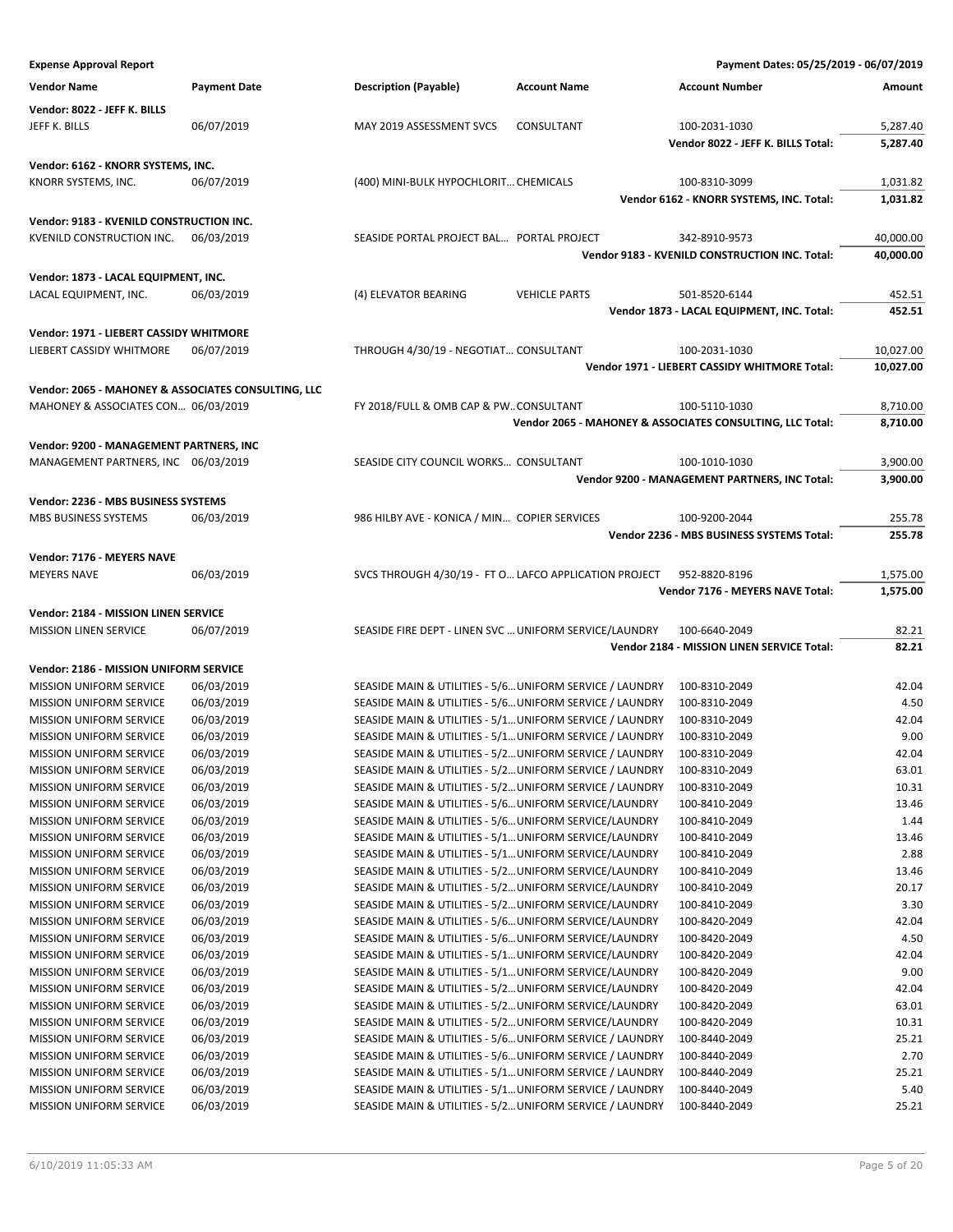| Vendor Name                    | <b>Payment Date</b> | <b>Description (Payable)</b>                             | <b>Account Name</b>       | <b>Account Number</b> | Amount         |
|--------------------------------|---------------------|----------------------------------------------------------|---------------------------|-----------------------|----------------|
| <b>MISSION UNIFORM SERVICE</b> | 06/03/2019          | SEASIDE MAIN & UTILITIES - 5/2 UNIFORM SERVICE / LAUNDRY |                           | 100-8440-2049         | 37.79          |
| MISSION UNIFORM SERVICE        | 06/03/2019          | SEASIDE MAIN & UTILITIES - 5/2 UNIFORM SERVICE / LAUNDRY |                           | 100-8440-2049         | 6.18           |
| MISSION UNIFORM SERVICE        | 06/03/2019          | SEASIDE MAIN & UTILITIES - 5/6 UNIFORM SERVICE / LAUNDRY |                           | 100-8450-2049         | 13.46          |
| MISSION UNIFORM SERVICE        | 06/03/2019          | SEASIDE MAIN & UTILITIES - 5/6 UNIFORM SERVICE / LAUNDRY |                           | 100-8450-2049         | 1.44           |
| <b>MISSION UNIFORM SERVICE</b> | 06/03/2019          | SEASIDE MAIN & UTILITIES - 5/1 UNIFORM SERVICE / LAUNDRY |                           | 100-8450-2049         | 13.46          |
| <b>MISSION UNIFORM SERVICE</b> | 06/03/2019          | SEASIDE MAIN & UTILITIES - 5/1 UNIFORM SERVICE / LAUNDRY |                           | 100-8450-2049         | 2.88           |
| MISSION UNIFORM SERVICE        | 06/03/2019          | SEASIDE MAIN & UTILITIES - 5/2 UNIFORM SERVICE / LAUNDRY |                           | 100-8450-2049         | 13.46          |
| MISSION UNIFORM SERVICE        | 06/03/2019          | SEASIDE MAIN & UTILITIES - 5/2 UNIFORM SERVICE / LAUNDRY |                           | 100-8450-2049         | 20.17          |
| MISSION UNIFORM SERVICE        | 06/03/2019          | SEASIDE MAIN & UTILITIES - 5/2 UNIFORM SERVICE / LAUNDRY |                           | 100-8450-2049         | 3.30           |
| <b>MISSION UNIFORM SERVICE</b> | 06/03/2019          | RECREATION DEPT - UNIFORM  UNIFORM SERVICE/LAUNDRY       |                           | 100-9105-2049         | 113.60         |
| <b>MISSION UNIFORM SERVICE</b> | 06/07/2019          | RECREATION DEPT - UNIFORM  UNIFORM SERVICE/LAUNDRY       |                           | 100-9105-2049         | 113.60         |
| MISSION UNIFORM SERVICE        | 06/03/2019          | SEASIDE MAIN & UTILITIES - 5/6 UNIFORM SERVICE/LAUNDRY   |                           | 103-8710-2049         | 8.41           |
| MISSION UNIFORM SERVICE        | 06/03/2019          | SEASIDE MAIN & UTILITIES - 5/6 UNIFORM SERVICE/LAUNDRY   |                           | 103-8710-2049         | 0.90           |
| MISSION UNIFORM SERVICE        | 06/03/2019          | SEASIDE MAIN & UTILITIES - 5/1 UNIFORM SERVICE/LAUNDRY   |                           | 103-8710-2049         | 8.41           |
| <b>MISSION UNIFORM SERVICE</b> | 06/03/2019          | SEASIDE MAIN & UTILITIES - 5/1 UNIFORM SERVICE/LAUNDRY   |                           | 103-8710-2049         | 1.80           |
| <b>MISSION UNIFORM SERVICE</b> | 06/03/2019          | SEASIDE MAIN & UTILITIES - 5/2 UNIFORM SERVICE/LAUNDRY   |                           | 103-8710-2049         | 8.41           |
| MISSION UNIFORM SERVICE        | 06/03/2019          | SEASIDE MAIN & UTILITIES - 5/2 UNIFORM SERVICE/LAUNDRY   |                           | 103-8710-2049         | 12.61          |
| MISSION UNIFORM SERVICE        | 06/03/2019          | SEASIDE MAIN & UTILITIES - 5/2 UNIFORM SERVICE/LAUNDRY   |                           | 103-8710-2049         | 2.06           |
| MISSION UNIFORM SERVICE        | 06/03/2019          | SEASIDE - POMA 5/6/19                                    | UNIFORM SERVICE / LAUNDRY | 113-8730-2049         | 85.94          |
| MISSION UNIFORM SERVICE        | 06/03/2019          | SEASIDE - POMA 5/6/19                                    | UNIFORM SERVICE / LAUNDRY | 113-8730-2049         | 78.75          |
| <b>MISSION UNIFORM SERVICE</b> | 06/03/2019          | SEASIDE - POMA 5/13/19                                   | UNIFORM SERVICE / LAUNDRY | 113-8730-2049         | 85.94          |
| MISSION UNIFORM SERVICE        | 06/03/2019          | SEASIDE - POMA 5/13/19                                   | UNIFORM SERVICE / LAUNDRY | 113-8730-2049         | 39.37          |
| MISSION UNIFORM SERVICE        | 06/03/2019          | SEASIDE - POMA 5/20/19                                   | UNIFORM SERVICE / LAUNDRY | 113-8730-2049         | 85.94          |
|                                | 06/03/2019          | SEASIDE - POMA 5/27/19                                   | UNIFORM SERVICE / LAUNDRY |                       | 244.47         |
| MISSION UNIFORM SERVICE        | 06/07/2019          |                                                          |                           | 113-8730-2049         |                |
| <b>MISSION UNIFORM SERVICE</b> |                     | SEASIDE POMA - UNIFORM SVC DEPARTMENT CONSUMABLES        |                           | 113-8730-3095         | 85.94<br>33.62 |
| MISSION UNIFORM SERVICE        | 06/03/2019          | SEASIDE MAIN & UTILITIES - 5/6 UNIFORM SERVICE/LAUNDRY   |                           | 210-8110-2049         |                |
| MISSION UNIFORM SERVICE        | 06/03/2019          | SEASIDE MAIN & UTILITIES - 5/6 UNIFORM SERVICE/LAUNDRY   |                           | 210-8110-2049         | 3.60           |
| MISSION UNIFORM SERVICE        | 06/03/2019          | SEASIDE MAIN & UTILITIES - 5/1 UNIFORM SERVICE/LAUNDRY   |                           | 210-8110-2049         | 33.62          |
| MISSION UNIFORM SERVICE        | 06/03/2019          | SEASIDE MAIN & UTILITIES - 5/1 UNIFORM SERVICE/LAUNDRY   |                           | 210-8110-2049         | 7.20           |
| <b>MISSION UNIFORM SERVICE</b> | 06/03/2019          | SEASIDE MAIN & UTILITIES - 5/2 UNIFORM SERVICE/LAUNDRY   |                           | 210-8110-2049         | 33.62          |
| <b>MISSION UNIFORM SERVICE</b> | 06/03/2019          | SEASIDE MAIN & UTILITIES - 5/2 UNIFORM SERVICE/LAUNDRY   |                           | 210-8110-2049         | 50.40          |
| MISSION UNIFORM SERVICE        | 06/03/2019          | SEASIDE MAIN & UTILITIES - 5/2 UNIFORM SERVICE/LAUNDRY   |                           | 210-8110-2049         | 8.25           |
| MISSION UNIFORM SERVICE        | 06/03/2019          | SEASIDE MAIN & UTILITIES - 5/6 UNIFORM SERVICE/LAUNDRY   |                           | 210-8420-2049         | 8.42           |
| MISSION UNIFORM SERVICE        | 06/03/2019          | SEASIDE MAIN & UTILITIES - 5/6 UNIFORM SERVICE/LAUNDRY   |                           | 210-8420-2049         | 0.89           |
| <b>MISSION UNIFORM SERVICE</b> | 06/03/2019          | SEASIDE MAIN & UTILITIES - 5/1 UNIFORM SERVICE/LAUNDRY   |                           | 210-8420-2049         | 8.42           |
| MISSION UNIFORM SERVICE        | 06/03/2019          | SEASIDE MAIN & UTILITIES - 5/1 UNIFORM SERVICE/LAUNDRY   |                           | 210-8420-2049         | 1.79           |
| MISSION UNIFORM SERVICE        | 06/03/2019          | SEASIDE MAIN & UTILITIES - 5/2 UNIFORM SERVICE/LAUNDRY   |                           | 210-8420-2049         | 8.42           |
| MISSION UNIFORM SERVICE        | 06/03/2019          | SEASIDE MAIN & UTILITIES - 5/2 UNIFORM SERVICE/LAUNDRY   |                           | 210-8420-2049         | 12.60          |
| MISSION UNIFORM SERVICE        | 06/03/2019          | SEASIDE MAIN & UTILITIES - 5/2 UNIFORM SERVICE/LAUNDRY   |                           | 210-8420-2049         | 2.04           |
| <b>MISSION UNIFORM SERVICE</b> | 06/03/2019          | SEASIDE MAIN & UTILITIES - 5/6 UNIFORM SERVICE/LAUNDRY   |                           | 271-8110-2049         | 33.62          |
| MISSION UNIFORM SERVICE        | 06/03/2019          | SEASIDE MAIN & UTILITIES - 5/6 UNIFORM SERVICE/LAUNDRY   |                           | 271-8110-2049         | $3.60\,$       |
| <b>MISSION UNIFORM SERVICE</b> | 06/03/2019          | SEASIDE MAIN & UTILITIES - 5/1 UNIFORM SERVICE/LAUNDRY   |                           | 271-8110-2049         | 33.62          |
| MISSION UNIFORM SERVICE        | 06/03/2019          | SEASIDE MAIN & UTILITIES - 5/1 UNIFORM SERVICE/LAUNDRY   |                           | 271-8110-2049         | 7.20           |
| MISSION UNIFORM SERVICE        | 06/03/2019          | SEASIDE MAIN & UTILITIES - 5/2 UNIFORM SERVICE/LAUNDRY   |                           | 271-8110-2049         | 33.62          |
| MISSION UNIFORM SERVICE        | 06/03/2019          | SEASIDE MAIN & UTILITIES - 5/2 UNIFORM SERVICE/LAUNDRY   |                           | 271-8110-2049         | 50.40          |
| MISSION UNIFORM SERVICE        | 06/03/2019          | SEASIDE MAIN & UTILITIES - 5/2 UNIFORM SERVICE/LAUNDRY   |                           | 271-8110-2049         | 8.25           |
| MISSION UNIFORM SERVICE        | 06/03/2019          | SEASIDE MAIN & UTILITIES - 5/6 UNIFORM SERVICE/LAUNDRY   |                           | 401-8620-2049         | 33.62          |
| MISSION UNIFORM SERVICE        | 06/03/2019          | SEASIDE MAIN & UTILITIES - 5/6 UNIFORM SERVICE/LAUNDRY   |                           | 401-8620-2049         | 3.60           |
| <b>MISSION UNIFORM SERVICE</b> | 06/03/2019          | SEASIDE MAIN & UTILITIES - 5/1 UNIFORM SERVICE/LAUNDRY   |                           | 401-8620-2049         | 33.62          |
| MISSION UNIFORM SERVICE        | 06/03/2019          | SEASIDE MAIN & UTILITIES - 5/1 UNIFORM SERVICE/LAUNDRY   |                           | 401-8620-2049         | 7.20           |
| MISSION UNIFORM SERVICE        | 06/03/2019          | SEASIDE MAIN & UTILITIES - 5/2 UNIFORM SERVICE/LAUNDRY   |                           | 401-8620-2049         | 33.62          |
| MISSION UNIFORM SERVICE        | 06/03/2019          | SEASIDE MAIN & UTILITIES - 5/2 UNIFORM SERVICE/LAUNDRY   |                           | 401-8620-2049         | 50.40          |
| MISSION UNIFORM SERVICE        | 06/03/2019          | SEASIDE MAIN & UTILITIES - 5/2 UNIFORM SERVICE/LAUNDRY   |                           | 401-8620-2049         | 8.25           |
| MISSION UNIFORM SERVICE        | 06/03/2019          | SEASIDE MAIN & UTILITIES - 5/6 UNIFORM SERVICE/LAUNDRY   |                           | 501-8520-2049         | 33.62          |
| MISSION UNIFORM SERVICE        | 06/03/2019          | SEASIDE MAIN & UTILITIES - 5/6 UNIFORM SERVICE/LAUNDRY   |                           | 501-8520-2049         | 3.60           |
| <b>MISSION UNIFORM SERVICE</b> | 06/03/2019          | SEASIDE MAIN & UTILITIES - 5/1 UNIFORM SERVICE/LAUNDRY   |                           | 501-8520-2049         | 33.62          |
| MISSION UNIFORM SERVICE        | 06/03/2019          | SEASIDE MAIN & UTILITIES - 5/1 UNIFORM SERVICE/LAUNDRY   |                           | 501-8520-2049         | 7.20           |
| MISSION UNIFORM SERVICE        | 06/03/2019          | SEASIDE MAIN & UTILITIES - 5/2 UNIFORM SERVICE/LAUNDRY   |                           | 501-8520-2049         | 33.62          |
| MISSION UNIFORM SERVICE        | 06/03/2019          | SEASIDE MAIN & UTILITIES - 5/2 UNIFORM SERVICE/LAUNDRY   |                           | 501-8520-2049         | 50.40          |
| MISSION UNIFORM SERVICE        | 06/03/2019          | SEASIDE MAIN & UTILITIES - 5/2 UNIFORM SERVICE/LAUNDRY   |                           | 501-8520-2049         | 8.25           |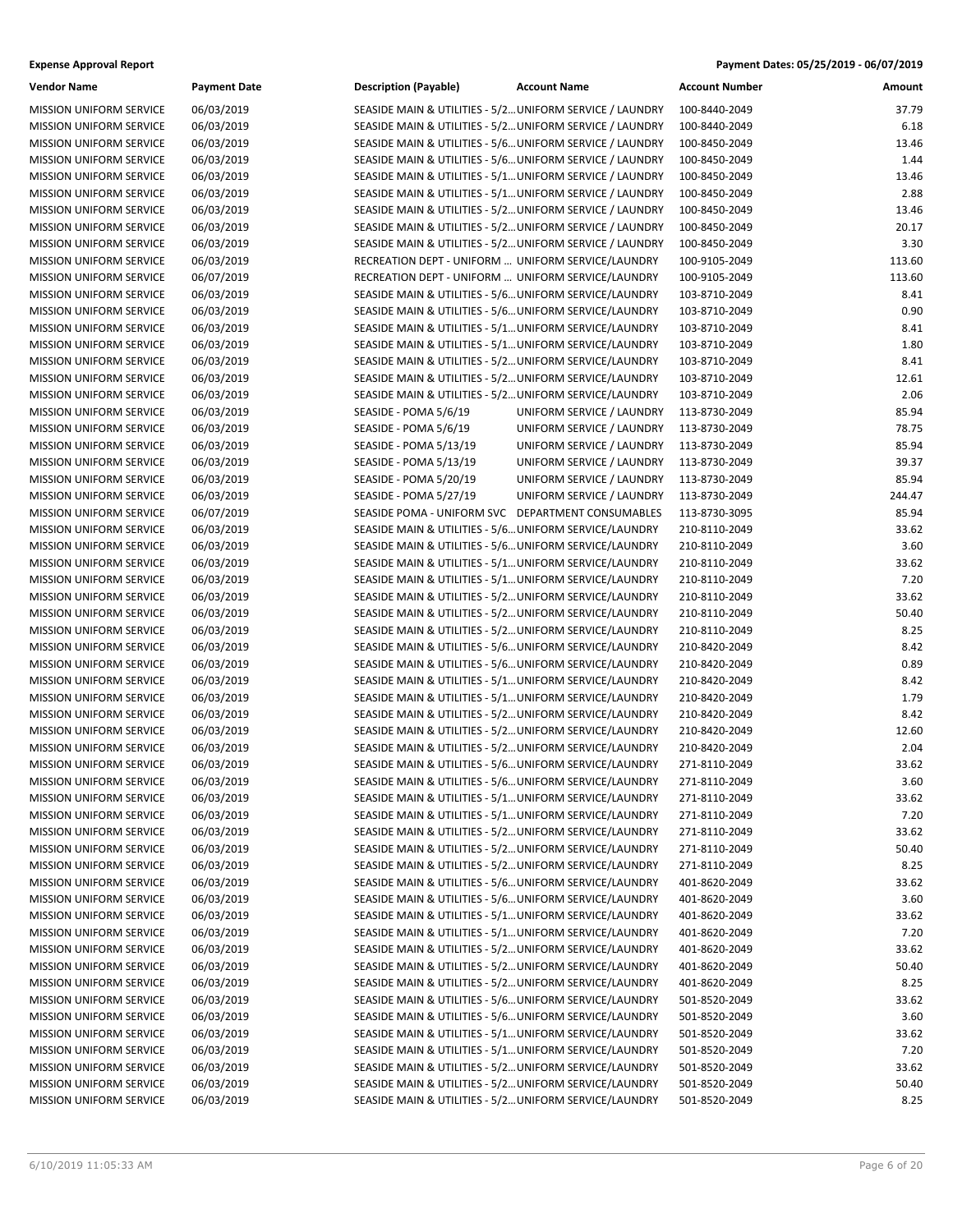| Vendor Name                                          | <b>Payment Date</b> | Description (Payable)                            | <b>Account Name</b>                                                 | <b>Account Number</b>                                      | Amount    |
|------------------------------------------------------|---------------------|--------------------------------------------------|---------------------------------------------------------------------|------------------------------------------------------------|-----------|
| <b>MISSION UNIFORM SERVICE</b>                       | 06/03/2019          |                                                  | SEASIDE MAIN & UTILITIES - 5/6 UNIFORM SERVICE / LAUNDRY            | 951-8820-2049                                              | 33.62     |
| MISSION UNIFORM SERVICE                              | 06/03/2019          |                                                  | SEASIDE MAIN & UTILITIES - 5/6 UNIFORM SERVICE / LAUNDRY            | 951-8820-2049                                              | 3.60      |
| MISSION UNIFORM SERVICE                              | 06/03/2019          |                                                  | SEASIDE MAIN & UTILITIES - 5/1 UNIFORM SERVICE / LAUNDRY            | 951-8820-2049                                              | 33.62     |
| <b>MISSION UNIFORM SERVICE</b>                       | 06/03/2019          |                                                  | SEASIDE MAIN & UTILITIES - 5/1 UNIFORM SERVICE / LAUNDRY            | 951-8820-2049                                              | 7.20      |
| <b>MISSION UNIFORM SERVICE</b>                       | 06/03/2019          |                                                  | SEASIDE MAIN & UTILITIES - 5/2 UNIFORM SERVICE / LAUNDRY            | 951-8820-2049                                              | 33.62     |
| <b>MISSION UNIFORM SERVICE</b>                       | 06/03/2019          |                                                  | SEASIDE MAIN & UTILITIES - 5/2 UNIFORM SERVICE / LAUNDRY            | 951-8820-2049                                              | 50.40     |
| MISSION UNIFORM SERVICE                              | 06/03/2019          |                                                  | SEASIDE MAIN & UTILITIES - 5/2 UNIFORM SERVICE / LAUNDRY            | 951-8820-2049                                              | 8.25      |
|                                                      |                     |                                                  |                                                                     | Vendor 2186 - MISSION UNIFORM SERVICE Total:               | 2,560.20  |
| Vendor: 7505 - MONTEREY BAY ANALYTICAL SVCS.         |                     |                                                  |                                                                     |                                                            |           |
| MONTEREY BAY ANALYTICAL S 06/07/2019                 |                     | SEASIDE MWS SAMPLE RECEIV SUBCONTRACTED WORK     |                                                                     | 401-8620-2073                                              | 39.00     |
| MONTEREY BAY ANALYTICAL S 06/07/2019                 |                     | SEASIDE MWS SAMPLES RECEIV SUBCONTRACTED WORK    |                                                                     | 401-8620-2073                                              | 78.00     |
|                                                      |                     |                                                  |                                                                     | 401-8620-2073                                              | 39.00     |
| MONTEREY BAY ANALYTICAL S 06/03/2019                 |                     | SEASIDE MWS SAMPLES RCVD  SUBCONTRACTED WORK     |                                                                     | Vendor 7505 - MONTEREY BAY ANALYTICAL SVCS. Total:         | 156.00    |
| Vendor: 2238 - MONTEREY BAY PEST CONTROL             |                     |                                                  |                                                                     |                                                            |           |
|                                                      |                     |                                                  |                                                                     |                                                            | 85.00     |
| MONTEREY BAY PEST CONTROL 06/03/2019                 |                     | SEASIDE POLICE DEPT - MONTH PEST CONTROL         |                                                                     | 100-6110-2057                                              |           |
| MONTEREY BAY PEST CONTROL 06/03/2019                 |                     | 440 HARCOURT- STORAGE SHED PEST CONTROL          |                                                                     | 100-6110-2057                                              | 55.00     |
|                                                      |                     |                                                  |                                                                     | Vendor 2238 - MONTEREY BAY PEST CONTROL Total:             | 140.00    |
| <b>Vendor: 2205 - MONTEREY COUNTY CONVENTION</b>     |                     |                                                  |                                                                     |                                                            |           |
| MONTEREY COUNTY CONVENT 06/07/2019                   |                     | APRIL 2019 - SEASIDE TID REMI TID ASSESSMENT     |                                                                     | 100-2010                                                   | 21,841.38 |
|                                                      |                     |                                                  |                                                                     | Vendor 2205 - MONTEREY COUNTY CONVENTION Total:            | 21,841.38 |
| <b>Vendor: 2295 - MONTEREY COUNTY PETROLEUM</b>      |                     |                                                  |                                                                     |                                                            |           |
| MONTEREY COUNTY PETROLE 06/07/2019                   |                     | <b>CORRECTION MADE TO INV 327 VEHICLE FUEL</b>   |                                                                     | 501-8520-6145                                              | 37.00     |
| MONTEREY COUNTY PETROLE 06/07/2019                   |                     | 2,050 GAL. UNLEADED REG GA VEHICLE FUEL          |                                                                     | 501-8520-6145                                              | 7,323.68  |
|                                                      |                     |                                                  |                                                                     | <b>Vendor 2295 - MONTEREY COUNTY PETROLEUM Total:</b>      | 7,360.68  |
| Vendor: 8049 - MONTEREY PENINSULA VOLUNTEER SERVICES |                     |                                                  |                                                                     |                                                            |           |
| MONTEREY PENINSULA VOLUN 06/07/2019                  |                     | DEPOSIT REFUND FOR OLDEME CENTER RENTAL DEPOSITS |                                                                     | 252-2345                                                   | 31.75     |
|                                                      |                     |                                                  |                                                                     | Vendor 8049 - MONTEREY PENINSULA VOLUNTEER SERVICES Total: | 31.75     |
|                                                      |                     |                                                  |                                                                     |                                                            |           |
| Vendor: 2338 - MONTEREY PENINSULA WATER              |                     |                                                  |                                                                     |                                                            |           |
| MONTEREY PENINSULA WATER 06/07/2019                  |                     | SEASIDE MUNICIPAL WATER SU A/P MPWMD SURCHARGE   |                                                                     | 401-2002                                                   | 3,958.77  |
|                                                      |                     |                                                  |                                                                     | Vendor 2338 - MONTEREY PENINSULA WATER Total:              | 3,958.77  |
| Vendor: 7135 - MONTEREY SANITARY SUPPLY, INC.        |                     |                                                  |                                                                     |                                                            |           |
| MONTEREY SANITARY SUPPLY,  06/03/2019                |                     |                                                  | PD - MONTHLY MED WASTE SV CSA74 APPROVED MEDICAL SU 100-6120-3096   |                                                            | 99.00     |
|                                                      |                     |                                                  |                                                                     | Vendor 7135 - MONTEREY SANITARY SUPPLY, INC. Total:        | 99.00     |
| <b>Vendor: 2351 - MONTEREY TIRE SERVICE</b>          |                     |                                                  |                                                                     |                                                            |           |
| MONTEREY TIRE SERVICE                                | 06/07/2019          | (1) PARTS BOOT #, (1) LFLT FLATTIRES             |                                                                     | 501-8520-6147                                              | 24.73     |
| MONTEREY TIRE SERVICE                                | 06/07/2019          | (6) GOODYEAR EAGLE RS-A 103V TIRES               |                                                                     | 501-8520-6147                                              | 916.66    |
|                                                      |                     |                                                  |                                                                     | Vendor 2351 - MONTEREY TIRE SERVICE Total:                 | 941.39    |
| Vendor: 8889 - MSDSonline, INC.                      |                     |                                                  |                                                                     |                                                            |           |
| MSDSonline, INC.                                     | 06/03/2019          |                                                  | 7/1/19-6/30/20 HQ ACCT - REN COMPUTER SUPPLIES/SOFTWA 503-4010-3102 |                                                            | 2,620.67  |
|                                                      |                     |                                                  |                                                                     | Vendor 8889 - MSDSonline, INC. Total:                      | 2,620.67  |
| Vendor: 6602 - NANCY MELTON                          |                     |                                                  |                                                                     |                                                            |           |
| <b>NANCY MELTON</b>                                  | 06/03/2019          |                                                  | MAY 2019 - INSTRUCTOR PAY ( RECREATION CONTRACT SERVI 100-9603-2075 |                                                            | 178.50    |
|                                                      |                     |                                                  |                                                                     | <b>Vendor 6602 - NANCY MELTON Total:</b>                   | 178.50    |
|                                                      |                     |                                                  |                                                                     |                                                            |           |
| Vendor: 8892 - NCI AFFILIATES, INC.                  |                     |                                                  |                                                                     |                                                            |           |
| NCI AFFILIATES, INC.                                 | 06/03/2019          |                                                  | APRIL 2019 - CREW PROVIDED  SUBCONTRACTED WORK (MEA 210-8420-2093   |                                                            | 1,042.00  |
|                                                      |                     |                                                  |                                                                     | Vendor 8892 - NCI AFFILIATES, INC. Total:                  | 1,042.00  |
| Vendor: 9085 - O'CONNOR & SONS INC.                  |                     |                                                  |                                                                     |                                                            |           |
| O'CONNOR & SONS INC.                                 | 06/07/2019          | 986 HILBY AVE - GENERAL PESTS PEST CONTROL       |                                                                     | 100-8310-2057                                              | 150.00    |
|                                                      |                     |                                                  |                                                                     | Vendor 9085 - O'CONNOR & SONS INC. Total:                  | 150.00    |
| Vendor: 5582 - O'REILLY AUTO PARTS                   |                     |                                                  |                                                                     |                                                            |           |
| O'REILLY AUTO PARTS                                  | 06/07/2019          | (2) OIL FILTER                                   | DEPARTMENT CONSUMABLES                                              | 501-8520-3095                                              | 21.77     |
| O'REILLY AUTO PARTS                                  | 06/07/2019          | (1) BATTERY                                      | <b>VEHICLE PARTS</b>                                                | 501-8520-6144                                              | 172.77    |
| O'REILLY AUTO PARTS                                  | 06/07/2019          | (1) BATTERY                                      | <b>VEHICLE PARTS</b>                                                | 501-8520-6144                                              | 169.63    |
| O'REILLY AUTO PARTS                                  | 06/07/2019          | (1) BATTERY                                      | <b>VEHICLE PARTS</b>                                                | 501-8520-6144                                              | 136.77    |
| O'REILLY AUTO PARTS                                  | 06/07/2019          | (1) BATTERY                                      | <b>VEHICLE PARTS</b>                                                | 501-8520-6144                                              | 169.63    |
|                                                      |                     |                                                  |                                                                     | Vendor 5582 - O'REILLY AUTO PARTS Total:                   | 670.57    |
|                                                      |                     |                                                  |                                                                     |                                                            |           |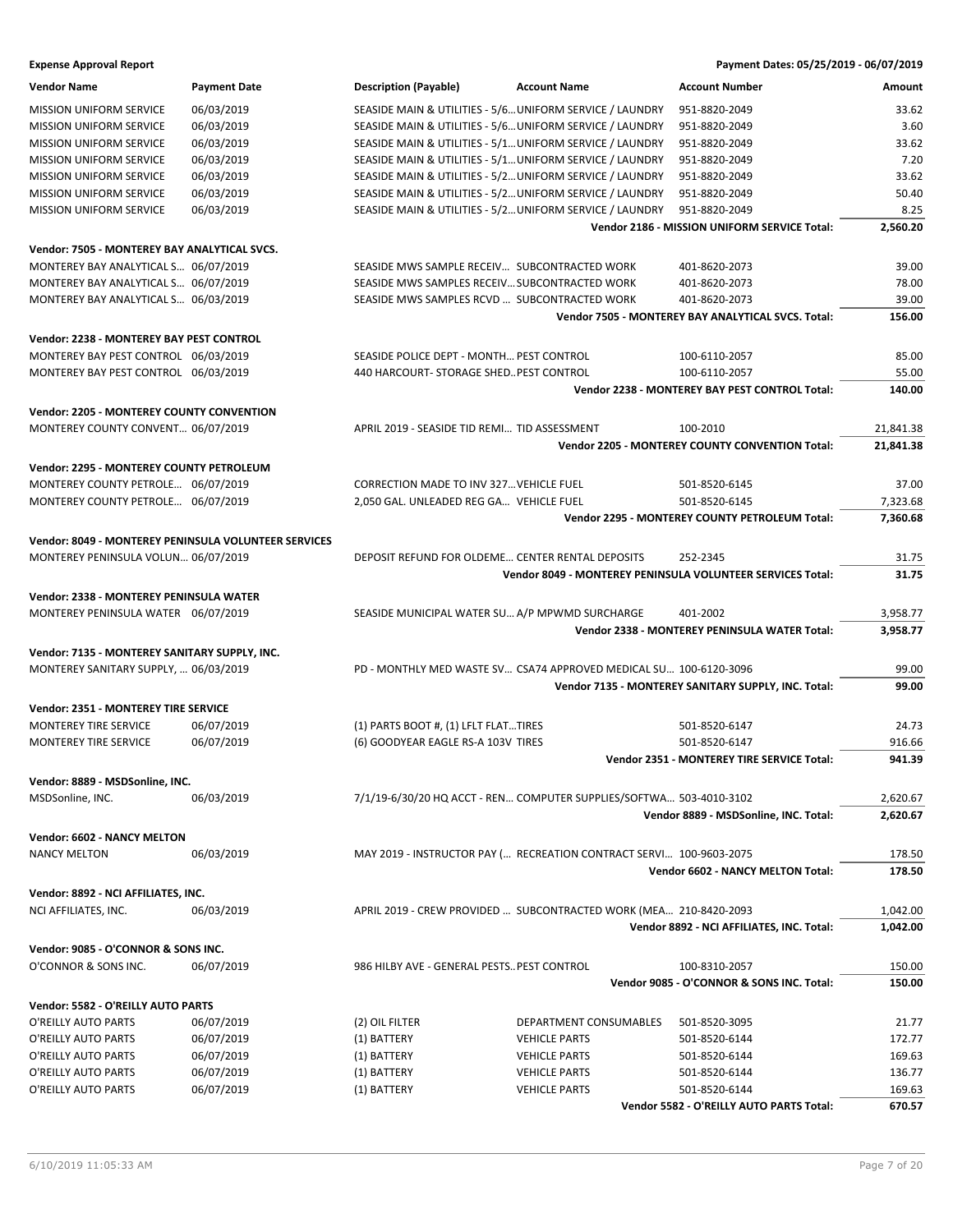| <b>Expense Approval Report</b>                 |                     |                                                                        |                               | Payment Dates: 05/25/2019 - 06/07/2019               |           |
|------------------------------------------------|---------------------|------------------------------------------------------------------------|-------------------------------|------------------------------------------------------|-----------|
| <b>Vendor Name</b>                             | <b>Payment Date</b> | <b>Description (Payable)</b>                                           | <b>Account Name</b>           | <b>Account Number</b>                                | Amount    |
| Vendor: 2720 - OWEN EQUIPMENT COMPANY          |                     |                                                                        |                               |                                                      |           |
| OWEN EQUIPMENT COMPANY                         | 06/03/2019          | (100) TUBE, CLEAR PVC, (12) RE DEPARTMENT CONSUMABLES                  |                               | 951-8820-3095                                        | 306.95    |
|                                                |                     |                                                                        |                               | Vendor 2720 - OWEN EQUIPMENT COMPANY Total:          | 306.95    |
| Vendor: 2652 - PACIFIC GAS & ELECTRIC          |                     |                                                                        |                               |                                                      |           |
| PACIFIC GAS & ELECTRIC                         | 06/07/2019          | MAY 2019 MISC ACCTS                                                    | <b>GAS &amp; ELECTRIC</b>     | 100-8310-5131                                        | 1,063.52  |
| PACIFIC GAS & ELECTRIC                         | 06/07/2019          | MAY 2019 MISC ACCTS                                                    | <b>GAS &amp; ELECTRIC</b>     | 100-8420-5131                                        | 374.05    |
| PACIFIC GAS & ELECTRIC                         | 06/07/2019          | MAY 2019 MISC ACCTS                                                    | <b>STREET LIGHTINGS</b>       | 210-8210-2059                                        | 3,582.19  |
| PACIFIC GAS & ELECTRIC                         | 06/07/2019          | MAY 2019 MISC ACCTS                                                    | <b>GAS &amp; ELECTRIC</b>     | 210-8420-5131                                        | 159.23    |
| PACIFIC GAS & ELECTRIC                         | 06/07/2019          | PGE Individual statement date 5 GAS AND ELECTRIC                       |                               | 951-8820-5131                                        | 734.23    |
|                                                |                     |                                                                        |                               | Vendor 2652 - PACIFIC GAS & ELECTRIC Total:          | 5,913.22  |
| Vendor: 2663 - PACIFIC SMOG                    |                     |                                                                        |                               |                                                      |           |
| PACIFIC SMOG                                   | 06/03/2019          | SMOG INSPECTION - 2018 FORD OUTSIDE REPAIRS                            |                               | 501-8520-6148                                        | 39.75     |
| PACIFIC SMOG                                   | 06/03/2019          | SMOG INSPECTION - 1999 FORD OUTSIDE REPAIRS                            |                               | 501-8520-6148                                        | 49.75     |
| PACIFIC SMOG                                   | 06/03/2019          | SMOG INSPECTION - 2007 FORD OUTSIDE REPAIRS                            |                               | 501-8520-6148                                        | 49.75     |
| PACIFIC SMOG                                   | 06/07/2019          | SMOG INSPECTION - 2003 FORD OUTSIDE REPAIRS                            |                               | 501-8520-6148                                        | 49.75     |
| PACIFIC SMOG                                   | 06/07/2019          | SMOG INSPECTION - 2012 FORD OUTSIDE REPAIRS                            |                               | 501-8520-6148                                        | 39.75     |
|                                                |                     |                                                                        |                               | Vendor 2663 - PACIFIC SMOG Total:                    | 228.75    |
| Vendor: 4487 - PACIFIC TELEMANAGEMENT SERVICES |                     |                                                                        |                               |                                                      |           |
| PACIFIC TELEMANAGEMENT SE 06/03/2019           |                     | JUNE 2019 - PAY PHONES AT CI TELEPHONE                                 |                               | 503-4010-5132                                        | 103.00    |
| PACIFIC TELEMANAGEMENT SE 06/03/2019           |                     | JUNE 2019 - PAY PHONE AT OL TELEPHONE                                  |                               | 503-4010-5132                                        | 28.00     |
|                                                |                     |                                                                        |                               | Vendor 4487 - PACIFIC TELEMANAGEMENT SERVICES Total: | 131.00    |
| Vendor: 8850 - PAMELA J. McCRUMB               |                     |                                                                        |                               |                                                      |           |
| PAMELA J. McCRUMB                              | 06/07/2019          | DJ/MUSIC FOR FATHER'S DAY D SENIOR ACTIVITIES                          |                               | 251-9500-7125                                        | 375.00    |
|                                                |                     |                                                                        |                               | Vendor 8850 - PAMELA J. McCRUMB Total:               | 375.00    |
| Vendor: 4435 - PARK INK                        |                     |                                                                        |                               |                                                      |           |
| <b>PARK INK</b>                                | 06/03/2019          | (250) PHONE RING STAND W/ L TEMPORARY CONTRACT SERVIC100-8910-2043     |                               |                                                      | 425.40    |
|                                                |                     |                                                                        |                               | Vendor 4435 - PARK INK Total:                        | 425.40    |
| Vendor: 9204 - PAUL HERBERT CAUSEY             |                     |                                                                        |                               |                                                      |           |
| PAUL HERBERT CAUSEY                            | 06/07/2019          | SVCS THROUGH 5/31/19 - SEW SEWER SYSTEM MNGT PLAN U 952-8820-8194      |                               |                                                      | 2,700.00  |
|                                                |                     |                                                                        |                               | Vendor 9204 - PAUL HERBERT CAUSEY Total:             | 2,700.00  |
| Vendor: 2742 - PENINSULA MESSENGER LLC         |                     |                                                                        |                               |                                                      |           |
| PENINSULA MESSENGER LLC                        | 06/07/2019          | MONTHLY COURIER SVC - SEAS OTHER EXPENSE                               |                               | 100-6110-2078                                        | 206.67    |
|                                                |                     |                                                                        |                               | Vendor 2742 - PENINSULA MESSENGER LLC Total:         | 206.67    |
| Vendor: 2746 - PENINSULA POOL SERVICE          |                     |                                                                        |                               |                                                      |           |
| PENINSULA POOL SERVICE                         | 06/07/2019          | (4) 4 GAL CASE SANI-CHLOR                                              | <b>DEPARTMENT CONSUMABLES</b> | 401-8620-3095                                        | 88.84     |
|                                                |                     |                                                                        |                               | Vendor 2746 - PENINSULA POOL SERVICE Total:          | 88.84     |
| Vendor: 2752 - PENINSULA WELDING               |                     |                                                                        |                               |                                                      |           |
| PENINSULA WELDING                              | 06/07/2019          | (2) OXYGEN USP MED GRD SIZE  DEPARTMENT CONSUMABLES                    |                               | 100-6610-3095                                        | 40.44     |
|                                                |                     |                                                                        |                               | Vendor 2752 - PENINSULA WELDING Total:               | 40.44     |
| Vendor: 2816 - PLUG & PAY TECHNOLOGIES, INC.   |                     |                                                                        |                               |                                                      |           |
| PLUG & PAY TECHNOLOGIES, INC. 06/07/2019       |                     | MAY 2019 - INV #20190602234 DEPARTMENT CONSUMABLES                     |                               | 100-9100-3095                                        | 15.00     |
| PLUG & PAY TECHNOLOGIES, INC. 06/07/2019       |                     | MAY 2019 - INV #20190602234 DEPARTMENT CONSUMABLES                     |                               | 100-9100-3095                                        | 15.00     |
|                                                |                     |                                                                        |                               | Vendor 2816 - PLUG & PAY TECHNOLOGIES, INC. Total:   | 30.00     |
| Vendor: 7287 - PNC EQUIPMENT FINANCE           |                     |                                                                        |                               |                                                      |           |
| PNC EQUIPMENT FINANCE                          | 06/03/2019          | 3/14/19 - 6/13/19 LEASE CONT PAYMENT ON PRINCIPAL-COPIER 100-6610-9602 |                               |                                                      | 2,106.58  |
| PNC EQUIPMENT FINANCE                          | 06/03/2019          | 3/14/19 - 6/13/19 LEASE CONT INTEREST EXPENSE-COPIER                   |                               | 100-6610-9605                                        | 1,068.19  |
|                                                |                     |                                                                        |                               | 100-8310-9602                                        |           |
| PNC EQUIPMENT FINANCE                          | 06/03/2019          | 3/14/19 - 6/13/19 LEASE CONT PAYMENT ON PRINCIPAL                      |                               |                                                      | 12,940.41 |
| PNC EQUIPMENT FINANCE                          | 06/03/2019          | 3/14/19 - 6/13/19 LEASE CONT INTEREST EXPENSE                          |                               | 100-8310-9605                                        | 6,561.77  |
| PNC EQUIPMENT FINANCE                          | 06/07/2019          | IT EQUIPMENT LEASE / CONTR LEASE PAYABLE                               |                               | 503-2330                                             | 14,485.01 |
| PNC EQUIPMENT FINANCE                          | 06/07/2019          | IT EQUIPMENT LEASE / CONTR INTEREST EXPENSE                            |                               | 503-4010-9605                                        | 243.61    |
|                                                |                     |                                                                        |                               | Vendor 7287 - PNC EQUIPMENT FINANCE Total:           | 37,405.57 |
| Vendor: 7447 - PR DIAMOND PRODUCTS, INC        |                     |                                                                        |                               |                                                      |           |
| PR DIAMOND PRODUCTS, INC                       | 06/07/2019          | (2) 10" FORCE3 PREMIUM CHAIN DEPARTMENT CONSUMABLES                    |                               | 210-8110-3095                                        | 964.00    |
|                                                |                     |                                                                        |                               | Vendor 7447 - PR DIAMOND PRODUCTS, INC Total:        | 964.00    |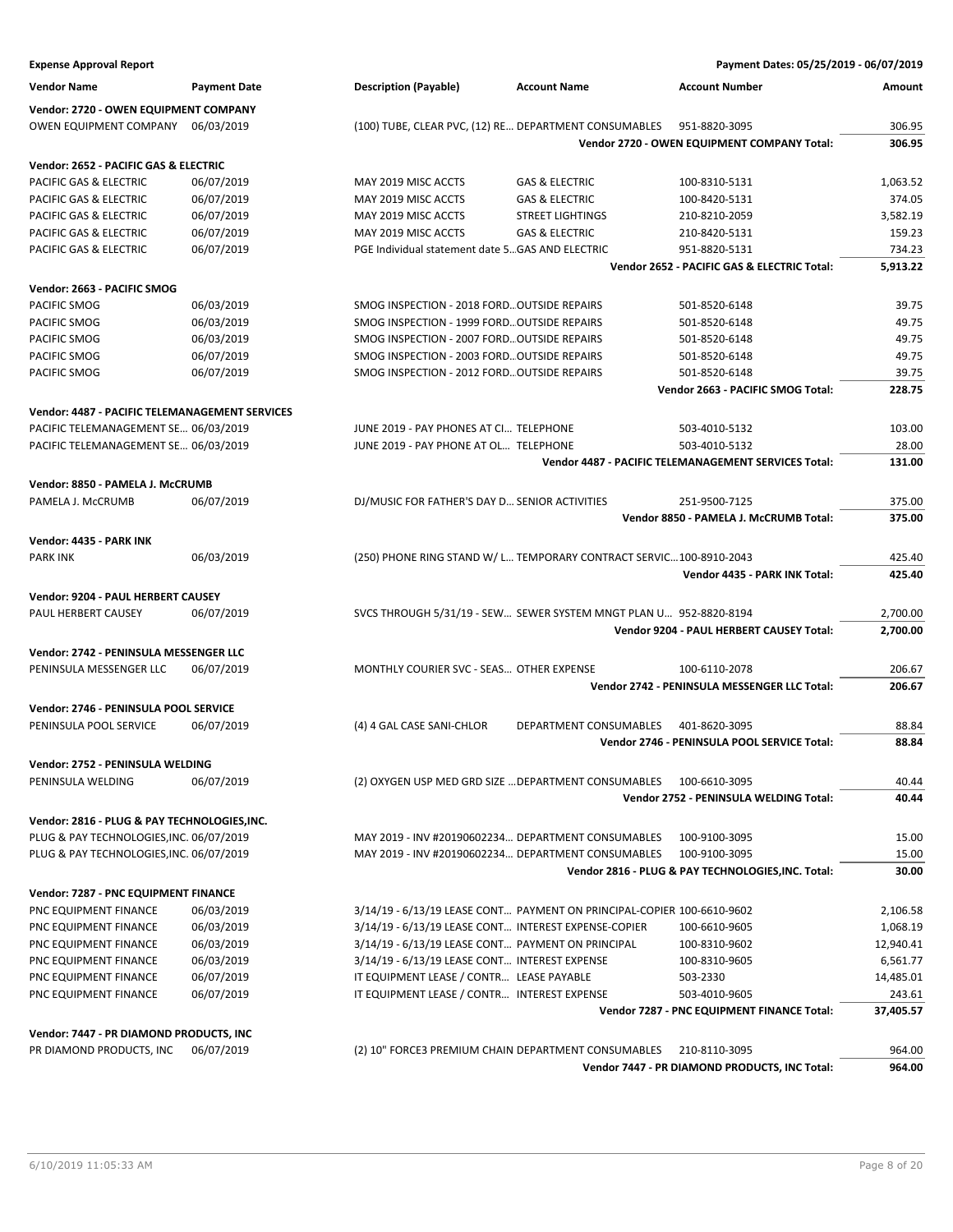| <b>Vendor Name</b>                                                | <b>Payment Date</b> | <b>Description (Payable)</b>                         | <b>Account Name</b>                                                     | <b>Account Number</b>                                   | Amount    |
|-------------------------------------------------------------------|---------------------|------------------------------------------------------|-------------------------------------------------------------------------|---------------------------------------------------------|-----------|
| Vendor: 8764 - PRVNT Detective Jeremiah Ruttschow                 |                     |                                                      |                                                                         |                                                         |           |
| PRVNT Detective Jeremiah Rutt 06/03/2019                          |                     | PETTY CASH                                           | <b>INVESTIGATION EXPENDITURE</b>                                        | 243-6110-4125                                           | 4,021.53  |
|                                                                   |                     |                                                      |                                                                         | Vendor 8764 - PRVNT Detective Jeremiah Ruttschow Total: | 4,021.53  |
| Vendor: 2988 - R.K. WILSON PLUMBING                               |                     |                                                      |                                                                         |                                                         |           |
| R.K. WILSON PLUMBING                                              | 06/07/2019          | BOND RELEASE FOR ENCROAC ENCROACHMENT BONDS          |                                                                         | 601-2225                                                | 1,000.00  |
|                                                                   |                     |                                                      |                                                                         | Vendor 2988 - R.K. WILSON PLUMBING Total:               | 1,000.00  |
| Vendor: 5264 - RABOBANK, N.A.                                     |                     |                                                      |                                                                         |                                                         |           |
| RABOBANK, N.A.                                                    | 06/07/2019          | <b>FIT PAYABLE</b>                                   | FEDERAL TAX PAYABLE                                                     | 100-2052                                                | 63,351.53 |
| RABOBANK, N.A.                                                    | 06/07/2019          | <b>FIT PAYABLE</b>                                   | FEDERAL TAX PAYABLE                                                     | 100-2052                                                | 179.92    |
| RABOBANK, N.A.                                                    | 06/07/2019          | <b>MEDICARE PAYABLE</b>                              | EE HEALTHCARE PAYABLE                                                   | 100-2057                                                | 16,778.76 |
| RABOBANK, N.A.                                                    | 06/07/2019          | <b>MEDICARE PAYABLE</b>                              | EE HEALTHCARE PAYABLE                                                   | 100-2057                                                | 57.66     |
| RABOBANK, N.A.                                                    | 06/07/2019          | FIT PAYABLE                                          | FEDERAL TAX PAYABLE                                                     | 103-2052                                                | 39.33     |
| RABOBANK, N.A.                                                    | 06/07/2019          | <b>MEDICARE PAYABLE</b>                              | EE HEALTHCARE PAYABLE                                                   | 103-2057                                                | 14.10     |
| RABOBANK, N.A.                                                    | 06/07/2019          | <b>FIT PAYABLE</b>                                   | FEDERAL TAX PAYABLE                                                     | 113-2052                                                | 1,148.07  |
| RABOBANK, N.A.                                                    | 06/07/2019          | <b>MEDICARE PAYABLE</b>                              | EE HEALTHCARE PAYABLE                                                   | 113-2057                                                | 400.66    |
| RABOBANK, N.A.                                                    | 06/07/2019          | <b>FIT PAYABLE</b>                                   | FEDERAL TAX PAYABLE                                                     | 200-2052                                                | 115.06    |
| RABOBANK, N.A.                                                    | 06/07/2019          | <b>MEDICARE PAYABLE</b>                              | EE HEALTHCARE PAYABLE                                                   | 200-2057                                                | 40.56     |
| RABOBANK, N.A.                                                    | 06/07/2019          | <b>FIT PAYABLE</b>                                   | FEDERAL TAX PAYABLE                                                     | 210-2052                                                | 469.65    |
| RABOBANK, N.A.                                                    | 06/07/2019          | <b>MEDICARE PAYABLE</b>                              | EE HEALTHCARE PAYABLE                                                   | 210-2057                                                | 193.86    |
| RABOBANK, N.A.                                                    | 06/07/2019          | <b>FIT PAYABLE</b>                                   | FEDERAL TAX PAYABLE                                                     | 271-2052                                                | 361.42    |
| RABOBANK, N.A.                                                    | 06/07/2019          | MEDICARE PAYABLE                                     | EE HEALTHCARE PAYABLE                                                   | 271-2057                                                | 159.36    |
| RABOBANK, N.A.                                                    | 06/07/2019          | <b>FIT PAYABLE</b>                                   | <b>FEDERAL TAX PAYABLE</b>                                              | 345-2052                                                | 20.91     |
| RABOBANK, N.A.                                                    | 06/07/2019          | <b>MEDICARE PAYABLE</b>                              | EE HEALTHCARE PAYABLE                                                   | 345-2057                                                | 7.88      |
| RABOBANK, N.A.                                                    | 06/07/2019          | <b>FIT PAYABLE</b>                                   | FEDERAL TAX PAYABLE                                                     | 401-2052                                                | 500.85    |
| RABOBANK, N.A.                                                    | 06/07/2019          | <b>MEDICARE PAYABLE</b>                              | EE HEALTHCARE PAYABLE                                                   | 401-2057                                                | 225.82    |
| RABOBANK, N.A.                                                    | 06/07/2019          | <b>FIT PAYABLE</b>                                   | FEDERAL TAX PAYABLE                                                     | 501-2052                                                | 552.36    |
| RABOBANK, N.A.                                                    | 06/07/2019          | MEDICARE PAYABLE                                     | EE HEALTHCARE PAYABLE                                                   | 501-2057                                                | 164.78    |
| RABOBANK, N.A.                                                    | 06/07/2019          | <b>FIT PAYABLE</b>                                   | FEDERAL TAX PAYABLE                                                     | 503-2052                                                | 1,439.35  |
| RABOBANK, N.A.                                                    | 06/07/2019          | MEDICARE PAYABLE                                     | EE HEALTHCARE PAYABLE                                                   | 503-2057                                                | 215.44    |
| RABOBANK, N.A.                                                    | 06/07/2019          | FIT PAYABLE                                          | FEDERAL TAX PAYABLE                                                     | 951-2052                                                | 626.66    |
| RABOBANK, N.A.                                                    | 06/07/2019          | MEDICARE PAYABLE                                     | EE HEALTHCARE PAYABLE                                                   | 951-2057                                                | 198.24    |
| RABOBANK, N.A.                                                    | 06/07/2019          | FIT PAYABLE                                          | FEDERAL TAX PAYABLE                                                     | 953-2052                                                | 34.34     |
| RABOBANK, N.A.                                                    | 06/07/2019          | <b>MEDICARE PAYABLE</b>                              | EE HEALTHCARE PAYABLE                                                   | 953-2057                                                | 12.80     |
|                                                                   |                     |                                                      |                                                                         | Vendor 5264 - RABOBANK, N.A. Total:                     | 87,309.37 |
| Vendor: 2922 - RANDAZZO ENTERPRISES INC                           |                     |                                                      |                                                                         |                                                         |           |
| RANDAZZO ENTERPRISES INC                                          | 06/03/2019          | 1561-1569 DEL MONTE BLVD D OTHER EXPENSE             |                                                                         | 297-7993-2078                                           | 18,681.30 |
| RANDAZZO ENTERPRISES INC                                          | 06/03/2019          | RETENTION BILLING FOR 1561- OTHER EXPENSE            |                                                                         | 297-7993-2078                                           | 2,075.70  |
|                                                                   |                     |                                                      |                                                                         | Vendor 2922 - RANDAZZO ENTERPRISES INC Total:           | 20,757.00 |
| Vendor: 6027 - RICHARDS, WATSON & GERSHON                         |                     |                                                      |                                                                         |                                                         |           |
| RICHARDS, WATSON & GERSH 06/07/2019                               |                     | APRIL 2019 - GENERAL SERVICES BAKEWELL - CAMPUS TOWN |                                                                         | 601-2214                                                | 705.00    |
| RICHARDS, WATSON & GERSH 06/07/2019                               |                     | APRIL 2019 - GENERAL SERVICES MAIN GATE - PETROVICH  |                                                                         | 601-2224                                                | 23.00     |
| RICHARDS, WATSON & GERSH 06/07/2019                               |                     | APRIL 2019 - GENERAL SERVICES SEASIDE GOLF RESORT    |                                                                         | 961-9610-9861                                           | 494.00    |
| RICHARDS, WATSON & GERSH 06/07/2019                               |                     | APRIL 2019 - SEASIDE RESORT P SEASIDE GOLF RESORT    |                                                                         | 961-9610-9861                                           | 11,329.20 |
|                                                                   |                     |                                                      |                                                                         | Vendor 6027 - RICHARDS, WATSON & GERSHON Total:         | 12,551.20 |
|                                                                   |                     |                                                      |                                                                         |                                                         |           |
| Vendor: 7924 - ROSA JONG                                          |                     |                                                      |                                                                         |                                                         |           |
| ROSA JONG                                                         | 06/03/2019          |                                                      | MAY 2019 - INSTRUCTOR PAY ( RECREATION CONTRACT SERVI 100-9603-2075     | Vendor 7924 - ROSA JONG Total:                          | 102.90    |
|                                                                   |                     |                                                      |                                                                         |                                                         | 102.90    |
| Vendor: 3307 - SAME DAY SHRED                                     |                     |                                                      |                                                                         |                                                         |           |
| SAME DAY SHRED                                                    | 06/07/2019          | POLICE DEPT - 64 GAL BIN SVCD OTHER EXPENSE          |                                                                         | 100-6110-2078                                           | 32.50     |
| SAME DAY SHRED                                                    | 06/07/2019          |                                                      | FIRE DEPT - CONSOLE SVCD 4/2 TEMPORARY CONTRACT SERVIC 100-6610-2043    |                                                         | 32.50     |
|                                                                   |                     |                                                      |                                                                         | Vendor 3307 - SAME DAY SHRED Total:                     | 65.00     |
| Vendor: 9104 - SCHAAF & WHEELER, CONSULTING CIVIL ENGINEERS, INC. |                     |                                                      |                                                                         |                                                         |           |
| SCHAAF & WHEELER, CONSULT 06/07/2019                              |                     | THROUGH 4/30/19 - SEASIDE  CAPITAL IMPROVEMENT       |                                                                         | 401-8910-9558                                           | 2,802.50  |
|                                                                   |                     |                                                      | Vendor 9104 - SCHAAF & WHEELER, CONSULTING CIVIL ENGINEERS, INC. Total: |                                                         | 2,802.50  |
| Vendor: 3138 - SEASIDE EMPLOYEES ASSN                             |                     |                                                      |                                                                         |                                                         |           |
| SEASIDE EMPLOYEES ASSN                                            | 06/07/2019          | <b>DUES</b>                                          | MISC PAYROLL PAYABLES                                                   | 100-2062                                                | 110.65    |
| SEASIDE EMPLOYEES ASSN                                            | 06/07/2019          | <b>DUES</b>                                          | MISC PAYROLL PAYABLES                                                   | 100-2062                                                | 108.10    |
| SEASIDE EMPLOYEES ASSN                                            | 06/07/2019          | <b>DUES</b>                                          | MISC PAYROLL PAYABLES                                                   | 103-2062                                                | 0.71      |
|                                                                   |                     |                                                      |                                                                         |                                                         |           |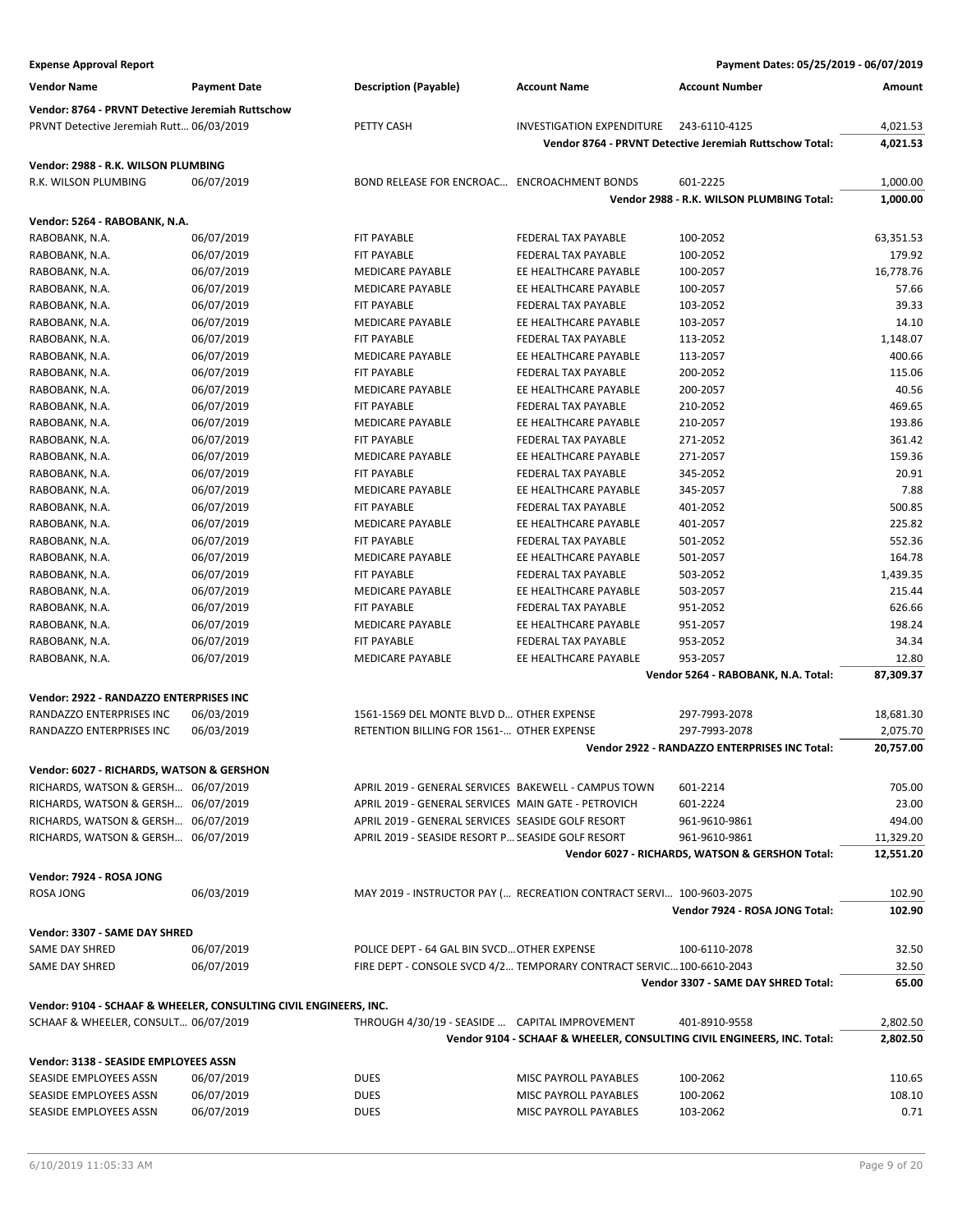| <b>Vendor Name</b>                            | <b>Payment Date</b> | <b>Description (Payable)</b>                     | <b>Account Name</b>          | <b>Account Number</b>                               | Amount   |
|-----------------------------------------------|---------------------|--------------------------------------------------|------------------------------|-----------------------------------------------------|----------|
| SEASIDE EMPLOYEES ASSN                        | 06/07/2019          | <b>DUES</b>                                      | MISC PAYROLL PAYABLES        | 103-2062                                            | 0.93     |
| SEASIDE EMPLOYEES ASSN                        | 06/07/2019          | <b>DUES</b>                                      | MISC PAYROLL PAYABLES        | 113-2062                                            | 16.79    |
| SEASIDE EMPLOYEES ASSN                        | 06/07/2019          | <b>DUES</b>                                      | MISC PAYROLL PAYABLES        | 113-2062                                            | 12.85    |
| SEASIDE EMPLOYEES ASSN                        | 06/07/2019          | <b>DUES</b>                                      | MISC PAYROLL PAYABLES        | 210-2062                                            | 9.24     |
| SEASIDE EMPLOYEES ASSN                        | 06/07/2019          | <b>DUES</b>                                      | <b>MISC PAYROLL PAYABLES</b> | 210-2062                                            | 10.41    |
| SEASIDE EMPLOYEES ASSN                        | 06/07/2019          | <b>DUES</b>                                      | MISC PAYROLL PAYABLES        | 271-2062                                            | 5.45     |
| SEASIDE EMPLOYEES ASSN                        | 06/07/2019          | <b>DUES</b>                                      | MISC PAYROLL PAYABLES        | 271-2062                                            | 7.37     |
| SEASIDE EMPLOYEES ASSN                        | 06/07/2019          | <b>DUES</b>                                      | MISC PAYROLL PAYABLES        | 345-2062                                            | 0.48     |
| SEASIDE EMPLOYEES ASSN                        | 06/07/2019          | <b>DUES</b>                                      | MISC PAYROLL PAYABLES        | 345-2062                                            | 0.24     |
| <b>SEASIDE EMPLOYEES ASSN</b>                 | 06/07/2019          | <b>DUES</b>                                      | MISC PAYROLL PAYABLES        | 401-2062                                            | 8.33     |
| SEASIDE EMPLOYEES ASSN                        | 06/07/2019          | <b>DUES</b>                                      | MISC PAYROLL PAYABLES        | 401-2062                                            | 9.82     |
| SEASIDE EMPLOYEES ASSN                        | 06/07/2019          | <b>DUES</b>                                      | MISC PAYROLL PAYABLES        | 501-2062                                            | 9.92     |
| SEASIDE EMPLOYEES ASSN                        | 06/07/2019          | <b>DUES</b>                                      | MISC PAYROLL PAYABLES        | 501-2062                                            | 10.00    |
| SEASIDE EMPLOYEES ASSN                        | 06/07/2019          | <b>DUES</b>                                      | MISC PAYROLL PAYABLES        | 951-2062                                            | 8.43     |
| SEASIDE EMPLOYEES ASSN                        |                     | <b>DUES</b>                                      | MISC PAYROLL PAYABLES        | 951-2062                                            | 10.28    |
|                                               | 06/07/2019          |                                                  |                              | Vendor 3138 - SEASIDE EMPLOYEES ASSN Total:         | 340.00   |
|                                               |                     |                                                  |                              |                                                     |          |
| Vendor: 3153 - SEASIDE MANAGEMENT ASSN        |                     |                                                  |                              |                                                     |          |
| SEASIDE MANAGEMENT ASSN                       | 06/07/2019          | <b>DUES</b>                                      | MISC PAYROLL PAYABLES        | 100-2062                                            | 40.87    |
| SEASIDE MANAGEMENT ASSN                       | 06/07/2019          | <b>DUES</b>                                      | <b>MISC PAYROLL PAYABLES</b> | 100-2062                                            | 42.39    |
| SEASIDE MANAGEMENT ASSN                       | 06/07/2019          | <b>DUES</b>                                      | MISC PAYROLL PAYABLES        | 113-2062                                            | 0.50     |
| <b>SEASIDE MANAGEMENT ASSN</b>                | 06/07/2019          | <b>DUES</b>                                      | MISC PAYROLL PAYABLES        | 113-2062                                            | 0.50     |
| SEASIDE MANAGEMENT ASSN                       | 06/07/2019          | <b>DUES</b>                                      | MISC PAYROLL PAYABLES        | 200-2062                                            | 2.17     |
| SEASIDE MANAGEMENT ASSN                       | 06/07/2019          | <b>DUES</b>                                      | MISC PAYROLL PAYABLES        | 200-2062                                            | 2.22     |
| SEASIDE MANAGEMENT ASSN                       | 06/07/2019          | <b>DUES</b>                                      | <b>MISC PAYROLL PAYABLES</b> | 210-2062                                            | 1.00     |
| SEASIDE MANAGEMENT ASSN                       | 06/07/2019          | <b>DUES</b>                                      | MISC PAYROLL PAYABLES        | 210-2062                                            | 1.00     |
| SEASIDE MANAGEMENT ASSN                       | 06/07/2019          | <b>DUES</b>                                      | MISC PAYROLL PAYABLES        | 271-2062                                            | 0.65     |
| SEASIDE MANAGEMENT ASSN                       | 06/07/2019          | <b>DUES</b>                                      | MISC PAYROLL PAYABLES        | 271-2062                                            | 0.56     |
| SEASIDE MANAGEMENT ASSN                       | 06/07/2019          | <b>DUES</b>                                      | MISC PAYROLL PAYABLES        | 401-2062                                            | 3.20     |
| SEASIDE MANAGEMENT ASSN                       | 06/07/2019          | <b>DUES</b>                                      | MISC PAYROLL PAYABLES        | 401-2062                                            | 1.81     |
| SEASIDE MANAGEMENT ASSN                       | 06/07/2019          | <b>DUES</b>                                      | MISC PAYROLL PAYABLES        | 501-2062                                            | 0.50     |
| SEASIDE MANAGEMENT ASSN                       | 06/07/2019          | <b>DUES</b>                                      | MISC PAYROLL PAYABLES        | 501-2062                                            | 0.50     |
| SEASIDE MANAGEMENT ASSN                       | 06/07/2019          | <b>DUES</b>                                      | MISC PAYROLL PAYABLES        | 951-2062                                            | 0.76     |
| SEASIDE MANAGEMENT ASSN                       | 06/07/2019          | <b>DUES</b>                                      | MISC PAYROLL PAYABLES        | 951-2062                                            | 0.78     |
| SEASIDE MANAGEMENT ASSN                       | 06/07/2019          | <b>DUES</b>                                      | MISC PAYROLL PAYABLES        | 953-2062                                            | 0.35     |
| SEASIDE MANAGEMENT ASSN                       | 06/07/2019          | <b>DUES</b>                                      | MISC PAYROLL PAYABLES        | 953-2062                                            | 0.24     |
|                                               |                     |                                                  |                              | Vendor 3153 - SEASIDE MANAGEMENT ASSN Total:        | 100.00   |
|                                               |                     |                                                  |                              |                                                     |          |
| Vendor: 5267 - SEASIDE POLICE                 |                     |                                                  |                              |                                                     |          |
| <b>SEASIDE POLICE</b>                         | 06/07/2019          | <b>DUES</b>                                      | MISC PAYROLL PAYABLES        | 100-2062                                            | 2,205.00 |
| <b>SEASIDE POLICE</b>                         | 06/07/2019          | <b>DUES</b>                                      | MISC PAYROLL PAYABLES        | 100-2062                                            | 2,205.00 |
|                                               |                     |                                                  |                              | Vendor 5267 - SEASIDE POLICE Total:                 | 4,410.00 |
| Vendor: 9181 - SEROLOGICAL RESEARCH INSTITUTE |                     |                                                  |                              |                                                     |          |
| SEROLOGICAL RESEARCH INSTI 06/07/2019         |                     | CASE NO: EG1702531/ ADMIN  INVESTIGATION EXPENSE |                              | 100-6130-4125                                       | 900.00   |
|                                               |                     |                                                  |                              | Vendor 9181 - SEROLOGICAL RESEARCH INSTITUTE Total: | 900.00   |
| Vendor: 4059 - SILKSCREEN EXPRESS             |                     |                                                  |                              |                                                     |          |
| SILKSCREEN EXPRESS                            | 06/03/2019          | (6) HOODS, (10) S/S/ TEES                        | UNIFORM SERVICE/LAUNDRY      | 100-9320-2049                                       | 47.45    |
| SILKSCREEN EXPRESS                            | 06/03/2019          | (6) HOODS, (10) S/S/ TEES                        | UNIFORM SERVICE/LAUNDRY      | 100-9340-2049                                       | 352.38   |
|                                               |                     |                                                  |                              | Vendor 4059 - SILKSCREEN EXPRESS Total:             | 399.83   |
|                                               |                     |                                                  |                              |                                                     |          |
| Vendor: 3249 - SMART & FINAL                  |                     |                                                  |                              |                                                     |          |
| <b>SMART &amp; FINAL</b>                      | 06/03/2019          | STORE #455 / REF #051375                         | <b>SENIOR ACTIVITIES</b>     | 251-9500-7125                                       | 92.88    |
|                                               |                     |                                                  |                              | Vendor 3249 - SMART & FINAL Total:                  | 92.88    |
| Vendor: 8273 - SMILE BUSINESS PRODUCTS, INC.  |                     |                                                  |                              |                                                     |          |
| SMILE BUSINESS PRODUCTS, IN 06/03/2019        |                     | 440 HARCOURT AVE - SHARP/ COPIER SERVICES        |                              | 100-5110-2044                                       | 143.97   |
| SMILE BUSINESS PRODUCTS, IN 06/03/2019        |                     | ENGINEERING COPIER - SHARP COPIER SERVICES       |                              | 100-8910-2044                                       | 254.63   |
|                                               |                     |                                                  |                              | Vendor 8273 - SMILE BUSINESS PRODUCTS, INC. Total:  | 398.60   |
| Vendor: 8361 - SPEAKWRITE LLC                 |                     |                                                  |                              |                                                     |          |
| SPEAKWRITE LLC                                | 06/07/2019          | MAY 2019 - SEASIDE POLICE DE CONSULTANT          |                              | 100-6110-1030                                       | 1,212.12 |
|                                               |                     |                                                  |                              | Vendor 8361 - SPEAKWRITE LLC Total:                 | 1,212.12 |
|                                               |                     |                                                  |                              |                                                     |          |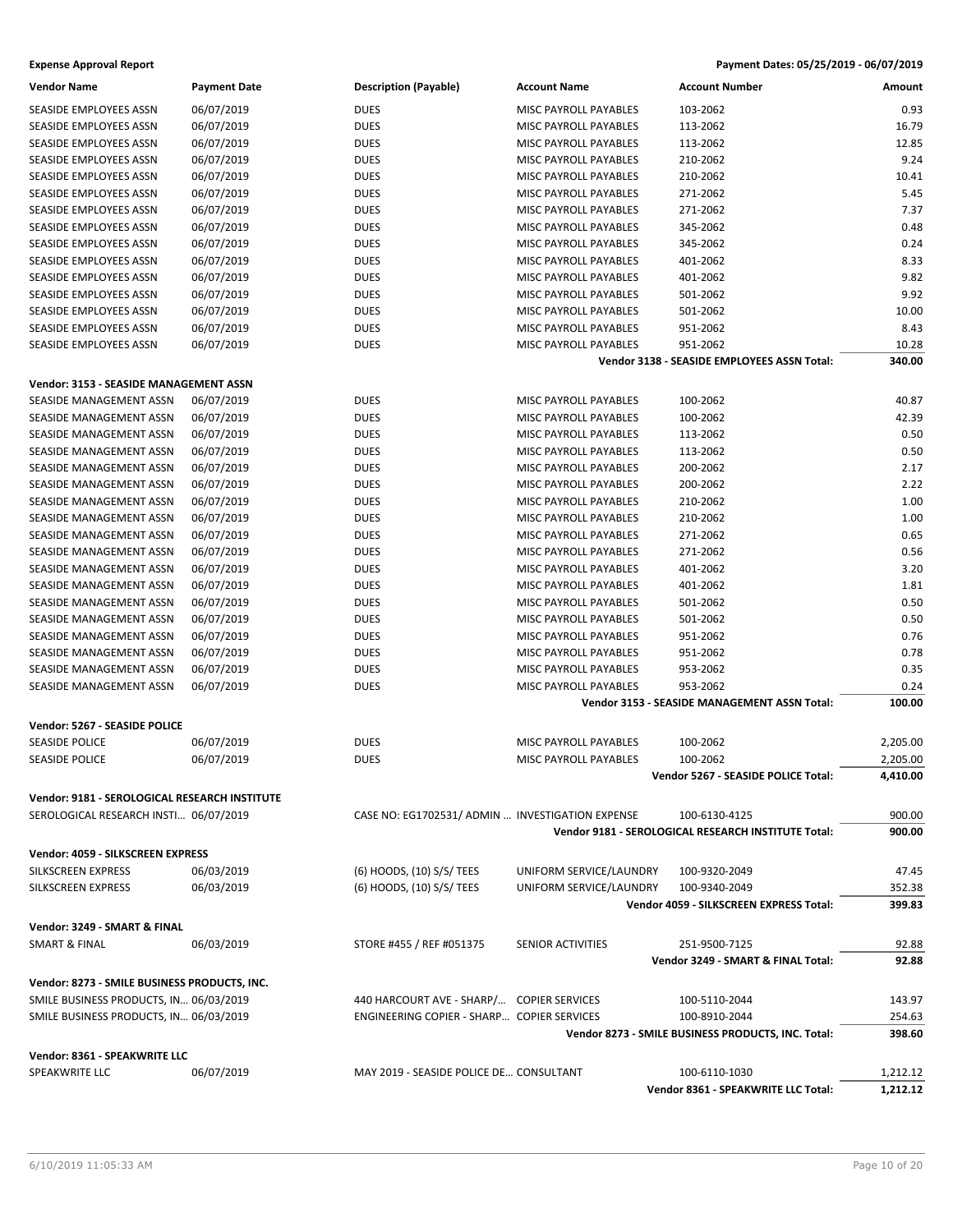| <b>Expense Approval Report</b>                 |                     |                                                     |                                                                    | Payment Dates: 05/25/2019 - 06/07/2019               |           |
|------------------------------------------------|---------------------|-----------------------------------------------------|--------------------------------------------------------------------|------------------------------------------------------|-----------|
| <b>Vendor Name</b>                             | <b>Payment Date</b> | <b>Description (Payable)</b>                        | <b>Account Name</b>                                                | <b>Account Number</b>                                | Amount    |
| Vendor: 9203 - ST PAUL STAMP WORKS INC.        |                     |                                                     |                                                                    |                                                      |           |
| ST PAUL STAMP WORKS INC.                       | 06/07/2019          |                                                     | (1) CUSTOM DESIGN 2" SEASIDE DEPARTMENT CONSUMABLES                | 100-2021-3095                                        | 150.40    |
|                                                |                     |                                                     |                                                                    | Vendor 9203 - ST PAUL STAMP WORKS INC. Total:        | 150.40    |
| Vendor: 3319 - STAPLES ADVANTAGE               |                     |                                                     |                                                                    |                                                      |           |
| <b>STAPLES ADVANTAGE</b>                       | 06/07/2019          | FINANCE DEPT - MISC SUPPLIES STATIONARY SUPPLIES    |                                                                    | 100-2031-3092                                        | 42.60     |
| <b>STAPLES ADVANTAGE</b>                       | 06/03/2019          | FINANCE DEPT - MISC SUPPLIES STATIONARY SUPPLIES    |                                                                    | 100-5110-3092                                        | 211.95    |
| <b>STAPLES ADVANTAGE</b>                       | 06/07/2019          | FINANCE DEPT - MISC SUPPLIES STATIONARY SUPPLIES    |                                                                    | 100-5110-3092                                        | 263.33    |
| <b>STAPLES ADVANTAGE</b>                       | 06/07/2019          | POLICE DEPT - MISC SUPPLIES                         | <b>STATIONARY SUPPLIES</b>                                         | 100-6110-3092                                        | 181.84    |
| <b>STAPLES ADVANTAGE</b>                       | 06/03/2019          | RECREATION DEPT - MISC SUPPLDEPARTMENT CONSUMABLES  |                                                                    | 100-9200-3095                                        | 17.10     |
| <b>STAPLES ADVANTAGE</b>                       | 06/03/2019          | RECREATION DEPT - (2) LETTER  ART PROGRAM           |                                                                    | 100-9200-7190                                        | 37.12     |
| STAPLES ADVANTAGE                              | 06/03/2019          | RECREATION DEPT - 5 WIDTH X  ART PROGRAM            |                                                                    | 100-9200-7190                                        | 27.30     |
| STAPLES ADVANTAGE                              | 06/07/2019          | RECREATION DEPT - 8.5 x 11 ST ART PROGRAM           |                                                                    | 100-9200-7190                                        | 79.20     |
| <b>STAPLES ADVANTAGE</b>                       | 06/07/2019          | RECREATION DEPT - CREDIT FOR ART PROGRAM            |                                                                    | 100-9200-7190                                        | $-37.12$  |
| STAPLES ADVANTAGE                              | 06/07/2019          | RECREATION DEPT - CREDIT FOR ART PROGRAM            |                                                                    | 100-9200-7190                                        | $-27.30$  |
| <b>STAPLES ADVANTAGE</b>                       | 06/07/2019          | RECREATION DEPT - LETTER SIZE ART PROGRAM           |                                                                    | 100-9200-7190                                        | 37.12     |
| <b>STAPLES ADVANTAGE</b>                       | 06/07/2019          | RECREATION DEPT - MISC SUPPLART PROGRAM             |                                                                    | 100-9200-7190                                        | 29.73     |
|                                                |                     |                                                     |                                                                    | <b>Vendor 3319 - STAPLES ADVANTAGE Total:</b>        | 862.87    |
| Vendor: 5144 - STATE OF CALIFORNIA             |                     |                                                     |                                                                    |                                                      |           |
| STATE OF CALIFORNIA                            | 06/07/2019          | <b>SIT PAYABLE</b>                                  | <b>STATE TAX PAYABLE</b>                                           | 100-2053                                             | 24,513.93 |
| STATE OF CALIFORNIA                            | 06/07/2019          | <b>SIT PAYABLE</b>                                  | STATE TAX PAYABLE                                                  | 100-2053                                             | 58.10     |
| STATE OF CALIFORNIA                            | 06/07/2019          | <b>SIT PAYABLE</b>                                  | <b>STATE TAX PAYABLE</b>                                           | 103-2053                                             | 12.19     |
| STATE OF CALIFORNIA                            | 06/07/2019          | <b>SIT PAYABLE</b>                                  | STATE TAX PAYABLE                                                  | 113-2053                                             | 396.78    |
| STATE OF CALIFORNIA                            | 06/07/2019          | <b>SIT PAYABLE</b>                                  | STATE TAX PAYABLE                                                  | 200-2053                                             | 35.13     |
| <b>STATE OF CALIFORNIA</b>                     | 06/07/2019          | <b>SIT PAYABLE</b>                                  | <b>STATE TAX PAYABLE</b>                                           | 210-2053                                             | 159.50    |
| STATE OF CALIFORNIA                            | 06/07/2019          | <b>SIT PAYABLE</b>                                  | STATE TAX PAYABLE                                                  | 271-2053                                             | 105.44    |
| STATE OF CALIFORNIA                            | 06/07/2019          | <b>SIT PAYABLE</b>                                  | <b>STATE TAX PAYABLE</b>                                           | 345-2053                                             | 6.14      |
| STATE OF CALIFORNIA                            | 06/07/2019          | <b>SIT PAYABLE</b>                                  | STATE TAX PAYABLE                                                  | 401-2053                                             | 161.96    |
| STATE OF CALIFORNIA                            | 06/07/2019          | <b>SIT PAYABLE</b>                                  | <b>STATE TAX PAYABLE</b>                                           | 501-2053                                             | 111.41    |
| STATE OF CALIFORNIA                            | 06/07/2019          | <b>SIT PAYABLE</b>                                  | <b>STATE TAX PAYABLE</b>                                           | 503-2053                                             | 371.18    |
| STATE OF CALIFORNIA                            | 06/07/2019          | <b>SIT PAYABLE</b>                                  | STATE TAX PAYABLE                                                  | 951-2053                                             | 222.28    |
| STATE OF CALIFORNIA                            | 06/07/2019          | <b>SIT PAYABLE</b>                                  | <b>STATE TAX PAYABLE</b>                                           | 953-2053                                             | 24.85     |
|                                                |                     |                                                     |                                                                    | Vendor 5144 - STATE OF CALIFORNIA Total:             | 26,178.89 |
| Vendor: 9208 - STEPHANIE CARTER                |                     |                                                     |                                                                    |                                                      |           |
| <b>STEPHANIE CARTER</b>                        | 06/07/2019          | DEPOSIT REFUND FOR LAGUNA RENTAL DEPOSITS           |                                                                    | 257-2345                                             | 71.62     |
|                                                |                     |                                                     |                                                                    | Vendor 9208 - STEPHANIE CARTER Total:                | 71.62     |
| Vendor: 6324 - The Home Depot Pro              |                     |                                                     |                                                                    |                                                      |           |
| The Home Depot Pro                             | 06/03/2019          | (2) SANITOUCH DISP RL TOWEL  JANITORIAL SUPPLIES    |                                                                    | 100-9200-3093                                        | 122.91    |
|                                                |                     |                                                     |                                                                    | Vendor 6324 - The Home Depot Pro Total:              | 122.91    |
| Vendor: 5507 - TOPE'S TREE SERVICE, INC.       |                     |                                                     |                                                                    |                                                      |           |
| TOPE'S TREE SERVICE, INC.                      | 06/03/2019          | 5100 COE AVE - TREE REMOVAL SUBCONTRACTED WORK      |                                                                    | 100-8450-2073                                        | 5,000.00  |
|                                                |                     |                                                     |                                                                    | Vendor 5507 - TOPE'S TREE SERVICE, INC. Total:       | 5,000.00  |
| Vendor: 4670 - TREASURER -- COUNTY OF MONTEREY |                     |                                                     |                                                                    |                                                      |           |
| TREASURER -- COUNTY OF MO 06/03/2019           |                     | OCT 2018 - LEGAL SVCS FOR SE LEGAL SERVICES         |                                                                    | 951-8810-1022                                        | 942.30    |
| TREASURER -- COUNTY OF MO 06/03/2019           |                     | FEB 2019 - LEGAL SVCS FOR SEA LEGAL SERVICES        |                                                                    | 951-8810-1022                                        | 83.76     |
| TREASURER -- COUNTY OF MO 06/03/2019           |                     | APRIL 2019 - LEGAL SVCS FOR S LEGAL SERVICES        |                                                                    | 951-8810-1022                                        | 1,340.16  |
|                                                |                     |                                                     |                                                                    | Vendor 4670 - TREASURER -- COUNTY OF MONTEREY Total: | 2,366.22  |
| Vendor: 5326 - TYLER TECHNOLOGIES, INC.        |                     |                                                     |                                                                    |                                                      |           |
| TYLER TECHNOLOGIES, INC.                       | 06/03/2019          |                                                     | PRE-PAID MAINTENANCE 7/1/1 COMPUTER SUPPLIES/SOFTWA 503-4010-3102  |                                                      | 43,903.49 |
| TYLER TECHNOLOGIES, INC.                       | 06/07/2019          |                                                     | 5/13/19-5/17/19 INCODE 10 M COMPUTER SUPPLIES/SOFTWA 503-4010-3102 |                                                      | 6,524.50  |
|                                                |                     |                                                     |                                                                    | Vendor 5326 - TYLER TECHNOLOGIES, INC. Total:        | 50,427.99 |
| Vendor: 6197 - U.S. BANK EQUIPMENT FINANCE     |                     |                                                     |                                                                    |                                                      |           |
| U.S. BANK EQUIPMENT FINANCE 06/03/2019         |                     | P.D. COPIERS / ACCT #33670995 PRINCIPAL-LEASE       |                                                                    | 100-6110-9602                                        | 484.47    |
| U.S. BANK EQUIPMENT FINANCE 06/03/2019         |                     | P.D. COPIERS / ACCT #33670995 INTEREST-COPIER LEASE |                                                                    | 100-6110-9605                                        | 33.53     |
| U.S. BANK EQUIPMENT FINANCE 06/03/2019         |                     | <b>ENGINEERING COPIER LEASE</b>                     | PRINCIPAL-COPIER LEASE                                             | 100-8910-9602                                        | 139.48    |
| U.S. BANK EQUIPMENT FINANCE 06/03/2019         |                     | <b>ENGINEERING COPIER LEASE</b>                     | INTEREST-COPIER LEASE                                              | 100-8910-9605                                        | 12.35     |
| U.S. BANK EQUIPMENT FINANCE 06/03/2019         |                     | 986 HILBY AVE - COPIER                              | <b>COPIER SERVICES</b>                                             | 100-9200-2044                                        | 311.75    |
|                                                |                     |                                                     |                                                                    | Vendor 6197 - U.S. BANK EQUIPMENT FINANCE Total:     | 981.58    |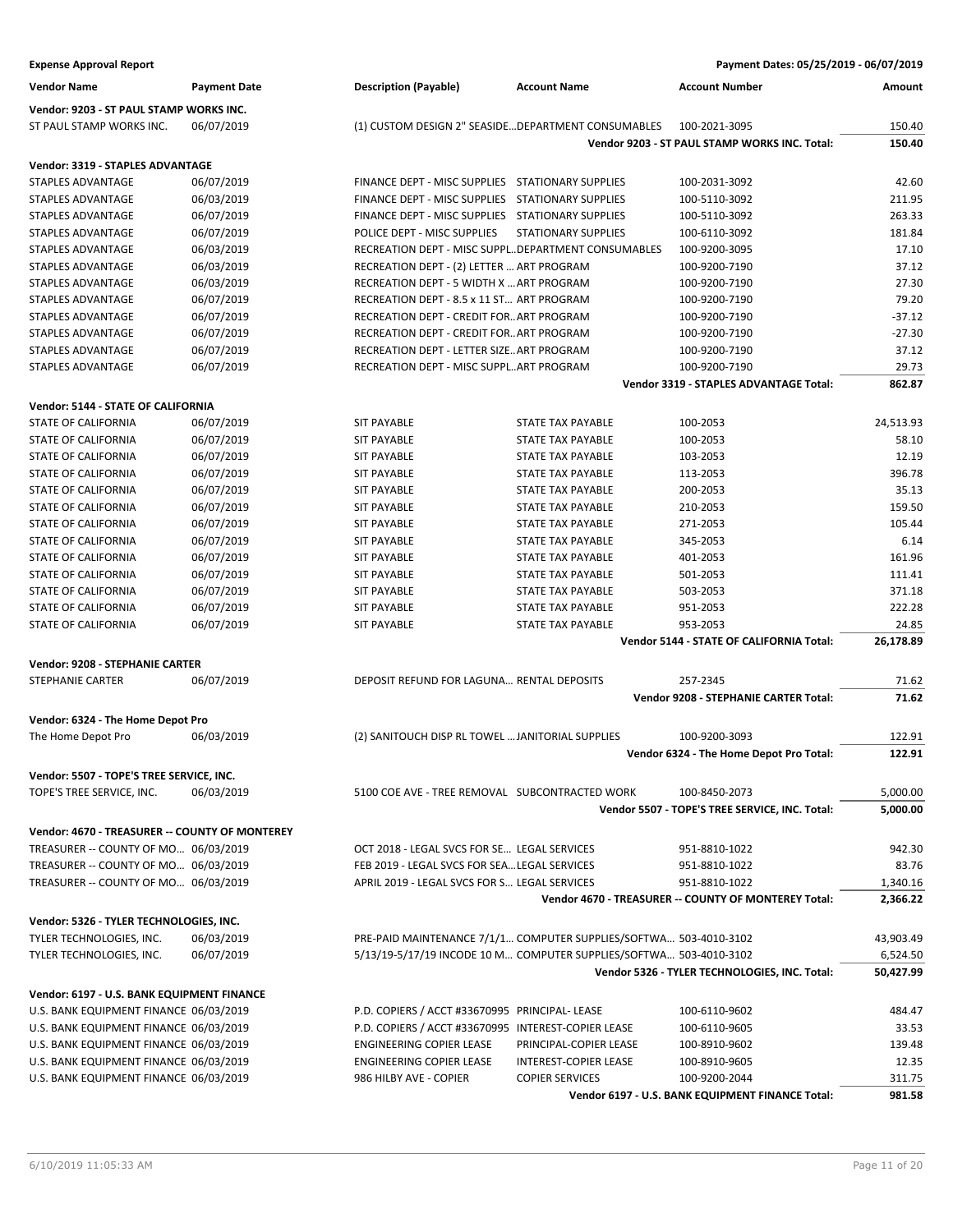| Vendor: 7124 - U.S. BANK N.A. - PARS ARS 457 & SRP<br>U.S. BANK N.A. - PARS ARS 457  06/07/2019<br>PARS 6746022500<br>PARS-ARS 457 PAYABLE<br>100-2063<br>3,879.18<br>1,906.69<br>U.S. BANK N.A. - PARS ARS 457  06/07/2019<br>PARS-ARS 457 6746022400<br>PARS-ARS 457 PAYABLE<br>100-2063<br>U.S. BANK N.A. - PARS ARS 457  06/07/2019<br>PARS 6746022500<br>PARS-ARS 457 PAYABLE<br>100-2063<br>3,884.58<br>U.S. BANK N.A. - PARS ARS 457  06/07/2019<br>PARS-ARS 457 6746022400<br>PARS-ARS 457 PAYABLE<br>100-2063<br>1,617.83<br>U.S. BANK N.A. - PARS ARS 457  06/07/2019<br>APR 2019 EXCESS REMAINING<br><b>PARS PENSION</b><br>100-7110-0032<br>$-1,270.05$<br>$-3,100.00$<br>U.S. BANK N.A. - PARS ARS 457  06/07/2019<br>MAY 2019 EXCESS CREDIT<br><b>PARS PENSION</b><br>100-7110-0032<br>34.14<br>U.S. BANK N.A. - PARS ARS 457  06/07/2019<br>PARS 6746022500<br>PARS-ARS 457 PAYABLE<br>113-2063<br>34.32<br>U.S. BANK N.A. - PARS ARS 457  06/07/2019<br>PARS 6746022500<br>PARS-ARS 457 PAYABLE<br>113-2063<br>68.28<br>U.S. BANK N.A. - PARS ARS 457  06/07/2019<br>PARS 6746022500<br>PARS-ARS 457 PAYABLE<br>210-2063<br>68.63<br>U.S. BANK N.A. - PARS ARS 457  06/07/2019<br>PARS 6746022500<br>PARS-ARS 457 PAYABLE<br>210-2063<br>43.66<br>U.S. BANK N.A. - PARS ARS 457  06/07/2019<br>PARS 6746022500<br>PARS-ARS 457 PAYABLE<br>271-2063<br>38.13<br>U.S. BANK N.A. - PARS ARS 457  06/07/2019<br>PARS 6746022500<br>PARS-ARS 457 PAYABLE<br>271-2063<br>28.49<br>U.S. BANK N.A. - PARS ARS 457  06/07/2019<br>PARS 6746022500<br>PARS-ARS 457 PAYABLE<br>401-2063<br>26.68<br>U.S. BANK N.A. - PARS ARS 457  06/07/2019<br>PARS 6746022500<br>PARS-ARS 457 PAYABLE<br>401-2063<br>34.14<br>U.S. BANK N.A. - PARS ARS 457  06/07/2019<br>PARS 6746022500<br>PARS-ARS 457 PAYABLE<br>501-2063<br>34.32<br>U.S. BANK N.A. - PARS ARS 457  06/07/2019<br>PARS 6746022500<br>PARS-ARS 457 PAYABLE<br>501-2063<br>346.75<br>U.S. BANK N.A. - PARS ARS 457  06/07/2019<br>PARS 6746022500<br>PARS-ARS 457 PAYABLE<br>503-2063<br>346.75<br>U.S. BANK N.A. - PARS ARS 457  06/07/2019<br>PARS 6746022500<br>PARS-ARS 457 PAYABLE<br>503-2063<br>73.56<br>U.S. BANK N.A. - PARS ARS 457  06/07/2019<br>PARS 6746022500<br>PARS-ARS 457 PAYABLE<br>951-2063<br>75.61<br>U.S. BANK N.A. - PARS ARS 457  06/07/2019<br>PARS 6746022500<br>PARS-ARS 457 PAYABLE<br>951-2063<br>22.83<br>U.S. BANK N.A. - PARS ARS 457  06/07/2019<br>PARS 6746022500<br>PARS-ARS 457 PAYABLE<br>953-2063<br>953-2063<br>U.S. BANK N.A. - PARS ARS 457  06/07/2019<br>PARS 6746022500<br>PARS-ARS 457 PAYABLE<br>15.23<br>8,209.75<br>Vendor 7124 - U.S. BANK N.A. - PARS ARS 457 & SRP Total:<br>Vendor: 3574 - U.S. BANK-CALCARD<br>U.S. BANK-CALCARD<br>06/07/2019<br>CALCARD 4/22/19<br>DEPARTMENT CONSUMABLES<br>100-1010-3095<br>88.13<br>U.S. BANK-CALCARD<br>06/07/2019<br>CALCARD 4/22/19<br>TRAVEL - RUBIO/OGLESBY<br>100-1010-4115<br>175.00<br>78.76<br>U.S. BANK-CALCARD<br>06/07/2019<br>CALCARD 4/22/19<br>DEPARTMENT CONSUMABLES<br>100-1320-3095 |
|----------------------------------------------------------------------------------------------------------------------------------------------------------------------------------------------------------------------------------------------------------------------------------------------------------------------------------------------------------------------------------------------------------------------------------------------------------------------------------------------------------------------------------------------------------------------------------------------------------------------------------------------------------------------------------------------------------------------------------------------------------------------------------------------------------------------------------------------------------------------------------------------------------------------------------------------------------------------------------------------------------------------------------------------------------------------------------------------------------------------------------------------------------------------------------------------------------------------------------------------------------------------------------------------------------------------------------------------------------------------------------------------------------------------------------------------------------------------------------------------------------------------------------------------------------------------------------------------------------------------------------------------------------------------------------------------------------------------------------------------------------------------------------------------------------------------------------------------------------------------------------------------------------------------------------------------------------------------------------------------------------------------------------------------------------------------------------------------------------------------------------------------------------------------------------------------------------------------------------------------------------------------------------------------------------------------------------------------------------------------------------------------------------------------------------------------------------------------------------------------------------------------------------------------------------------------------------------------------------------------------------------------------------------------------------------------------------------------------------------------------------------------------------------------------------------------------------------------------------------------------------------------------------------------------------------------------------------------------------------------------------------------------------------------------------------|
|                                                                                                                                                                                                                                                                                                                                                                                                                                                                                                                                                                                                                                                                                                                                                                                                                                                                                                                                                                                                                                                                                                                                                                                                                                                                                                                                                                                                                                                                                                                                                                                                                                                                                                                                                                                                                                                                                                                                                                                                                                                                                                                                                                                                                                                                                                                                                                                                                                                                                                                                                                                                                                                                                                                                                                                                                                                                                                                                                                                                                                                                |
|                                                                                                                                                                                                                                                                                                                                                                                                                                                                                                                                                                                                                                                                                                                                                                                                                                                                                                                                                                                                                                                                                                                                                                                                                                                                                                                                                                                                                                                                                                                                                                                                                                                                                                                                                                                                                                                                                                                                                                                                                                                                                                                                                                                                                                                                                                                                                                                                                                                                                                                                                                                                                                                                                                                                                                                                                                                                                                                                                                                                                                                                |
|                                                                                                                                                                                                                                                                                                                                                                                                                                                                                                                                                                                                                                                                                                                                                                                                                                                                                                                                                                                                                                                                                                                                                                                                                                                                                                                                                                                                                                                                                                                                                                                                                                                                                                                                                                                                                                                                                                                                                                                                                                                                                                                                                                                                                                                                                                                                                                                                                                                                                                                                                                                                                                                                                                                                                                                                                                                                                                                                                                                                                                                                |
|                                                                                                                                                                                                                                                                                                                                                                                                                                                                                                                                                                                                                                                                                                                                                                                                                                                                                                                                                                                                                                                                                                                                                                                                                                                                                                                                                                                                                                                                                                                                                                                                                                                                                                                                                                                                                                                                                                                                                                                                                                                                                                                                                                                                                                                                                                                                                                                                                                                                                                                                                                                                                                                                                                                                                                                                                                                                                                                                                                                                                                                                |
|                                                                                                                                                                                                                                                                                                                                                                                                                                                                                                                                                                                                                                                                                                                                                                                                                                                                                                                                                                                                                                                                                                                                                                                                                                                                                                                                                                                                                                                                                                                                                                                                                                                                                                                                                                                                                                                                                                                                                                                                                                                                                                                                                                                                                                                                                                                                                                                                                                                                                                                                                                                                                                                                                                                                                                                                                                                                                                                                                                                                                                                                |
|                                                                                                                                                                                                                                                                                                                                                                                                                                                                                                                                                                                                                                                                                                                                                                                                                                                                                                                                                                                                                                                                                                                                                                                                                                                                                                                                                                                                                                                                                                                                                                                                                                                                                                                                                                                                                                                                                                                                                                                                                                                                                                                                                                                                                                                                                                                                                                                                                                                                                                                                                                                                                                                                                                                                                                                                                                                                                                                                                                                                                                                                |
|                                                                                                                                                                                                                                                                                                                                                                                                                                                                                                                                                                                                                                                                                                                                                                                                                                                                                                                                                                                                                                                                                                                                                                                                                                                                                                                                                                                                                                                                                                                                                                                                                                                                                                                                                                                                                                                                                                                                                                                                                                                                                                                                                                                                                                                                                                                                                                                                                                                                                                                                                                                                                                                                                                                                                                                                                                                                                                                                                                                                                                                                |
|                                                                                                                                                                                                                                                                                                                                                                                                                                                                                                                                                                                                                                                                                                                                                                                                                                                                                                                                                                                                                                                                                                                                                                                                                                                                                                                                                                                                                                                                                                                                                                                                                                                                                                                                                                                                                                                                                                                                                                                                                                                                                                                                                                                                                                                                                                                                                                                                                                                                                                                                                                                                                                                                                                                                                                                                                                                                                                                                                                                                                                                                |
|                                                                                                                                                                                                                                                                                                                                                                                                                                                                                                                                                                                                                                                                                                                                                                                                                                                                                                                                                                                                                                                                                                                                                                                                                                                                                                                                                                                                                                                                                                                                                                                                                                                                                                                                                                                                                                                                                                                                                                                                                                                                                                                                                                                                                                                                                                                                                                                                                                                                                                                                                                                                                                                                                                                                                                                                                                                                                                                                                                                                                                                                |
|                                                                                                                                                                                                                                                                                                                                                                                                                                                                                                                                                                                                                                                                                                                                                                                                                                                                                                                                                                                                                                                                                                                                                                                                                                                                                                                                                                                                                                                                                                                                                                                                                                                                                                                                                                                                                                                                                                                                                                                                                                                                                                                                                                                                                                                                                                                                                                                                                                                                                                                                                                                                                                                                                                                                                                                                                                                                                                                                                                                                                                                                |
|                                                                                                                                                                                                                                                                                                                                                                                                                                                                                                                                                                                                                                                                                                                                                                                                                                                                                                                                                                                                                                                                                                                                                                                                                                                                                                                                                                                                                                                                                                                                                                                                                                                                                                                                                                                                                                                                                                                                                                                                                                                                                                                                                                                                                                                                                                                                                                                                                                                                                                                                                                                                                                                                                                                                                                                                                                                                                                                                                                                                                                                                |
|                                                                                                                                                                                                                                                                                                                                                                                                                                                                                                                                                                                                                                                                                                                                                                                                                                                                                                                                                                                                                                                                                                                                                                                                                                                                                                                                                                                                                                                                                                                                                                                                                                                                                                                                                                                                                                                                                                                                                                                                                                                                                                                                                                                                                                                                                                                                                                                                                                                                                                                                                                                                                                                                                                                                                                                                                                                                                                                                                                                                                                                                |
|                                                                                                                                                                                                                                                                                                                                                                                                                                                                                                                                                                                                                                                                                                                                                                                                                                                                                                                                                                                                                                                                                                                                                                                                                                                                                                                                                                                                                                                                                                                                                                                                                                                                                                                                                                                                                                                                                                                                                                                                                                                                                                                                                                                                                                                                                                                                                                                                                                                                                                                                                                                                                                                                                                                                                                                                                                                                                                                                                                                                                                                                |
|                                                                                                                                                                                                                                                                                                                                                                                                                                                                                                                                                                                                                                                                                                                                                                                                                                                                                                                                                                                                                                                                                                                                                                                                                                                                                                                                                                                                                                                                                                                                                                                                                                                                                                                                                                                                                                                                                                                                                                                                                                                                                                                                                                                                                                                                                                                                                                                                                                                                                                                                                                                                                                                                                                                                                                                                                                                                                                                                                                                                                                                                |
|                                                                                                                                                                                                                                                                                                                                                                                                                                                                                                                                                                                                                                                                                                                                                                                                                                                                                                                                                                                                                                                                                                                                                                                                                                                                                                                                                                                                                                                                                                                                                                                                                                                                                                                                                                                                                                                                                                                                                                                                                                                                                                                                                                                                                                                                                                                                                                                                                                                                                                                                                                                                                                                                                                                                                                                                                                                                                                                                                                                                                                                                |
|                                                                                                                                                                                                                                                                                                                                                                                                                                                                                                                                                                                                                                                                                                                                                                                                                                                                                                                                                                                                                                                                                                                                                                                                                                                                                                                                                                                                                                                                                                                                                                                                                                                                                                                                                                                                                                                                                                                                                                                                                                                                                                                                                                                                                                                                                                                                                                                                                                                                                                                                                                                                                                                                                                                                                                                                                                                                                                                                                                                                                                                                |
|                                                                                                                                                                                                                                                                                                                                                                                                                                                                                                                                                                                                                                                                                                                                                                                                                                                                                                                                                                                                                                                                                                                                                                                                                                                                                                                                                                                                                                                                                                                                                                                                                                                                                                                                                                                                                                                                                                                                                                                                                                                                                                                                                                                                                                                                                                                                                                                                                                                                                                                                                                                                                                                                                                                                                                                                                                                                                                                                                                                                                                                                |
|                                                                                                                                                                                                                                                                                                                                                                                                                                                                                                                                                                                                                                                                                                                                                                                                                                                                                                                                                                                                                                                                                                                                                                                                                                                                                                                                                                                                                                                                                                                                                                                                                                                                                                                                                                                                                                                                                                                                                                                                                                                                                                                                                                                                                                                                                                                                                                                                                                                                                                                                                                                                                                                                                                                                                                                                                                                                                                                                                                                                                                                                |
|                                                                                                                                                                                                                                                                                                                                                                                                                                                                                                                                                                                                                                                                                                                                                                                                                                                                                                                                                                                                                                                                                                                                                                                                                                                                                                                                                                                                                                                                                                                                                                                                                                                                                                                                                                                                                                                                                                                                                                                                                                                                                                                                                                                                                                                                                                                                                                                                                                                                                                                                                                                                                                                                                                                                                                                                                                                                                                                                                                                                                                                                |
|                                                                                                                                                                                                                                                                                                                                                                                                                                                                                                                                                                                                                                                                                                                                                                                                                                                                                                                                                                                                                                                                                                                                                                                                                                                                                                                                                                                                                                                                                                                                                                                                                                                                                                                                                                                                                                                                                                                                                                                                                                                                                                                                                                                                                                                                                                                                                                                                                                                                                                                                                                                                                                                                                                                                                                                                                                                                                                                                                                                                                                                                |
|                                                                                                                                                                                                                                                                                                                                                                                                                                                                                                                                                                                                                                                                                                                                                                                                                                                                                                                                                                                                                                                                                                                                                                                                                                                                                                                                                                                                                                                                                                                                                                                                                                                                                                                                                                                                                                                                                                                                                                                                                                                                                                                                                                                                                                                                                                                                                                                                                                                                                                                                                                                                                                                                                                                                                                                                                                                                                                                                                                                                                                                                |
|                                                                                                                                                                                                                                                                                                                                                                                                                                                                                                                                                                                                                                                                                                                                                                                                                                                                                                                                                                                                                                                                                                                                                                                                                                                                                                                                                                                                                                                                                                                                                                                                                                                                                                                                                                                                                                                                                                                                                                                                                                                                                                                                                                                                                                                                                                                                                                                                                                                                                                                                                                                                                                                                                                                                                                                                                                                                                                                                                                                                                                                                |
|                                                                                                                                                                                                                                                                                                                                                                                                                                                                                                                                                                                                                                                                                                                                                                                                                                                                                                                                                                                                                                                                                                                                                                                                                                                                                                                                                                                                                                                                                                                                                                                                                                                                                                                                                                                                                                                                                                                                                                                                                                                                                                                                                                                                                                                                                                                                                                                                                                                                                                                                                                                                                                                                                                                                                                                                                                                                                                                                                                                                                                                                |
|                                                                                                                                                                                                                                                                                                                                                                                                                                                                                                                                                                                                                                                                                                                                                                                                                                                                                                                                                                                                                                                                                                                                                                                                                                                                                                                                                                                                                                                                                                                                                                                                                                                                                                                                                                                                                                                                                                                                                                                                                                                                                                                                                                                                                                                                                                                                                                                                                                                                                                                                                                                                                                                                                                                                                                                                                                                                                                                                                                                                                                                                |
|                                                                                                                                                                                                                                                                                                                                                                                                                                                                                                                                                                                                                                                                                                                                                                                                                                                                                                                                                                                                                                                                                                                                                                                                                                                                                                                                                                                                                                                                                                                                                                                                                                                                                                                                                                                                                                                                                                                                                                                                                                                                                                                                                                                                                                                                                                                                                                                                                                                                                                                                                                                                                                                                                                                                                                                                                                                                                                                                                                                                                                                                |
|                                                                                                                                                                                                                                                                                                                                                                                                                                                                                                                                                                                                                                                                                                                                                                                                                                                                                                                                                                                                                                                                                                                                                                                                                                                                                                                                                                                                                                                                                                                                                                                                                                                                                                                                                                                                                                                                                                                                                                                                                                                                                                                                                                                                                                                                                                                                                                                                                                                                                                                                                                                                                                                                                                                                                                                                                                                                                                                                                                                                                                                                |
|                                                                                                                                                                                                                                                                                                                                                                                                                                                                                                                                                                                                                                                                                                                                                                                                                                                                                                                                                                                                                                                                                                                                                                                                                                                                                                                                                                                                                                                                                                                                                                                                                                                                                                                                                                                                                                                                                                                                                                                                                                                                                                                                                                                                                                                                                                                                                                                                                                                                                                                                                                                                                                                                                                                                                                                                                                                                                                                                                                                                                                                                |
|                                                                                                                                                                                                                                                                                                                                                                                                                                                                                                                                                                                                                                                                                                                                                                                                                                                                                                                                                                                                                                                                                                                                                                                                                                                                                                                                                                                                                                                                                                                                                                                                                                                                                                                                                                                                                                                                                                                                                                                                                                                                                                                                                                                                                                                                                                                                                                                                                                                                                                                                                                                                                                                                                                                                                                                                                                                                                                                                                                                                                                                                |
| U.S. BANK-CALCARD<br>06/07/2019<br>CALCARD 4/22/19<br><b>COMMISSION ACTIVITIES</b><br>100-1320-7171<br>32.76                                                                                                                                                                                                                                                                                                                                                                                                                                                                                                                                                                                                                                                                                                                                                                                                                                                                                                                                                                                                                                                                                                                                                                                                                                                                                                                                                                                                                                                                                                                                                                                                                                                                                                                                                                                                                                                                                                                                                                                                                                                                                                                                                                                                                                                                                                                                                                                                                                                                                                                                                                                                                                                                                                                                                                                                                                                                                                                                                   |
| U.S. BANK-CALCARD<br>06/07/2019<br>CALCARD 4/22/19<br>100-1350-3095<br>395.54<br>DEPARTMENT CONSUMABLES                                                                                                                                                                                                                                                                                                                                                                                                                                                                                                                                                                                                                                                                                                                                                                                                                                                                                                                                                                                                                                                                                                                                                                                                                                                                                                                                                                                                                                                                                                                                                                                                                                                                                                                                                                                                                                                                                                                                                                                                                                                                                                                                                                                                                                                                                                                                                                                                                                                                                                                                                                                                                                                                                                                                                                                                                                                                                                                                                        |
| 06/07/2019<br>CALCARD 4/22/19<br>730.47<br>U.S. BANK-CALCARD<br>DEPARTMENT CONSUMABLES<br>100-1360-3095                                                                                                                                                                                                                                                                                                                                                                                                                                                                                                                                                                                                                                                                                                                                                                                                                                                                                                                                                                                                                                                                                                                                                                                                                                                                                                                                                                                                                                                                                                                                                                                                                                                                                                                                                                                                                                                                                                                                                                                                                                                                                                                                                                                                                                                                                                                                                                                                                                                                                                                                                                                                                                                                                                                                                                                                                                                                                                                                                        |
| DEPARTMENT CONSUMABLES<br>96.03<br>U.S. BANK-CALCARD<br>06/07/2019<br>CALCARD 4/22/19<br>100-2010-3095                                                                                                                                                                                                                                                                                                                                                                                                                                                                                                                                                                                                                                                                                                                                                                                                                                                                                                                                                                                                                                                                                                                                                                                                                                                                                                                                                                                                                                                                                                                                                                                                                                                                                                                                                                                                                                                                                                                                                                                                                                                                                                                                                                                                                                                                                                                                                                                                                                                                                                                                                                                                                                                                                                                                                                                                                                                                                                                                                         |
| U.S. BANK-CALCARD<br>06/07/2019<br>CALCARD 4/22/19<br>TRAINING AND EDUCATION<br>100-2021-1029<br>1,650.64                                                                                                                                                                                                                                                                                                                                                                                                                                                                                                                                                                                                                                                                                                                                                                                                                                                                                                                                                                                                                                                                                                                                                                                                                                                                                                                                                                                                                                                                                                                                                                                                                                                                                                                                                                                                                                                                                                                                                                                                                                                                                                                                                                                                                                                                                                                                                                                                                                                                                                                                                                                                                                                                                                                                                                                                                                                                                                                                                      |
| U.S. BANK-CALCARD<br>06/07/2019<br>CALCARD 4/22/19<br>DEPARTMENT CONSUMABLES<br>100-2021-3095<br>189.85                                                                                                                                                                                                                                                                                                                                                                                                                                                                                                                                                                                                                                                                                                                                                                                                                                                                                                                                                                                                                                                                                                                                                                                                                                                                                                                                                                                                                                                                                                                                                                                                                                                                                                                                                                                                                                                                                                                                                                                                                                                                                                                                                                                                                                                                                                                                                                                                                                                                                                                                                                                                                                                                                                                                                                                                                                                                                                                                                        |
| U.S. BANK-CALCARD<br>06/07/2019<br>CALCARD 4/22/19<br>TRAINING (CITYWIDE)<br>45.55<br>100-2031-1028                                                                                                                                                                                                                                                                                                                                                                                                                                                                                                                                                                                                                                                                                                                                                                                                                                                                                                                                                                                                                                                                                                                                                                                                                                                                                                                                                                                                                                                                                                                                                                                                                                                                                                                                                                                                                                                                                                                                                                                                                                                                                                                                                                                                                                                                                                                                                                                                                                                                                                                                                                                                                                                                                                                                                                                                                                                                                                                                                            |
| 170.94<br>U.S. BANK-CALCARD<br>06/07/2019<br>CALCARD 4/22/19<br>PERSONNEL RECRUITMENT<br>100-2031-2064                                                                                                                                                                                                                                                                                                                                                                                                                                                                                                                                                                                                                                                                                                                                                                                                                                                                                                                                                                                                                                                                                                                                                                                                                                                                                                                                                                                                                                                                                                                                                                                                                                                                                                                                                                                                                                                                                                                                                                                                                                                                                                                                                                                                                                                                                                                                                                                                                                                                                                                                                                                                                                                                                                                                                                                                                                                                                                                                                         |
| U.S. BANK-CALCARD<br>06/07/2019<br>CALCARD 4/22/19<br><b>STATIONARY SUPPLIES</b><br>100-2031-3092<br>14.49                                                                                                                                                                                                                                                                                                                                                                                                                                                                                                                                                                                                                                                                                                                                                                                                                                                                                                                                                                                                                                                                                                                                                                                                                                                                                                                                                                                                                                                                                                                                                                                                                                                                                                                                                                                                                                                                                                                                                                                                                                                                                                                                                                                                                                                                                                                                                                                                                                                                                                                                                                                                                                                                                                                                                                                                                                                                                                                                                     |
| U.S. BANK-CALCARD<br>06/07/2019<br>CALCARD 4/22/19<br><b>TRAINING</b><br>100-2042-1029<br>22.00                                                                                                                                                                                                                                                                                                                                                                                                                                                                                                                                                                                                                                                                                                                                                                                                                                                                                                                                                                                                                                                                                                                                                                                                                                                                                                                                                                                                                                                                                                                                                                                                                                                                                                                                                                                                                                                                                                                                                                                                                                                                                                                                                                                                                                                                                                                                                                                                                                                                                                                                                                                                                                                                                                                                                                                                                                                                                                                                                                |
| 06/07/2019<br>CALCARD 4/22/19<br>CONSUMABLES<br>100-2042-3095<br>468.43<br>U.S. BANK-CALCARD                                                                                                                                                                                                                                                                                                                                                                                                                                                                                                                                                                                                                                                                                                                                                                                                                                                                                                                                                                                                                                                                                                                                                                                                                                                                                                                                                                                                                                                                                                                                                                                                                                                                                                                                                                                                                                                                                                                                                                                                                                                                                                                                                                                                                                                                                                                                                                                                                                                                                                                                                                                                                                                                                                                                                                                                                                                                                                                                                                   |
| 06/07/2019<br><b>EQUIPMENT</b><br>299.20<br>U.S. BANK-CALCARD<br>CALCARD 4/22/19<br>100-2042-8187                                                                                                                                                                                                                                                                                                                                                                                                                                                                                                                                                                                                                                                                                                                                                                                                                                                                                                                                                                                                                                                                                                                                                                                                                                                                                                                                                                                                                                                                                                                                                                                                                                                                                                                                                                                                                                                                                                                                                                                                                                                                                                                                                                                                                                                                                                                                                                                                                                                                                                                                                                                                                                                                                                                                                                                                                                                                                                                                                              |
| 06/07/2019<br>CALCARD 4/22/19<br>40.00<br>U.S. BANK-CALCARD<br><b>MEETINGS &amp; TRAVEL</b><br>100-5110-4121                                                                                                                                                                                                                                                                                                                                                                                                                                                                                                                                                                                                                                                                                                                                                                                                                                                                                                                                                                                                                                                                                                                                                                                                                                                                                                                                                                                                                                                                                                                                                                                                                                                                                                                                                                                                                                                                                                                                                                                                                                                                                                                                                                                                                                                                                                                                                                                                                                                                                                                                                                                                                                                                                                                                                                                                                                                                                                                                                   |
| 75.00<br>U.S. BANK-CALCARD<br>06/07/2019<br>CALCARD 4/22/19<br>DUES & MEMBERSHIP<br>100-5110-4122                                                                                                                                                                                                                                                                                                                                                                                                                                                                                                                                                                                                                                                                                                                                                                                                                                                                                                                                                                                                                                                                                                                                                                                                                                                                                                                                                                                                                                                                                                                                                                                                                                                                                                                                                                                                                                                                                                                                                                                                                                                                                                                                                                                                                                                                                                                                                                                                                                                                                                                                                                                                                                                                                                                                                                                                                                                                                                                                                              |
| U.S. BANK-CALCARD<br>06/07/2019<br>CALCARD 4/22/19<br><b>MEDICAL INSURANCE</b><br>100-6110-0041<br>441.54                                                                                                                                                                                                                                                                                                                                                                                                                                                                                                                                                                                                                                                                                                                                                                                                                                                                                                                                                                                                                                                                                                                                                                                                                                                                                                                                                                                                                                                                                                                                                                                                                                                                                                                                                                                                                                                                                                                                                                                                                                                                                                                                                                                                                                                                                                                                                                                                                                                                                                                                                                                                                                                                                                                                                                                                                                                                                                                                                      |
| U.S. BANK-CALCARD<br>06/07/2019<br>CALCARD 4/22/19<br><b>COMMUNITY RELATIONS</b><br>100-6110-1024<br>163.52<br><b>TRAINING &amp; EDUCATION</b>                                                                                                                                                                                                                                                                                                                                                                                                                                                                                                                                                                                                                                                                                                                                                                                                                                                                                                                                                                                                                                                                                                                                                                                                                                                                                                                                                                                                                                                                                                                                                                                                                                                                                                                                                                                                                                                                                                                                                                                                                                                                                                                                                                                                                                                                                                                                                                                                                                                                                                                                                                                                                                                                                                                                                                                                                                                                                                                 |
| U.S. BANK-CALCARD<br>06/07/2019<br>CALCARD 4/22/19<br>100-6110-1029<br>3,457.96<br>CALCARD 4/22/19<br>100-6110-1037                                                                                                                                                                                                                                                                                                                                                                                                                                                                                                                                                                                                                                                                                                                                                                                                                                                                                                                                                                                                                                                                                                                                                                                                                                                                                                                                                                                                                                                                                                                                                                                                                                                                                                                                                                                                                                                                                                                                                                                                                                                                                                                                                                                                                                                                                                                                                                                                                                                                                                                                                                                                                                                                                                                                                                                                                                                                                                                                            |
| U.S. BANK-CALCARD<br>06/07/2019<br><b>EMPLOYEE RECOGNITION</b><br>211.03<br>U.S. BANK-CALCARD<br>06/07/2019<br>CALCARD 4/22/19<br><b>OUTSIDE PRINTING SERVICE</b><br>100-6110-2053<br>16.38                                                                                                                                                                                                                                                                                                                                                                                                                                                                                                                                                                                                                                                                                                                                                                                                                                                                                                                                                                                                                                                                                                                                                                                                                                                                                                                                                                                                                                                                                                                                                                                                                                                                                                                                                                                                                                                                                                                                                                                                                                                                                                                                                                                                                                                                                                                                                                                                                                                                                                                                                                                                                                                                                                                                                                                                                                                                    |
| U.S. BANK-CALCARD<br>06/07/2019<br>CALCARD 4/22/19<br>DEPARTMENT CONSUMABLES<br>100-6110-3095<br>338.42                                                                                                                                                                                                                                                                                                                                                                                                                                                                                                                                                                                                                                                                                                                                                                                                                                                                                                                                                                                                                                                                                                                                                                                                                                                                                                                                                                                                                                                                                                                                                                                                                                                                                                                                                                                                                                                                                                                                                                                                                                                                                                                                                                                                                                                                                                                                                                                                                                                                                                                                                                                                                                                                                                                                                                                                                                                                                                                                                        |
| U.S. BANK-CALCARD<br>06/07/2019<br>CALCARD 4/22/19<br>COMPUTER SUPPLIES/SOFTWA 100-6110-3102<br>164.99                                                                                                                                                                                                                                                                                                                                                                                                                                                                                                                                                                                                                                                                                                                                                                                                                                                                                                                                                                                                                                                                                                                                                                                                                                                                                                                                                                                                                                                                                                                                                                                                                                                                                                                                                                                                                                                                                                                                                                                                                                                                                                                                                                                                                                                                                                                                                                                                                                                                                                                                                                                                                                                                                                                                                                                                                                                                                                                                                         |
| U.S. BANK-CALCARD<br>06/07/2019<br>CALCARD 4/22/19<br>43.74<br><b>MAIL SERVICES</b><br>100-6110-4124                                                                                                                                                                                                                                                                                                                                                                                                                                                                                                                                                                                                                                                                                                                                                                                                                                                                                                                                                                                                                                                                                                                                                                                                                                                                                                                                                                                                                                                                                                                                                                                                                                                                                                                                                                                                                                                                                                                                                                                                                                                                                                                                                                                                                                                                                                                                                                                                                                                                                                                                                                                                                                                                                                                                                                                                                                                                                                                                                           |
| CALCARD 4/22/19<br>U.S. BANK-CALCARD<br>06/07/2019<br>DEPARTMENT EQUIPMENT<br>100-6110-8187<br>551.60                                                                                                                                                                                                                                                                                                                                                                                                                                                                                                                                                                                                                                                                                                                                                                                                                                                                                                                                                                                                                                                                                                                                                                                                                                                                                                                                                                                                                                                                                                                                                                                                                                                                                                                                                                                                                                                                                                                                                                                                                                                                                                                                                                                                                                                                                                                                                                                                                                                                                                                                                                                                                                                                                                                                                                                                                                                                                                                                                          |
| U.S. BANK-CALCARD<br>06/07/2019<br>CALCARD 4/22/19<br>TRAINING & EDUCATIONS<br>100-6120-1029<br>1,975.04                                                                                                                                                                                                                                                                                                                                                                                                                                                                                                                                                                                                                                                                                                                                                                                                                                                                                                                                                                                                                                                                                                                                                                                                                                                                                                                                                                                                                                                                                                                                                                                                                                                                                                                                                                                                                                                                                                                                                                                                                                                                                                                                                                                                                                                                                                                                                                                                                                                                                                                                                                                                                                                                                                                                                                                                                                                                                                                                                       |
| U.S. BANK-CALCARD<br>06/07/2019<br>CALCARD 4/22/19<br>PRISONER MEALS<br>100-6120-2061<br>26.27                                                                                                                                                                                                                                                                                                                                                                                                                                                                                                                                                                                                                                                                                                                                                                                                                                                                                                                                                                                                                                                                                                                                                                                                                                                                                                                                                                                                                                                                                                                                                                                                                                                                                                                                                                                                                                                                                                                                                                                                                                                                                                                                                                                                                                                                                                                                                                                                                                                                                                                                                                                                                                                                                                                                                                                                                                                                                                                                                                 |
| U.S. BANK-CALCARD<br>06/07/2019<br>CALCARD 4/22/19<br>CSA74 APPROVED MEDICAL SU 100-6120-3096<br>144.20                                                                                                                                                                                                                                                                                                                                                                                                                                                                                                                                                                                                                                                                                                                                                                                                                                                                                                                                                                                                                                                                                                                                                                                                                                                                                                                                                                                                                                                                                                                                                                                                                                                                                                                                                                                                                                                                                                                                                                                                                                                                                                                                                                                                                                                                                                                                                                                                                                                                                                                                                                                                                                                                                                                                                                                                                                                                                                                                                        |
| U.S. BANK-CALCARD<br>06/07/2019<br>CALCARD 4/22/19<br>CSA74 APPROVED MEDICAL SU 100-6120-3096<br>182.10                                                                                                                                                                                                                                                                                                                                                                                                                                                                                                                                                                                                                                                                                                                                                                                                                                                                                                                                                                                                                                                                                                                                                                                                                                                                                                                                                                                                                                                                                                                                                                                                                                                                                                                                                                                                                                                                                                                                                                                                                                                                                                                                                                                                                                                                                                                                                                                                                                                                                                                                                                                                                                                                                                                                                                                                                                                                                                                                                        |
| CALCARD 4/22/19<br>173.05<br>U.S. BANK-CALCARD<br>06/07/2019<br>DEPARTMENT EQUIPMENT<br>100-6120-8187                                                                                                                                                                                                                                                                                                                                                                                                                                                                                                                                                                                                                                                                                                                                                                                                                                                                                                                                                                                                                                                                                                                                                                                                                                                                                                                                                                                                                                                                                                                                                                                                                                                                                                                                                                                                                                                                                                                                                                                                                                                                                                                                                                                                                                                                                                                                                                                                                                                                                                                                                                                                                                                                                                                                                                                                                                                                                                                                                          |
| U.S. BANK-CALCARD<br>06/07/2019<br>CALCARD 4/22/19<br><b>VEHICLE MAINTENANCE</b><br>100-6120-9395<br>17.47                                                                                                                                                                                                                                                                                                                                                                                                                                                                                                                                                                                                                                                                                                                                                                                                                                                                                                                                                                                                                                                                                                                                                                                                                                                                                                                                                                                                                                                                                                                                                                                                                                                                                                                                                                                                                                                                                                                                                                                                                                                                                                                                                                                                                                                                                                                                                                                                                                                                                                                                                                                                                                                                                                                                                                                                                                                                                                                                                     |
|                                                                                                                                                                                                                                                                                                                                                                                                                                                                                                                                                                                                                                                                                                                                                                                                                                                                                                                                                                                                                                                                                                                                                                                                                                                                                                                                                                                                                                                                                                                                                                                                                                                                                                                                                                                                                                                                                                                                                                                                                                                                                                                                                                                                                                                                                                                                                                                                                                                                                                                                                                                                                                                                                                                                                                                                                                                                                                                                                                                                                                                                |
| U.S. BANK-CALCARD<br>06/07/2019<br><b>INVESTIGATION EXPENSE</b><br>100-6130-4125                                                                                                                                                                                                                                                                                                                                                                                                                                                                                                                                                                                                                                                                                                                                                                                                                                                                                                                                                                                                                                                                                                                                                                                                                                                                                                                                                                                                                                                                                                                                                                                                                                                                                                                                                                                                                                                                                                                                                                                                                                                                                                                                                                                                                                                                                                                                                                                                                                                                                                                                                                                                                                                                                                                                                                                                                                                                                                                                                                               |
| CALCARD 4/22/19<br>412.50<br>U.S. BANK-CALCARD<br>06/07/2019<br>CALCARD 4/22/19<br>CONSUMABLES<br>100-6150-3095<br>293.61                                                                                                                                                                                                                                                                                                                                                                                                                                                                                                                                                                                                                                                                                                                                                                                                                                                                                                                                                                                                                                                                                                                                                                                                                                                                                                                                                                                                                                                                                                                                                                                                                                                                                                                                                                                                                                                                                                                                                                                                                                                                                                                                                                                                                                                                                                                                                                                                                                                                                                                                                                                                                                                                                                                                                                                                                                                                                                                                      |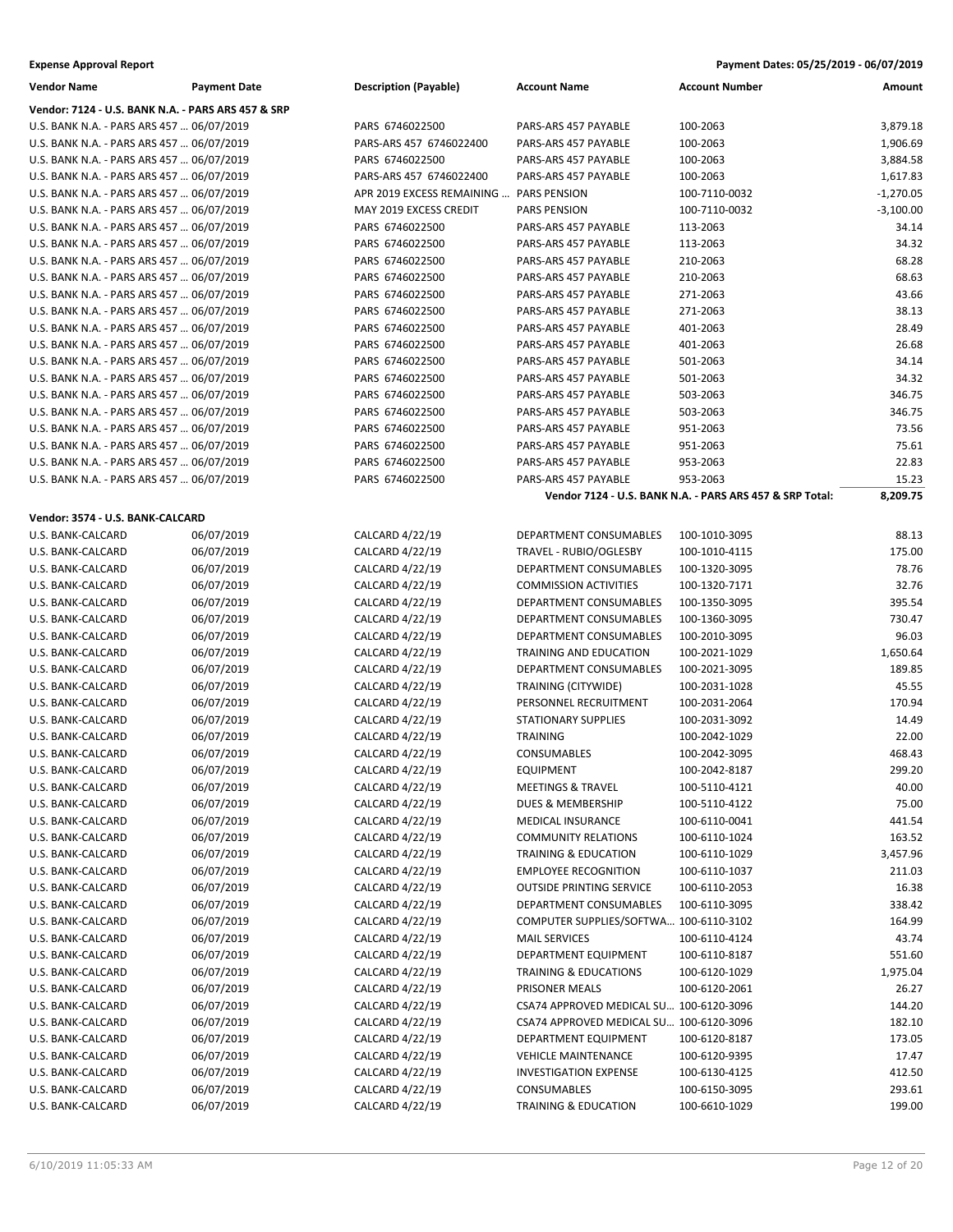| Payment Dates: 05/25/2019 - 06/07/2019 |
|----------------------------------------|
|                                        |

| <b>Vendor Name</b>                              | <b>Payment Date</b> | <b>Description (Payable)</b>                            | <b>Account Name</b>                    | <b>Account Number</b>                  | Amount    |
|-------------------------------------------------|---------------------|---------------------------------------------------------|----------------------------------------|----------------------------------------|-----------|
| U.S. BANK-CALCARD                               | 06/07/2019          | CALCARD 4/22/19                                         | <b>OUTSIDE PRINTING SERVICE</b>        | 100-6610-2053                          | 114.59    |
| U.S. BANK-CALCARD                               | 06/07/2019          | CALCARD 4/22/19                                         | DEPARTMENT CONSUMABLES                 | 100-6610-3095                          | 31.06     |
| U.S. BANK-CALCARD                               | 06/07/2019          | CALCARD 4/22/19                                         | <b>TRAINING &amp; EDUCATION</b>        | 100-6620-1029                          | 60.00     |
| U.S. BANK-CALCARD                               | 06/07/2019          | CALCARD 4/22/19                                         | <b>MEETINGS &amp; TRAVEL</b>           | 100-6620-4121                          | 108.00    |
| U.S. BANK-CALCARD                               | 06/07/2019          | CALCARD 4/22/19                                         | <b>TRAINING &amp; EDUCATION</b>        | 100-6630-1029                          | 456.35    |
| U.S. BANK-CALCARD                               | 06/07/2019          | CALCARD 4/22/19                                         | TEMPORARY CONTRACT SERVIC100-6640-2043 |                                        | 59.90     |
| U.S. BANK-CALCARD                               | 06/07/2019          | CALCARD 4/22/19                                         | DEPARTMENT CONSUMABLES                 | 100-6640-3095                          | 723.31    |
| U.S. BANK-CALCARD                               | 06/07/2019          | CALCARD 4/22/19                                         | DEPARTMENT CONSUMABLES                 | 100-6670-3095                          | 9.39      |
| U.S. BANK-CALCARD                               | 06/07/2019          | CALCARD 4/22/19                                         | <b>TRAINING &amp; EDUCATION</b>        | 100-7210-1029                          | 50.00     |
| U.S. BANK-CALCARD                               | 06/07/2019          | CALCARD 4/22/19                                         | DEPARTMENT CONSUMABLES                 | 100-7210-3095                          | 77.63     |
| U.S. BANK-CALCARD                               | 06/07/2019          | CALCARD 4/22/19                                         | DEPARTMENT CONSUMABLES                 | 100-7310-3095                          | 185.35    |
| U.S. BANK-CALCARD                               | 06/07/2019          | CALCARD 4/22/19                                         | <b>MEETINGS &amp; TRAVEL</b>           | 100-7310-4121                          | 244.74    |
| U.S. BANK-CALCARD                               | 06/07/2019          | CALCARD 4/22/19                                         | <b>MARKETING MATERIALS</b>             | 100-7410-2040                          | 300.00    |
| U.S. BANK-CALCARD                               | 06/07/2019          | CALCARD 4/22/19                                         | SUBCONTRACTED WORK                     | 100-8310-2073                          | 439.10    |
| U.S. BANK-CALCARD                               | 06/07/2019          | CALCARD 4/22/19                                         | <b>STATIONARY SUPPLIES</b>             | 100-8310-3092                          | 151.25    |
| U.S. BANK-CALCARD                               | 06/07/2019          | CALCARD 4/22/19                                         | JANITORIAL SUPPLIES                    | 100-8310-3093                          | 127.36    |
| U.S. BANK-CALCARD                               | 06/07/2019          | CALCARD 4/22/19                                         | DEPARTMENT CONSUMABLES                 | 100-8310-3095                          | 1,045.69  |
| U.S. BANK-CALCARD                               | 06/07/2019          | CALCARD 4/22/19                                         | <b>CHEMICALS</b>                       | 100-8310-3099                          | 144.92    |
| U.S. BANK-CALCARD                               | 06/07/2019          | CALCARD 4/22/19                                         | <b>BOOKS &amp; PERIODICALS</b>         | 100-8410-4123                          | 83.97     |
| U.S. BANK-CALCARD                               | 06/07/2019          | CALCARD 4/22/19                                         | <b>MEETINGS &amp; TRAVEL</b>           | 100-8910-4121                          | 426.00    |
| U.S. BANK-CALCARD                               | 06/07/2019          | CALCARD 4/22/19                                         | <b>COMPUTER SUPPLIES</b>               | 100-9100-3102                          | 926.12    |
| U.S. BANK-CALCARD                               | 06/07/2019          | CALCARD 4/22/19                                         | JANITORIAL SUPPLIES                    | 100-9105-3093                          | 152.90    |
| U.S. BANK-CALCARD                               | 06/07/2019          | CALCARD 4/22/19                                         | <b>COPIER SERVICES</b>                 | 100-9200-2044                          | 644.83    |
| U.S. BANK-CALCARD                               | 06/07/2019          | CALCARD 4/22/19                                         | <b>MOVIES IN THE PARK</b>              | 100-9200-7130                          | 15.67     |
| U.S. BANK-CALCARD                               | 06/07/2019          | CALCARD 4/22/19                                         | <b>EASTER EGG HUNT</b>                 | 100-9200-7186                          | 303.31    |
| U.S. BANK-CALCARD                               | 06/07/2019          | CALCARD 4/22/19                                         | DEPARTMENT CONSUMABLES                 | 100-9310-3095                          | 276.36    |
| U.S. BANK-CALCARD                               | 06/07/2019          | CALCARD 4/22/19                                         | <b>EXCURSIONS</b>                      | 100-9310-7132                          | 352.00    |
| U.S. BANK-CALCARD                               | 06/07/2019          | CALCARD 4/22/19                                         | <b>TEEN EVENTS</b>                     | 100-9310-7133                          | 289.25    |
| U.S. BANK-CALCARD                               | 06/07/2019          | CALCARD 4/22/19                                         | DEPARTMENT CONSUMABLES                 | 100-9320-3095                          | 7.26      |
| U.S. BANK-CALCARD                               | 06/07/2019          | CALCARD 4/22/19                                         | SUBCONTRACTED WORK                     | 100-9330-2073                          | 252.07    |
| U.S. BANK-CALCARD                               | 06/07/2019          | CALCARD 4/22/19                                         | SUBCONTRACTED WORK                     | 100-9330-2073                          | 733.97    |
| U.S. BANK-CALCARD                               | 06/07/2019          | CALCARD 4/22/19                                         | DEPARTMENT CONSUMABLES                 | 100-9340-3095                          | 487.99    |
| U.S. BANK-CALCARD                               | 06/07/2019          | CALCARD 4/22/19                                         | DEPARTMENT CONSUMABLES                 | 100-9350-3095                          | 144.81    |
| U.S. BANK-CALCARD                               | 06/07/2019          | CALCARD 4/22/19                                         | <b>TRAINING &amp; EDUCATION</b>        | 100-9400-1029                          | 132.00    |
| U.S. BANK-CALCARD                               | 06/07/2019          | CALCARD 4/22/19                                         | UNIFORM/LAUNDRY SERVICE                | 100-9400-2049                          | 467.41    |
| U.S. BANK-CALCARD                               | 06/07/2019          | CALCARD 4/22/19                                         | DEPARTMENT CONSUMABLES                 | 100-9400-3095                          | 741.76    |
| U.S. BANK-CALCARD                               | 06/07/2019          | CALCARD 4/22/19                                         | SAFETY EQUIPMENT                       | 100-9400-3097                          | 556.50    |
| U.S. BANK-CALCARD                               | 06/07/2019          | CALCARD 4/22/19                                         | DEPARTMENT CONSUMABLES                 | 113-8730-3095                          | 109.80    |
| U.S. BANK-CALCARD                               | 06/07/2019          | CALCARD 4/22/19                                         | DEPARTMENT CONSUMABLES                 | 113-8730-3095                          | 215.00    |
| U.S. BANK-CALCARD                               | 06/07/2019          | CALCARD 4/22/19                                         | DEPARTMENT CONSUMABLES                 | 210-8110-3095                          | 42.86     |
| U.S. BANK-CALCARD                               | 06/07/2019          | CALCARD 4/22/19                                         | SENIOR ACTIVITIES                      | 251-9500-7125                          | 645.06    |
| U.S. BANK-CALCARD                               | 06/07/2019          | CALCARD 4/22/19                                         | <b>MEETINGS &amp; TRAVEL</b>           | 401-8610-4121                          | 576.05    |
| U.S. BANK-CALCARD                               | 06/07/2019          | CALCARD 4/22/19                                         | DUES & MEMBERSHIP                      | 401-8610-4122                          | 80.00     |
| U.S. BANK-CALCARD                               | 06/07/2019          | CALCARD 4/22/19                                         | DEPARTMENT CONSUMABLES                 | 401-8620-3095                          | $-107.76$ |
| U.S. BANK-CALCARD                               | 06/07/2019          | CALCARD 4/22/19                                         | DEPARTMENT CONSUMABLES                 | 501-8510-3095                          | 14.35     |
| U.S. BANK-CALCARD                               | 06/07/2019          | CALCARD 4/22/19                                         | <b>BOOKS &amp; PERIODICALS</b>         | 501-8510-4123                          | 19.00     |
| U.S. BANK-CALCARD                               | 06/07/2019          | CALCARD 4/22/19                                         | <b>VEHICLE PARTS</b>                   | 501-8520-6144                          | 572.35    |
| U.S. BANK-CALCARD                               | 06/07/2019          | CALCARD 4/22/19                                         | <b>VEHICLE FUEL</b>                    | 501-8520-6145                          | 40.05     |
| U.S. BANK-CALCARD                               | 06/07/2019          | CALCARD 4/22/19                                         | <b>OUTSIDE REPAIRS</b>                 | 501-8520-6148                          | 413.27    |
| U.S. BANK-CALCARD                               | 06/07/2019          | CALCARD 4/22/19                                         | COMPUTER SUPPLIES/SOFTWA 503-4010-3102 |                                        | 450.00    |
| U.S. BANK-CALCARD                               | 06/07/2019          | CALCARD 4/22/19                                         | <b>TELEPHONE</b>                       | 503-4010-5132                          | 238.00    |
| U.S. BANK-CALCARD                               | 06/07/2019          | CALCARD 4/22/19                                         | <b>COMPUTER EQUIPMENT</b>              | 503-4010-8182                          | 417.24    |
| U.S. BANK-CALCARD                               | 06/07/2019          | CALCARD 4/22/19                                         | DUES AND MEMBERSHIPS                   | 951-8810-4122                          | 564.00    |
|                                                 |                     |                                                         |                                        | Vendor 3574 - U.S. BANK-CALCARD Total: | 28,997.30 |
| Vendor: 7713 - UNIVERSITY CORP. AT MONTEREY BAY |                     |                                                         |                                        |                                        |           |
| UNIVERSITY CORP. AT MONTE 06/03/2019            |                     | 8/1/2018 - 11/30/2018 SUSTAI SUSTAINABLE CITIES/INTERNS |                                        | 100-2031-7206                          | 1,927.60  |
| UNIVERSITY CORP. AT MONTE 06/03/2019            |                     | 12/1/2018 - 1/31/2019 SUSTAI SUSTAINABLE CITIES/INTERNS |                                        | 100-2031-7206                          | 1,433.93  |

|  | UNIVERSITY CORP. AT MONTE 06/03/20 |  |
|--|------------------------------------|--|

UNIVERSITY CORP. AT MONTE… 06/03/2019 2/1/2019 - 4/30/2019 SUSTAIN… SUSTAINABLE CITIES/INTERNS 100-2031-7206 4,923.33 **Vendor 7713 - UNIVERSITY CORP. AT MONTEREY BAY Total: 8,284.86**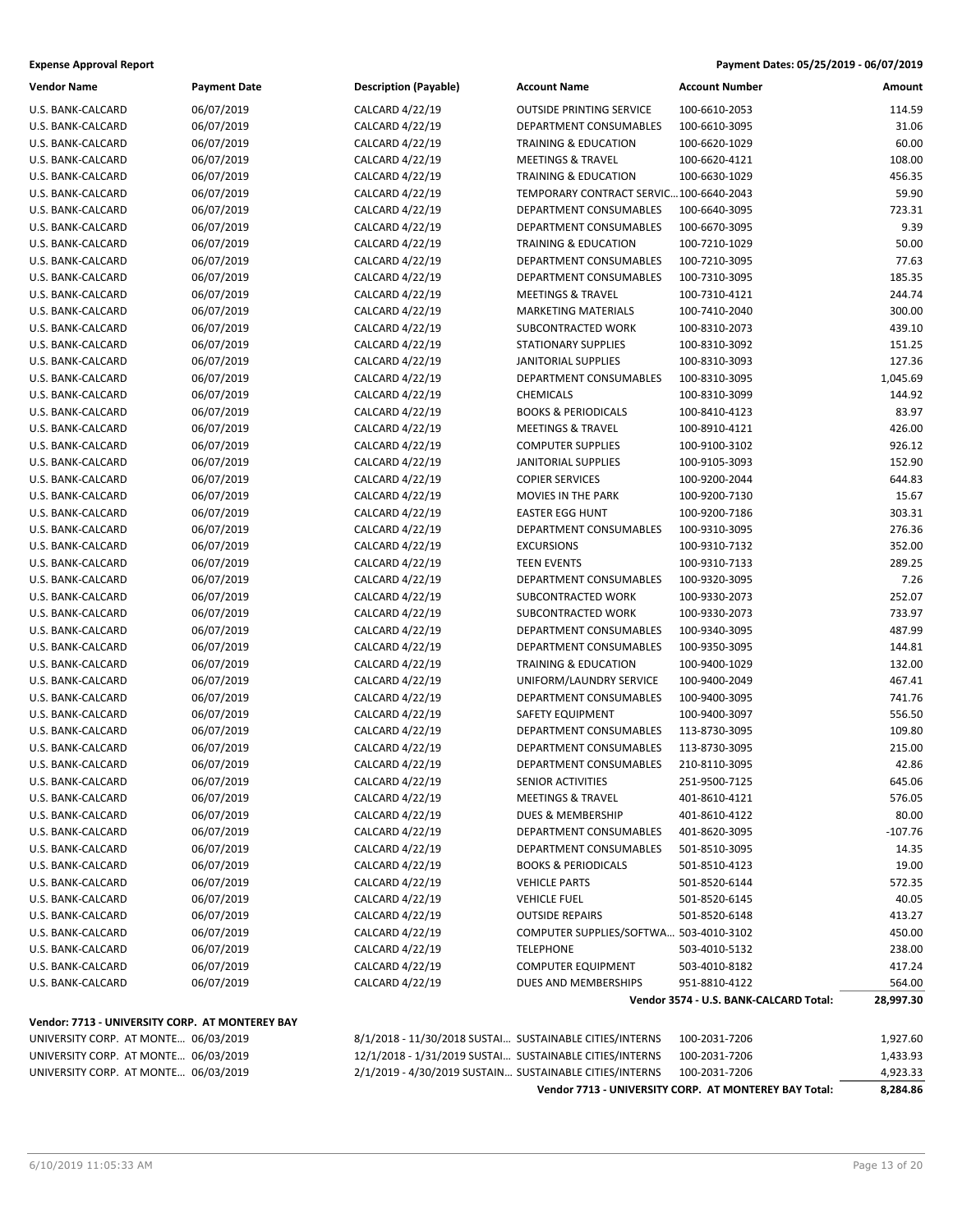| <b>Expense Approval Report</b>                       |                     |                                                   |                                                                      | Payment Dates: 05/25/2019 - 06/07/2019                     |                       |
|------------------------------------------------------|---------------------|---------------------------------------------------|----------------------------------------------------------------------|------------------------------------------------------------|-----------------------|
| <b>Vendor Name</b>                                   | <b>Payment Date</b> | <b>Description (Payable)</b>                      | <b>Account Name</b>                                                  | <b>Account Number</b>                                      | Amount                |
| Vendor: 3569 - URBAN FUTURES, INCORPORATED           |                     |                                                   |                                                                      |                                                            |                       |
| URBAN FUTURES, INCORPORAT 06/07/2019                 |                     | FEES FOR LEASE REVENUE BON CONSULTANT             |                                                                      | 100-5110-1030                                              | 3,000.00              |
| URBAN FUTURES, INCORPORAT 06/07/2019                 |                     | FEES FOR TAX ALLOCATION REF CONSULTANT            |                                                                      | 100-5110-1030                                              | 1,250.00              |
|                                                      |                     |                                                   |                                                                      | Vendor 3569 - URBAN FUTURES, INCORPORATED Total:           | 4,250.00              |
| Vendor: 3595 - VAPOR CLEANERS, INC.                  |                     |                                                   |                                                                      |                                                            |                       |
| VAPOR CLEANERS, INC.                                 | 06/07/2019          | (1) RUG NAVY                                      | UNIFORM SERVICE/LAUNDRY                                              | 100-6110-2049                                              | 37.00                 |
|                                                      |                     |                                                   |                                                                      | Vendor 3595 - VAPOR CLEANERS, INC. Total:                  | 37.00                 |
| Vendor: 6671 - VERIZON WIRELESS                      |                     |                                                   |                                                                      |                                                            |                       |
| <b>VERIZON WIRELESS</b>                              | 06/07/2019          | ACCT #772515511-00003; 5/23 MOBILE COMMUNICATION  |                                                                      | 100-6120-5135                                              | 778.41                |
| <b>VERIZON WIRELESS</b>                              | 06/07/2019          | ACCT #742236901-00001; 5/23 PARKS IMPROVEMENTS    |                                                                      | 348-8910-9570                                              | 38.01                 |
| <b>VERIZON WIRELESS</b>                              | 06/07/2019          | ACCT #742264136-00001; 5/23 MOBILE COMMUNICATIONS |                                                                      | 503-4010-5135                                              | 10.04                 |
| <b>VERIZON WIRELESS</b>                              | 06/07/2019          | ACCT #772515511-00005; 5/23 MOBILE COMMUNICATIONS |                                                                      | 503-4010-5135                                              | 57.87                 |
| <b>VERIZON WIRELESS</b>                              | 06/07/2019          | ACCT #772515511-00007; 5/23 MOBILE COMMUNICATIONS |                                                                      | 503-4010-5135                                              | 56.22                 |
| <b>VERIZON WIRELESS</b>                              | 06/07/2019          | ACCT #772515511-00008; 5/23 MOBILE COMMUNICATIONS |                                                                      | 503-4010-5135                                              | 111.24                |
|                                                      |                     |                                                   |                                                                      | Vendor 6671 - VERIZON WIRELESS Total:                      | 1,051.79              |
| Vendor: 4511 - VETERINARY EMERGENCY & SPECIALTY CTR. |                     |                                                   |                                                                      |                                                            |                       |
| VETERINARY EMERGENCY & SP 06/03/2019                 |                     | 3/9/2019 - EMERG VISIT- PAT I VETERINARY SERVICES |                                                                      | 100-6160-2051                                              | 250.00                |
| VETERINARY EMERGENCY & SP 06/03/2019                 |                     | 3/26/2019 EMERG VISIT - PAT I VETERINARY SERVICES |                                                                      | 100-6160-2051                                              | 129.50                |
| VETERINARY EMERGENCY & SP 06/03/2019                 |                     | 3/29/2019 EMERG VISIT - PAT I VETERINARY SERVICES |                                                                      | 100-6160-2051                                              | 250.00                |
| VETERINARY EMERGENCY & SP 06/03/2019                 |                     | BOARDING CANINE - PAT ID #4 VETERINARY SERVICES   |                                                                      | 100-6160-2051                                              | 69.00                 |
|                                                      |                     |                                                   |                                                                      | Vendor 4511 - VETERINARY EMERGENCY & SPECIALTY CTR. Total: | 698.50                |
| Vendor: 2328 - WALLACE GROUP                         |                     |                                                   |                                                                      |                                                            |                       |
| <b>WALLACE GROUP</b>                                 | 06/03/2019          | APRIL 2019 - ASSISTED LIVING F CONSULTANT         |                                                                      | 100-8910-1030                                              | 457.50                |
| <b>WALLACE GROUP</b>                                 | 06/03/2019          |                                                   | APRIL 2019 - DEL MONTE BLVD  DEL MONTE BLVD STRM DRN I 271-8910-9962 |                                                            | 321.25                |
| <b>WALLACE GROUP</b>                                 | 06/03/2019          | APRIL 2019 - TIOGA DEVL SEWE CONSULTANT           |                                                                      | 951-8810-1030                                              | 875.00                |
| <b>WALLACE GROUP</b>                                 | 06/03/2019          |                                                   | APRIL 2019 - DEL MONTE SEWE DEL MONTE SWR MAIN REPLAC 953-8820-9214  |                                                            | 30,990.44             |
|                                                      |                     |                                                   |                                                                      | Vendor 2328 - WALLACE GROUP Total:                         | 32,644.19             |
| Vendor: 6949 - WATCHGUARD VIDEO                      |                     |                                                   |                                                                      |                                                            |                       |
| <b>WATCHGUARD VIDEO</b>                              | 06/03/2019          | REPAIR OF UNIT DV10-152282  DEPARTMENT EQUIPMENT  |                                                                      | 100-6110-8187                                              | 147.78                |
|                                                      |                     |                                                   |                                                                      | Vendor 6949 - WATCHGUARD VIDEO Total:                      | 147.78                |
| Vendor: 4970 - WHITSON ENGINEERS                     |                     |                                                   |                                                                      |                                                            |                       |
| <b>WHITSON ENGINEERS</b>                             | 06/07/2019          |                                                   | APRIL 2019 - HIGHLAND OTIS P HIGHLAND OTIS PARK IMPROV 342-8910-9544 |                                                            | 4,262.50              |
| <b>WHITSON ENGINEERS</b>                             | 06/07/2019          | APRIL 2019 - ELLIS PARK SVCS                      | <b>ELLIS PARK</b>                                                    | 342-8910-9574                                              |                       |
|                                                      |                     |                                                   |                                                                      | <b>Vendor 4970 - WHITSON ENGINEERS Total:</b>              | 6,086.00<br>10,348.50 |
|                                                      |                     |                                                   |                                                                      |                                                            |                       |
|                                                      |                     |                                                   |                                                                      | <b>Grand Total:</b>                                        | 680,167.13            |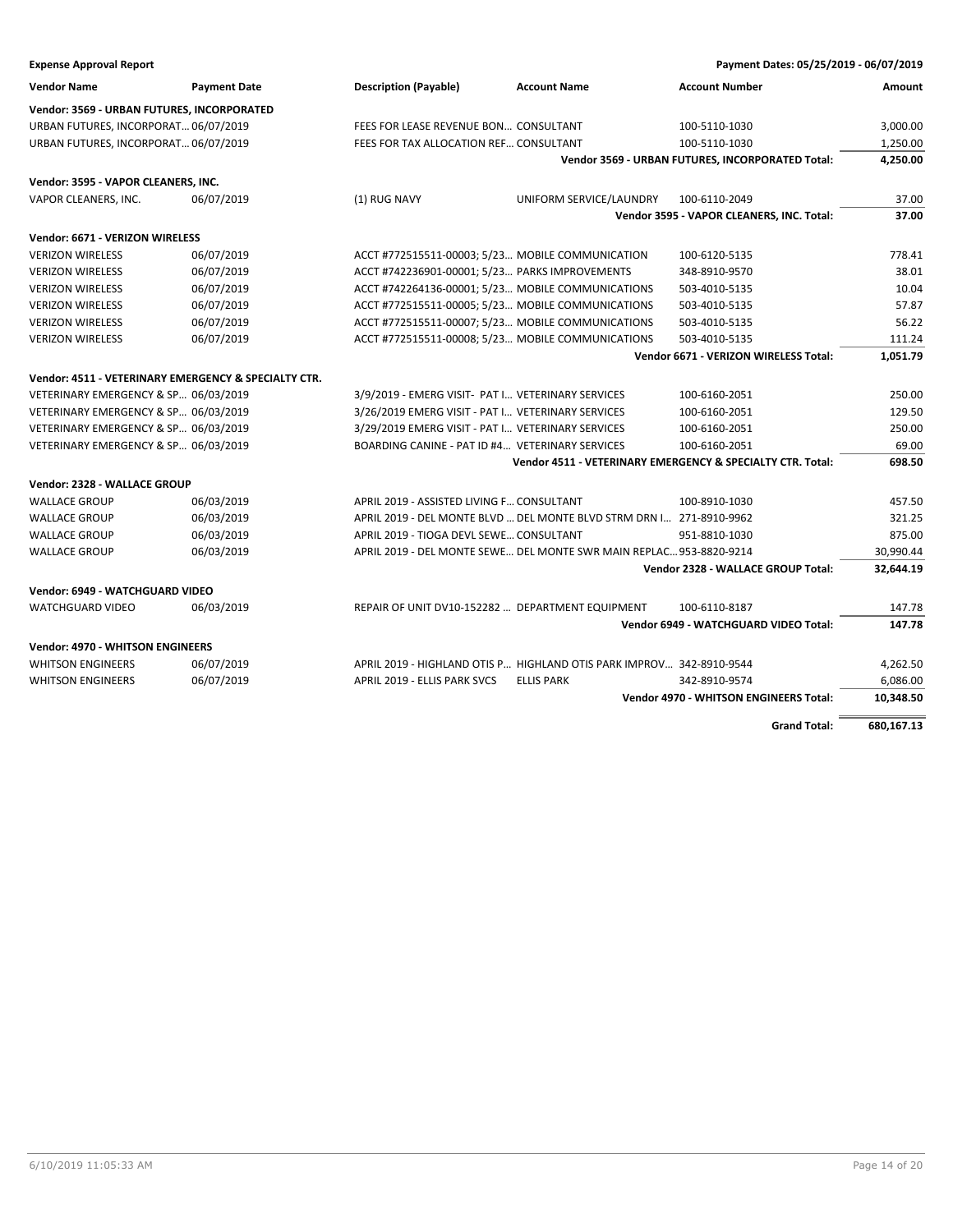## **Report Summary**

#### **Fund Summary**

| Fund                                             | <b>Payment Amount</b> |
|--------------------------------------------------|-----------------------|
| 100 - GENERAL FUND                               | 359,928.73            |
| 103 - LAGUNA GRANDE PKG FUND                     | 3,072.03              |
| 113 - POMA & DMDC FUND                           | 6,777.91              |
| 200 - CDBG FUND                                  | 195.14                |
| <b>210 - STREETS FUND</b>                        | 9,126.38              |
| 211 - LOCAL TRANSPORTATION AUTHORITY & IMPROVEME | 5,000.00              |
| 243 - PRVNT                                      | 4,021.53              |
| 251 - SENIOR PROGRAMS                            | 1,223.44              |
| 252 - OLDEMEYER MAINTENANCE                      | 31.75                 |
| 256 - SWIMMING POOL FUND                         | 65.25                 |
| 257 - PARKS MAINTENANCE                          | 458.30                |
| 271 - STORMWATER FUND                            | 2,730.21              |
| 291 - PEG ACCESS FUND                            | 10,950.46             |
| 297 - HS - MERGED HOUSING                        | 20,757.00             |
| 342 - PARKS-PLAYGROUND IMPRVMNT                  | 50,348.50             |
| 345 - WBUV INFRASTRUCTURE IMPRO                  | 35.65                 |
| 348 - CUTINO PARK IMPRVMTS                       | 38.01                 |
| 401 - WATER FUND                                 | 17,651.67             |
| 501 - EQUIPMT MAINT FUND                         | 19,418.44             |
| 503 - MIS FUND                                   | 72,239.26             |
| 601 - EXPEND TRUST FUND                          | 1,728.00              |
| 951 - SAN, DISTRICT GEN, FUND                    | 28,634.47             |
| 952 - SAN. DISTRICT CAP. OUTLAY                  | 4,275.00              |
| 953 - SAN, DISTRICT CAP, IMPROV                  | 49,602.39             |
| 961 - SA FORT ORD CAPITAL PROJ                   | 11,823.20             |
| 973 - SA MERGED - LMIHF                          | 34.41                 |
| <b>Grand Total:</b>                              | 680,167.13            |

#### **Account Summary**

| <b>Account Number</b> | <b>Account Name</b>          | <b>Payment Amount</b> |
|-----------------------|------------------------------|-----------------------|
| 100-1010-1030         | CONSULTANT                   | 3,900.00              |
| 100-1010-3095         | DEPARTMENT CONSUMA           | 88.13                 |
| 100-1010-4115         | TRAVEL - RUBIO/OGLESBY       | 175.00                |
| 100-1010-7167         | <b>COMMUNITY FIREWORKS</b>   | 4,150.00              |
| 100-1320-3095         | DEPARTMENT CONSUMA           | 78.76                 |
| 100-1320-7171         | <b>COMMISSION ACTIVITIES</b> | 32.76                 |
| 100-1350-3095         | DEPARTMENT CONSUMA           | 395.54                |
| 100-1360-3095         | DEPARTMENT CONSUMA           | 730.47                |
| 100-2010              | <b>TID ASSESSMENT</b>        | 21,841.38             |
| 100-2010-3095         | DEPARTMENT CONSUMA           | 142.92                |
| 100-2021-1029         | <b>TRAINING AND EDUCATI</b>  | 1,650.64              |
| 100-2021-2063         | PUBLISHING & LEGAL AD        | 17.05                 |
| 100-2021-3095         | DEPARTMENT CONSUMA           | 351.18                |
| 100-2031-1028         | TRAINING (CITYWIDE)          | 45.55                 |
| 100-2031-1030         | CONSULTANT                   | 15,314.40             |
| 100-2031-2064         | PERSONNEL RECRUITMENT        | 195.91                |
| 100-2031-3092         | <b>STATIONARY SUPPLIES</b>   | 57.09                 |
| 100-2031-3095         | DEPARTMENT CONSUMA           | 3.95                  |
| 100-2031-4124         | <b>MAIL SERVICES</b>         | 3.95                  |
| 100-2031-7206         | SUSTAINABLE CITIES/INTE      | 8,284.86              |
| 100-2042-1029         | <b>TRAINING</b>              | 22.00                 |
| 100-2042-3095         | <b>CONSUMABLES</b>           | 682.93                |
| 100-2042-7201         | <b>COMM PARTNERSHIP FOR</b>  | 2,101.52              |
| 100-2042-8187         | <b>EQUIPMENT</b>             | 299.20                |
| 100-2052              | <b>FEDERAL TAX PAYABLE</b>   | 63,531.45             |
| 100-2053              | <b>STATE TAX PAYABLE</b>     | 24,572.03             |
| 100-2057              | EE HEALTHCARE PAYABLE        | 16,836.42             |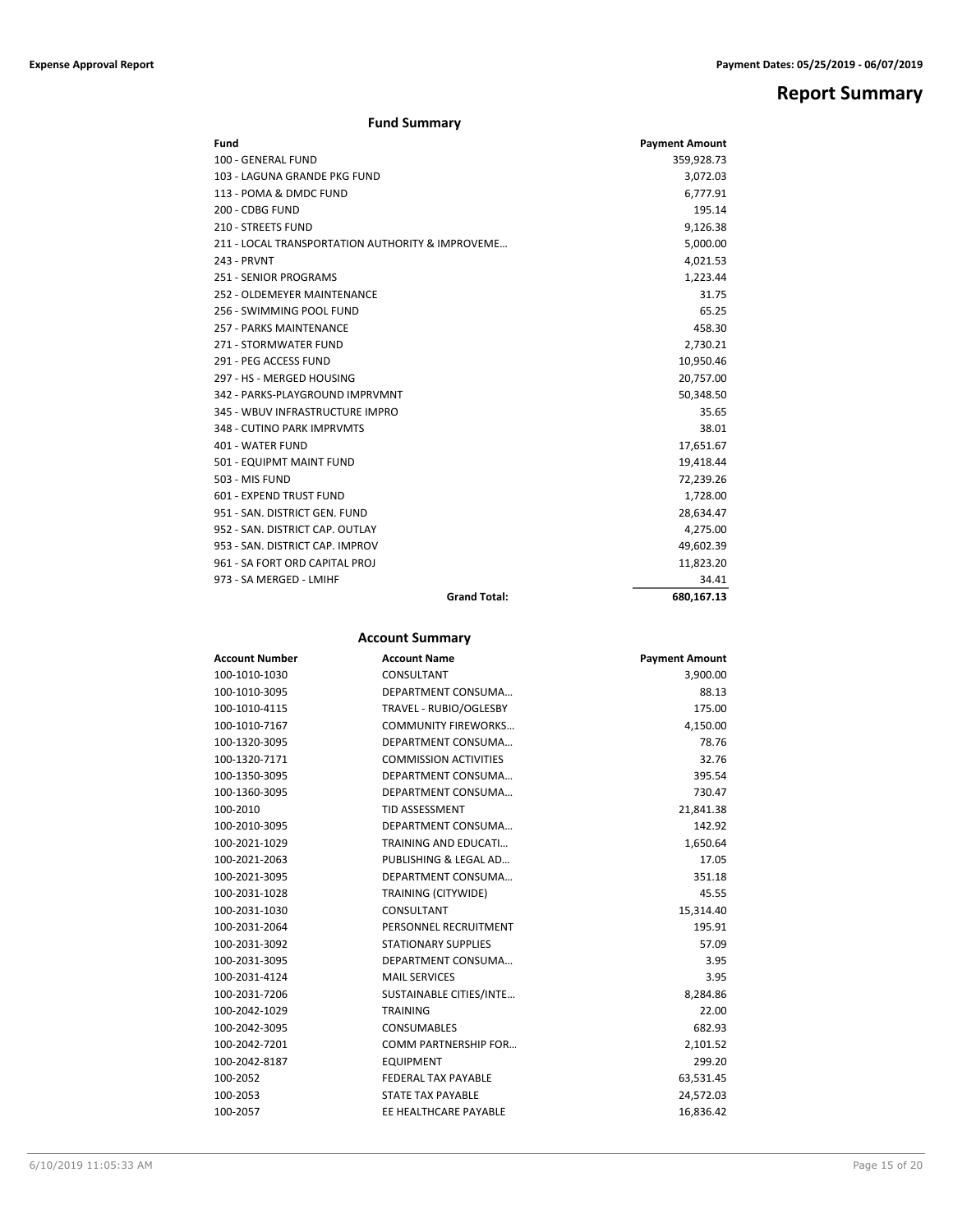|                                | <b>Account Summary</b>                                        |                       |
|--------------------------------|---------------------------------------------------------------|-----------------------|
| Account Number                 | <b>Account Name</b>                                           | <b>Payment Amount</b> |
| 100-2062                       | MISC PAYROLL PAYABLES                                         | 7,012.01              |
| 100-2063                       | PARS-ARS 457 PAYABLE                                          | 11,288.28             |
| 100-3799                       | <b>CASH OVER/SHORT</b>                                        | 1.70                  |
| 100-5110-1030                  | CONSULTANT                                                    | 15,177.15             |
| 100-5110-2044                  | <b>COPIER SERVICES</b>                                        | 143.97                |
| 100-5110-3092                  | <b>STATIONARY SUPPLIES</b>                                    | 496.47                |
| 100-5110-4121                  | <b>MEETINGS &amp; TRAVEL</b>                                  | 40.00                 |
| 100-5110-4122                  | <b>DUES &amp; MEMBERSHIP</b>                                  | 75.00                 |
| 100-6110-0041                  | <b>MEDICAL INSURANCE</b>                                      | 441.54                |
| 100-6110-1024                  | <b>COMMUNITY RELATIONS</b>                                    | 185.36                |
| 100-6110-1029                  | <b>TRAINING &amp; EDUCATION</b>                               | 5,276.57              |
| 100-6110-1030                  | CONSULTANT                                                    | 1,212.12              |
| 100-6110-1037                  | <b>EMPLOYEE RECOGNITION</b>                                   | 211.03                |
| 100-6110-2049                  | UNIFORM SERVICE/LAUN                                          | 37.00                 |
| 100-6110-2053                  | <b>OUTSIDE PRINTING SERVI</b>                                 | 16.38                 |
| 100-6110-2057                  | PEST CONTROL                                                  | 140.00                |
| 100-6110-2078                  | <b>OTHER EXPENSE</b>                                          | 239.17                |
| 100-6110-3092                  | <b>STATIONARY SUPPLIES</b>                                    | 181.84                |
| 100-6110-3095                  | DEPARTMENT CONSUMA                                            | 338.42                |
| 100-6110-3102                  | COMPUTER SUPPLIES/SO                                          | 164.99                |
| 100-6110-4121                  | <b>MEETINGS &amp; TRAVEL</b>                                  | 201.00                |
| 100-6110-4122                  | <b>DUES &amp; MEMBERSHIP</b>                                  | 145.00                |
| 100-6110-4124                  | <b>MAIL SERVICES</b>                                          | 43.74                 |
| 100-6110-8187                  | DEPARTMENT EQUIPMENT                                          | 699.38                |
| 100-6110-9602                  | PRINCIPAL-LEASE                                               | 484.47                |
| 100-6110-9605                  | <b>INTEREST-COPIER LEASE</b>                                  | 33.53                 |
| 100-6120-1029                  | <b>TRAINING &amp; EDUCATIONS</b>                              | 2,387.08              |
| 100-6120-2061                  | <b>PRISONER MEALS</b>                                         | 26.27                 |
| 100-6120-3096                  | CSA74 APPROVED MEDIC                                          | 425.30                |
| 100-6120-5135                  | <b>MOBILE COMMUNICATION</b>                                   | 778.41                |
| 100-6120-8187                  | DEPARTMENT EQUIPMENT                                          | 67,437.57             |
| 100-6120-9395                  | <b>VEHICLE MAINTENANCE</b>                                    | 17.47                 |
| 100-6130-4125<br>100-6150-3095 | <b>INVESTIGATION EXPENSE</b><br><b>CONSUMABLES</b>            | 1,326.16<br>293.61    |
|                                |                                                               |                       |
| 100-6160-2051<br>100-6610-1029 | <b>VETERINARY SERVICES</b><br><b>TRAINING &amp; EDUCATION</b> | 698.50<br>199.00      |
| 100-6610-2043                  | <b>TEMPORARY CONTRACT S</b>                                   | 32.50                 |
| 100-6610-2053                  | <b>OUTSIDE PRINTING SERVI</b>                                 | 114.59                |
| 100-6610-3095                  | DEPARTMENT CONSUMA                                            | 71.50                 |
| 100-6610-9602                  | PAYMENT ON PRINCIPAL-                                         | 2,106.58              |
| 100-6610-9605                  | INTEREST EXPENSE-COPIER                                       | 1,068.19              |
| 100-6620-1029                  | <b>TRAINING &amp; EDUCATION</b>                               | 60.00                 |
| 100-6620-4121                  | <b>MEETINGS &amp; TRAVEL</b>                                  | 108.00                |
| 100-6630-1029                  | <b>TRAINING &amp; EDUCATION</b>                               | 456.35                |
| 100-6640-2043                  | TEMPORARY CONTRACT S                                          | 59.90                 |
| 100-6640-2049                  | UNIFORM SERVICE/LAUN                                          | 82.21                 |
| 100-6640-3095                  | DEPARTMENT CONSUMA                                            | 723.31                |
| 100-6640-8187                  | DEPARTMENT EQUIPMENT                                          | 4,941.44              |
| 100-6670-3095                  | DEPARTMENT CONSUMA                                            | 9.39                  |
| 100-7110-0032                  | PARS PENSION                                                  | $-4,370.05$           |
| 100-7210-1029                  | <b>TRAINING &amp; EDUCATION</b>                               | 50.00                 |
| 100-7210-3095                  | DEPARTMENT CONSUMA                                            | 77.63                 |
| 100-7210-9397                  | <b>COMPUTER SYSTEM</b>                                        | 2,967.92              |
| 100-7310-3095                  | DEPARTMENT CONSUMA                                            | 185.35                |
| 100-7310-4121                  | <b>MEETINGS &amp; TRAVEL</b>                                  | 244.74                |
| 100-7410-2040                  | <b>MARKETING MATERIALS</b>                                    | 300.00                |
| 100-7410-4206                  | <b>FARMERS' MARKET</b>                                        | 1,037.88              |
| 100-8310-2049                  | UNIFORM SERVICE / LAU                                         | 212.94                |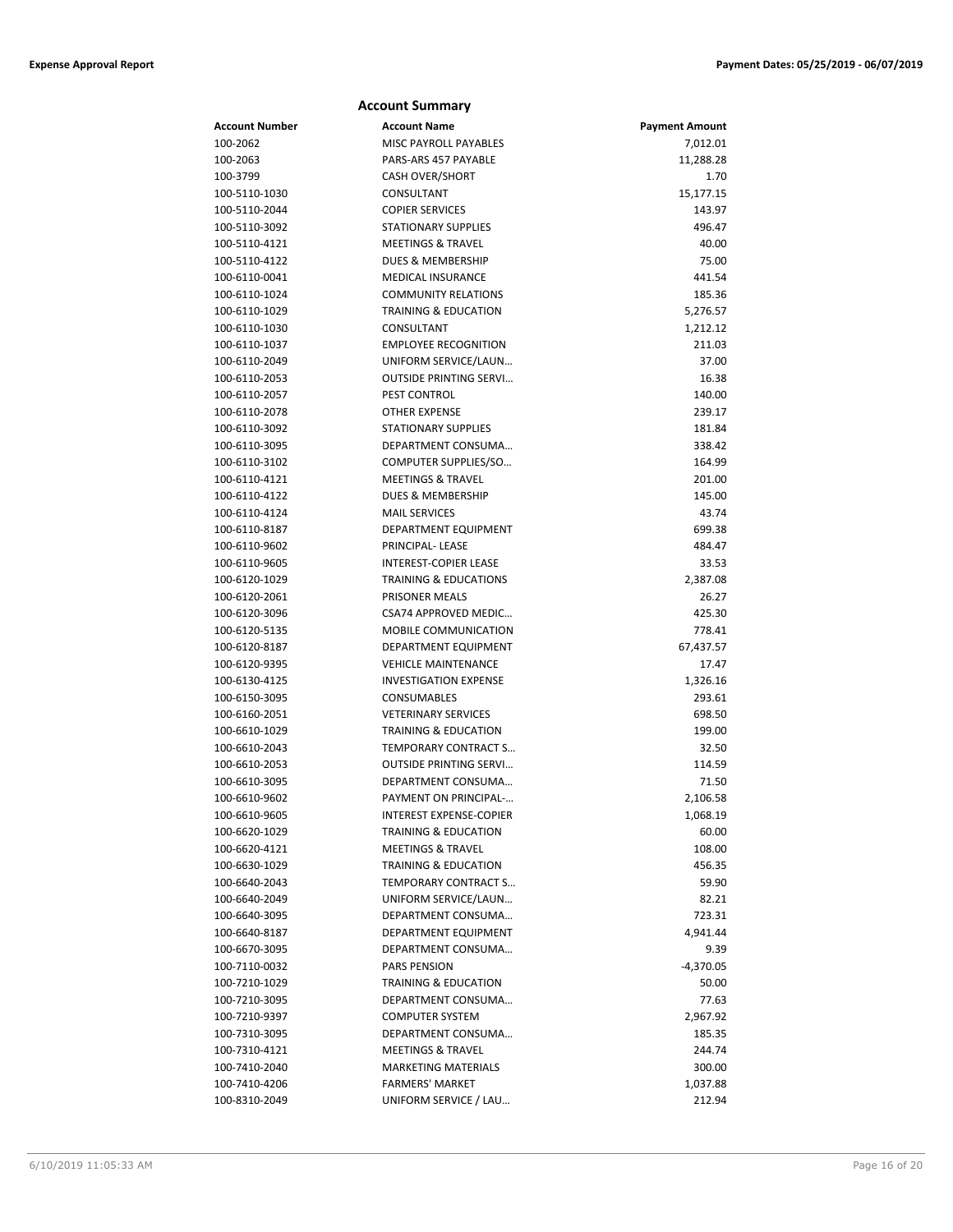| <b>Account Summary</b>         |                                                                                                                                                                                                                                                                                                                                                                                                                                                                                                                                                                                                                                                                                            |
|--------------------------------|--------------------------------------------------------------------------------------------------------------------------------------------------------------------------------------------------------------------------------------------------------------------------------------------------------------------------------------------------------------------------------------------------------------------------------------------------------------------------------------------------------------------------------------------------------------------------------------------------------------------------------------------------------------------------------------------|
| <b>Account Name</b>            | <b>Payment Amount</b>                                                                                                                                                                                                                                                                                                                                                                                                                                                                                                                                                                                                                                                                      |
| <b>PEST CONTROL</b>            | 150.00                                                                                                                                                                                                                                                                                                                                                                                                                                                                                                                                                                                                                                                                                     |
| SUBCONTRACTED WORK             | 5,209.66                                                                                                                                                                                                                                                                                                                                                                                                                                                                                                                                                                                                                                                                                   |
| <b>STATIONARY SUPPLIES</b>     | 151.25                                                                                                                                                                                                                                                                                                                                                                                                                                                                                                                                                                                                                                                                                     |
| <b>JANITORIAL SUPPLIES</b>     | 127.36                                                                                                                                                                                                                                                                                                                                                                                                                                                                                                                                                                                                                                                                                     |
| DEPARTMENT CONSUMA             | 1,082.00                                                                                                                                                                                                                                                                                                                                                                                                                                                                                                                                                                                                                                                                                   |
| <b>CHEMICALS</b>               | 1,176.74                                                                                                                                                                                                                                                                                                                                                                                                                                                                                                                                                                                                                                                                                   |
| <b>GAS &amp; ELECTRIC</b>      | 1,063.52                                                                                                                                                                                                                                                                                                                                                                                                                                                                                                                                                                                                                                                                                   |
| <b>WATER</b>                   | 6,173.18                                                                                                                                                                                                                                                                                                                                                                                                                                                                                                                                                                                                                                                                                   |
| PAYMENT ON PRINCIPAL           | 12,940.41                                                                                                                                                                                                                                                                                                                                                                                                                                                                                                                                                                                                                                                                                  |
| <b>INTEREST EXPENSE</b>        | 6,561.77                                                                                                                                                                                                                                                                                                                                                                                                                                                                                                                                                                                                                                                                                   |
| UNIFORM SERVICE/LAUN           | 68.17                                                                                                                                                                                                                                                                                                                                                                                                                                                                                                                                                                                                                                                                                      |
| <b>BOOKS &amp; PERIODICALS</b> | 83.97                                                                                                                                                                                                                                                                                                                                                                                                                                                                                                                                                                                                                                                                                      |
| UNIFORM SERVICE/LAUN           | 212.94                                                                                                                                                                                                                                                                                                                                                                                                                                                                                                                                                                                                                                                                                     |
| SUBCONTRACTED WORK             | 7,470.84                                                                                                                                                                                                                                                                                                                                                                                                                                                                                                                                                                                                                                                                                   |
| DEPARTMENT CONSUMA             | 214.59                                                                                                                                                                                                                                                                                                                                                                                                                                                                                                                                                                                                                                                                                     |
| <b>GAS &amp; ELECTRIC</b>      | 374.05                                                                                                                                                                                                                                                                                                                                                                                                                                                                                                                                                                                                                                                                                     |
| UNIFORM SERVICE / LAU          | 127.70                                                                                                                                                                                                                                                                                                                                                                                                                                                                                                                                                                                                                                                                                     |
| WATER                          | 4,521.48                                                                                                                                                                                                                                                                                                                                                                                                                                                                                                                                                                                                                                                                                   |
| UNIFORM SERVICE / LAU          | 68.17                                                                                                                                                                                                                                                                                                                                                                                                                                                                                                                                                                                                                                                                                      |
| SUBCONTRACTED WORK             | 5,000.00                                                                                                                                                                                                                                                                                                                                                                                                                                                                                                                                                                                                                                                                                   |
| CONSULTANT                     | 457.50                                                                                                                                                                                                                                                                                                                                                                                                                                                                                                                                                                                                                                                                                     |
| TEMPORARY CONTRACT S           | 425.40                                                                                                                                                                                                                                                                                                                                                                                                                                                                                                                                                                                                                                                                                     |
| <b>COPIER SERVICES</b>         | 254.63                                                                                                                                                                                                                                                                                                                                                                                                                                                                                                                                                                                                                                                                                     |
|                                | 426.00                                                                                                                                                                                                                                                                                                                                                                                                                                                                                                                                                                                                                                                                                     |
|                                | 139.48                                                                                                                                                                                                                                                                                                                                                                                                                                                                                                                                                                                                                                                                                     |
|                                | 12.35                                                                                                                                                                                                                                                                                                                                                                                                                                                                                                                                                                                                                                                                                      |
|                                | 71.50                                                                                                                                                                                                                                                                                                                                                                                                                                                                                                                                                                                                                                                                                      |
|                                | 30.00                                                                                                                                                                                                                                                                                                                                                                                                                                                                                                                                                                                                                                                                                      |
|                                | 926.12                                                                                                                                                                                                                                                                                                                                                                                                                                                                                                                                                                                                                                                                                     |
|                                | 227.20                                                                                                                                                                                                                                                                                                                                                                                                                                                                                                                                                                                                                                                                                     |
|                                | 152.90                                                                                                                                                                                                                                                                                                                                                                                                                                                                                                                                                                                                                                                                                     |
|                                | 1,212.36                                                                                                                                                                                                                                                                                                                                                                                                                                                                                                                                                                                                                                                                                   |
|                                | 122.91<br>17.10                                                                                                                                                                                                                                                                                                                                                                                                                                                                                                                                                                                                                                                                            |
|                                |                                                                                                                                                                                                                                                                                                                                                                                                                                                                                                                                                                                                                                                                                            |
|                                | 15.67                                                                                                                                                                                                                                                                                                                                                                                                                                                                                                                                                                                                                                                                                      |
|                                | 2,150.00<br>303.31                                                                                                                                                                                                                                                                                                                                                                                                                                                                                                                                                                                                                                                                         |
|                                | 146.05                                                                                                                                                                                                                                                                                                                                                                                                                                                                                                                                                                                                                                                                                     |
|                                | 276.36                                                                                                                                                                                                                                                                                                                                                                                                                                                                                                                                                                                                                                                                                     |
|                                | 352.00                                                                                                                                                                                                                                                                                                                                                                                                                                                                                                                                                                                                                                                                                     |
|                                | 289.25                                                                                                                                                                                                                                                                                                                                                                                                                                                                                                                                                                                                                                                                                     |
|                                | 47.45                                                                                                                                                                                                                                                                                                                                                                                                                                                                                                                                                                                                                                                                                      |
|                                | 7.26                                                                                                                                                                                                                                                                                                                                                                                                                                                                                                                                                                                                                                                                                       |
|                                | 986.04                                                                                                                                                                                                                                                                                                                                                                                                                                                                                                                                                                                                                                                                                     |
|                                | 352.38                                                                                                                                                                                                                                                                                                                                                                                                                                                                                                                                                                                                                                                                                     |
|                                | 487.99                                                                                                                                                                                                                                                                                                                                                                                                                                                                                                                                                                                                                                                                                     |
|                                | 144.81                                                                                                                                                                                                                                                                                                                                                                                                                                                                                                                                                                                                                                                                                     |
|                                | 132.00                                                                                                                                                                                                                                                                                                                                                                                                                                                                                                                                                                                                                                                                                     |
|                                | 467.41                                                                                                                                                                                                                                                                                                                                                                                                                                                                                                                                                                                                                                                                                     |
| DEPARTMENT CONSUMA             | 741.76                                                                                                                                                                                                                                                                                                                                                                                                                                                                                                                                                                                                                                                                                     |
|                                | 556.50                                                                                                                                                                                                                                                                                                                                                                                                                                                                                                                                                                                                                                                                                     |
| RECREATION CONTRACT S          | 1,298.29                                                                                                                                                                                                                                                                                                                                                                                                                                                                                                                                                                                                                                                                                   |
| FEDERAL TAX PAYABLE            | 39.33                                                                                                                                                                                                                                                                                                                                                                                                                                                                                                                                                                                                                                                                                      |
| STATE TAX PAYABLE              | 12.19                                                                                                                                                                                                                                                                                                                                                                                                                                                                                                                                                                                                                                                                                      |
| EE HEALTHCARE PAYABLE          | 14.10                                                                                                                                                                                                                                                                                                                                                                                                                                                                                                                                                                                                                                                                                      |
| MISC PAYROLL PAYABLES          | 1.64                                                                                                                                                                                                                                                                                                                                                                                                                                                                                                                                                                                                                                                                                       |
| UNIFORM SERVICE/LAUN           | 42.60                                                                                                                                                                                                                                                                                                                                                                                                                                                                                                                                                                                                                                                                                      |
| <b>WATER</b>                   | 2,962.17                                                                                                                                                                                                                                                                                                                                                                                                                                                                                                                                                                                                                                                                                   |
|                                | <b>MEETINGS &amp; TRAVEL</b><br>PRINCIPAL-COPIER LEASE<br>INTEREST-COPIER LEASE<br>TEMPORARY CONTRACT S<br>DEPARTMENT CONSUMA<br><b>COMPUTER SUPPLIES</b><br>UNIFORM SERVICE/LAUN<br><b>JANITORIAL SUPPLIES</b><br><b>COPIER SERVICES</b><br><b>JANITORIAL SUPPLIES</b><br>DEPARTMENT CONSUMA<br><b>MOVIES IN THE PARK</b><br><b>SUMMER PARK CONCERTS</b><br><b>EASTER EGG HUNT</b><br><b>ART PROGRAM</b><br>DEPARTMENT CONSUMA<br><b>EXCURSIONS</b><br>TEEN EVENTS<br>UNIFORM SERVICE/LAUN<br>DEPARTMENT CONSUMA<br>SUBCONTRACTED WORK<br>UNIFORM SERVICE/LAUN<br>DEPARTMENT CONSUMA<br>DEPARTMENT CONSUMA<br><b>TRAINING &amp; EDUCATION</b><br>UNIFORM/LAUNDRY SERV<br>SAFETY EQUIPMENT |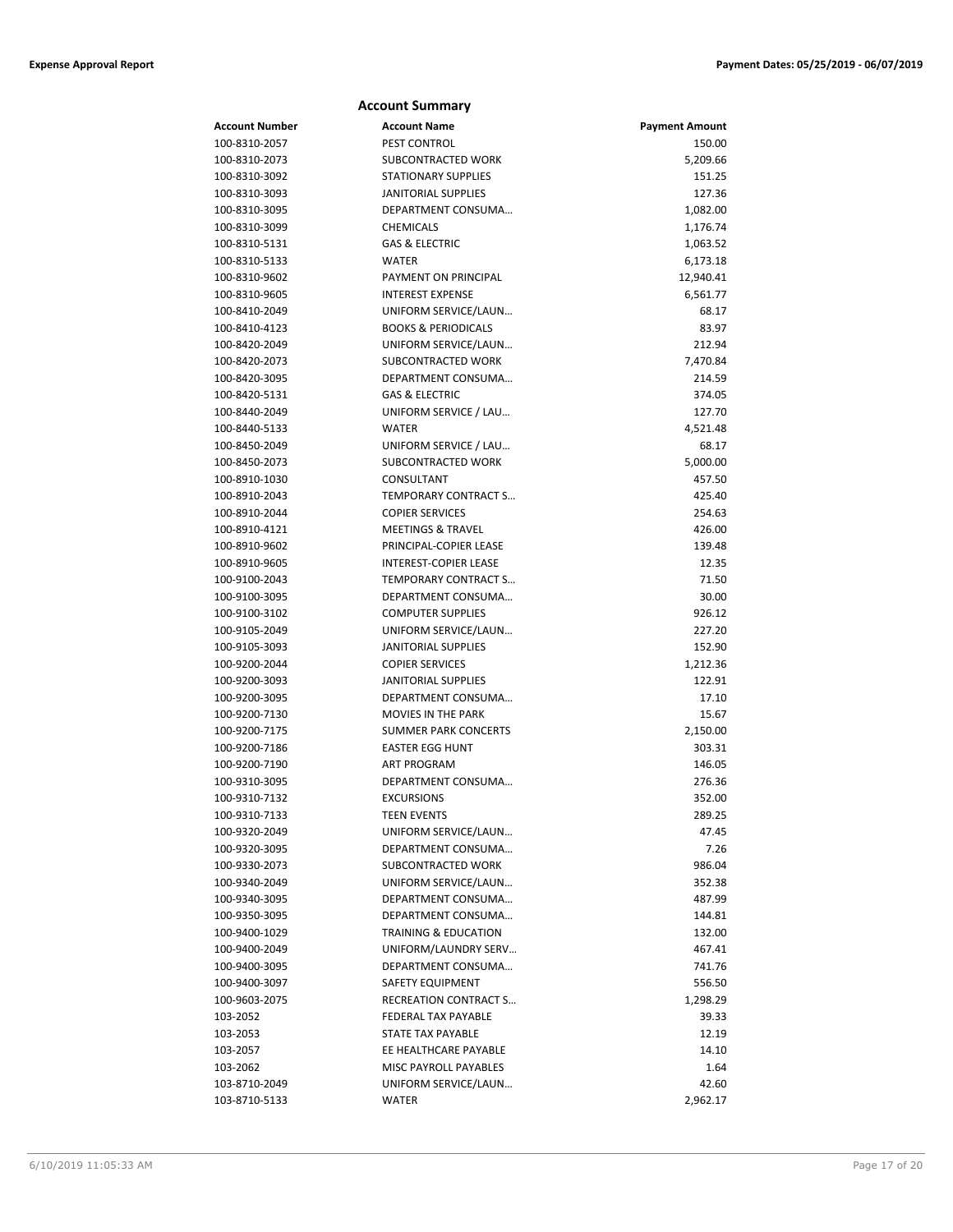|                           | <b>Account Summary</b>                      |                       |
|---------------------------|---------------------------------------------|-----------------------|
| Account Number            | <b>Account Name</b>                         | <b>Payment Amount</b> |
| 113-2052                  | <b>FEDERAL TAX PAYABLE</b>                  | 1,148.07              |
| 113-2053                  | STATE TAX PAYABLE                           | 396.78                |
| 113-2057                  | EE HEALTHCARE PAYABLE                       | 400.66                |
| 113-2062                  | MISC PAYROLL PAYABLES                       | 30.64                 |
| 113-2063                  | PARS-ARS 457 PAYABLE                        | 68.46                 |
| 113-8730-2049             | UNIFORM SERVICE / LAU                       | 620.41                |
| 113-8730-2073             | SUBCONTRACTED WORK                          | 1,155.12              |
| 113-8730-3095             | DEPARTMENT CONSUMA                          | 2,957.77              |
| 200-2052                  | FEDERAL TAX PAYABLE                         | 115.06                |
| 200-2053                  | <b>STATE TAX PAYABLE</b>                    | 35.13                 |
| 200-2057                  | EE HEALTHCARE PAYABLE                       | 40.56                 |
| 200-2062                  | <b>MISC PAYROLL PAYABLES</b>                | 4.39                  |
| 210-2052                  | <b>FEDERAL TAX PAYABLE</b>                  | 469.65                |
| 210-2053                  | STATE TAX PAYABLE                           | 159.50                |
| 210-2057                  | EE HEALTHCARE PAYABLE                       | 193.86                |
| 210-2062                  | MISC PAYROLL PAYABLES                       | 21.65                 |
| 210-2063                  | PARS-ARS 457 PAYABLE                        | 136.91                |
| 210-8110-2049             | UNIFORM SERVICE/LAUN                        | 170.31                |
| 210-8110-3095             | DEPARTMENT CONSUMA                          | 1,011.81              |
| 210-8110-8187             | <b>DEPARTMENT EQUIPMENT</b>                 | 150.71                |
| 210-8210-2059             | <b>STREET LIGHTINGS</b>                     | 3,582.19              |
| 210-8420-2049             | UNIFORM SERVICE/LAUN                        | 42.58                 |
| 210-8420-2093             | SUBCONTRACTED WORK                          | 1,042.00              |
| 210-8420-5131             | <b>GAS &amp; ELECTRIC</b>                   | 159.23                |
| 210-8420-5133             | WATER                                       | 1,985.98              |
| 211-8110-1030             | CONSULTANT                                  | 5,000.00              |
| 243-6110-4125             | INVESTIGATION EXPENDI                       | 4,021.53              |
| 251-9500-7125             | <b>SENIOR ACTIVITIES</b>                    | 1,223.44              |
| 252-2345                  | <b>CENTER RENTAL DEPOSITS</b>               | 31.75                 |
| 256-2345                  | SWIM CENTER RENTAL D                        | 65.25                 |
| 257-2345                  | <b>RENTAL DEPOSITS</b>                      | 458.30                |
| 271-2052                  | <b>FEDERAL TAX PAYABLE</b>                  | 361.42                |
| 271-2053                  | STATE TAX PAYABLE                           | 105.44                |
| 271-2057                  | EE HEALTHCARE PAYABLE                       | 159.36                |
| 271-2062                  | MISC PAYROLL PAYABLES                       | 14.03                 |
| 271-2063                  | PARS-ARS 457 PAYABLE                        | 81.79                 |
| 271-8110-2049             | UNIFORM SERVICE/LAUN                        | 170.31                |
| 271-8110-3095             | CONSUMABLES                                 | 22.07                 |
| 271-8110-8187             | DEPARTMENT EQUIPMENT                        | 1,494.54              |
| 271-8910-9962             | DEL MONTE BLVD STRM                         | 321.25                |
| 291-2010-1047             | AMP - PRODUCTION & B                        | 10,950.46             |
| 297-7993-2078             | OTHER EXPENSE                               | 20,757.00             |
| 342-8910-9544             | HIGHLAND OTIS PARK IM<br>PORTAL PROJECT     | 4,262.50              |
| 342-8910-9573             |                                             | 40,000.00             |
| 342-8910-9574             | <b>ELLIS PARK</b>                           | 6,086.00              |
| 345-2052                  | FEDERAL TAX PAYABLE                         | 20.91                 |
| 345-2053                  | <b>STATE TAX PAYABLE</b>                    | 6.14                  |
| 345-2057                  | EE HEALTHCARE PAYABLE                       | 7.88                  |
| 345-2062<br>348-8910-9570 | MISC PAYROLL PAYABLES<br>PARKS IMPROVEMENTS | 0.72                  |
|                           |                                             | 38.01                 |
| 401-2002<br>401-2052      | A/P MPWMD SURCHARGE<br>FEDERAL TAX PAYABLE  | 3,958.77              |
|                           | <b>STATE TAX PAYABLE</b>                    | 500.85                |
| 401-2053<br>401-2057      | EE HEALTHCARE PAYABLE                       | 161.96<br>225.82      |
|                           | MISC PAYROLL PAYABLES                       |                       |
| 401-2062<br>401-2063      | PARS-ARS 457 PAYABLE                        | 23.16                 |
|                           |                                             | 55.17                 |
| 401-8610-1029             | <b>TRAINING &amp; EDUCATION</b>             | 375.00                |
| 401-8610-4121             | <b>MEETINGS &amp; TRAVEL</b>                | 576.05                |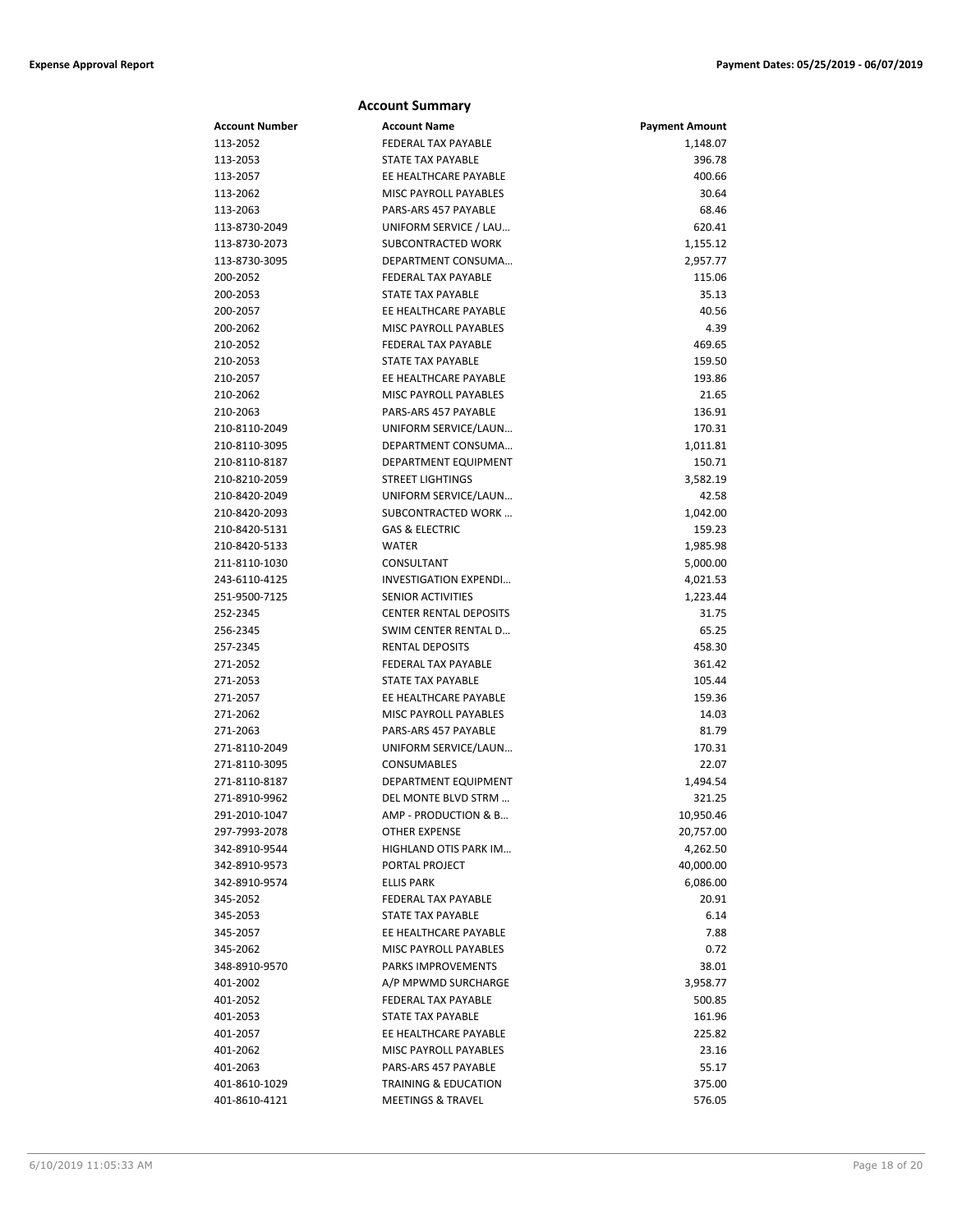|                | <b>Account Summary</b>         |                       |
|----------------|--------------------------------|-----------------------|
| Account Number | <b>Account Name</b>            | <b>Payment Amount</b> |
| 401-8610-4122  | DUES & MEMBERSHIP              | 80.00                 |
| 401-8620-2049  | UNIFORM SERVICE/LAUN           | 170.31                |
| 401-8620-2073  | SUBCONTRACTED WORK             | 156.00                |
| 401-8620-3095  | DEPARTMENT CONSUMA             | 281.08                |
| 401-8910-9558  | CAPITAL IMPROVEMENT            | 11,087.50             |
| 501-2052       | <b>FEDERAL TAX PAYABLE</b>     | 552.36                |
| 501-2053       | STATE TAX PAYABLE              | 111.41                |
| 501-2057       | EE HEALTHCARE PAYABLE          | 164.78                |
| 501-2062       | MISC PAYROLL PAYABLES          | 20.92                 |
| 501-2063       | PARS-ARS 457 PAYABLE           | 68.46                 |
| 501-8510-3095  | DEPARTMENT CONSUMA             | 14.35                 |
| 501-8510-4123  | <b>BOOKS &amp; PERIODICALS</b> | 19.00                 |
| 501-8520-2049  | UNIFORM SERVICE/LAUN           | 170.31                |
| 501-8520-3095  | DEPARTMENT CONSUMA             | 21.77                 |
| 501-8520-6144  | <b>VEHICLE PARTS</b>           | 3,077.48              |
| 501-8520-6145  | <b>VEHICLE FUEL</b>            | 7,562.46              |
| 501-8520-6147  | <b>TIRES</b>                   | 941.39                |
| 501-8520-6148  | <b>OUTSIDE REPAIRS</b>         | 6,693.75              |
| 503-2052       | FEDERAL TAX PAYABLE            | 1,439.35              |
| 503-2053       | <b>STATE TAX PAYABLE</b>       | 371.18                |
| 503-2057       | EE HEALTHCARE PAYABLE          | 215.44                |
| 503-2063       | PARS-ARS 457 PAYABLE           | 693.50                |
| 503-2330       | <b>LEASE PAYABLE</b>           | 14,485.01             |
| 503-4010-3102  | COMPUTER SUPPLIES/SO           | 53,498.66             |
| 503-4010-5132  | <b>TELEPHONE</b>               | 369.00                |
| 503-4010-5135  | MOBILE COMMUNICATIO            | 235.37                |
| 503-4010-5138  | DATA COMMUNICATION             | 270.90                |
| 503-4010-8182  | <b>COMPUTER EQUIPMENT</b>      | 417.24                |
| 503-4010-9605  | <b>INTEREST EXPENSE</b>        | 243.61                |
| 601-2214       | BAKEWELL - CAMPUS TO           | 705.00                |
| 601-2224       | <b>MAIN GATE - PETROVICH</b>   | 23.00                 |
| 601-2225       | <b>ENCROACHMENT BONDS</b>      | 1,000.00              |
| 951-2052       | FEDERAL TAX PAYABLE            | 626.66                |
| 951-2053       | STATE TAX PAYABLE              | 222.28                |
| 951-2057       | EE HEALTHCARE PAYABLE          | 198.24                |
| 951-2062       | MISC PAYROLL PAYABLES          | 20.25                 |
| 951-2063       | PARS-ARS 457 PAYABLE           | 149.17                |
| 951-8810-1022  | <b>LEGAL SERVICES</b>          | 2,366.22              |
| 951-8810-1030  | CONSULTANT                     | 875.00                |
| 951-8810-4122  | DUES AND MEMBERSHIPS           | 564.00                |
| 951-8810-5132  | <b>TELEPHONE</b>               | 153.18                |
| 951-8810-9196  | <b>IMPACT FEES</b>             | 22,195.19             |
| 951-8820-2049  | UNIFORM SERVICE / LAU          | 170.31                |
| 951-8820-3095  | DEPARTMENT CONSUMA             | 359.74                |
| 951-8820-5131  | <b>GAS AND ELECTRIC</b>        | 734.23                |
| 952-8820-8194  | SEWER SYSTEM MNGT PL           | 2,700.00              |
| 952-8820-8196  | LAFCO APPLICATION PROJ         | 1,575.00              |
| 953-2052       | FEDERAL TAX PAYABLE            | 34.34                 |
| 953-2053       | STATE TAX PAYABLE              | 24.85                 |
| 953-2057       | EE HEALTHCARE PAYABLE          | 12.80                 |
| 953-2062       | MISC PAYROLL PAYABLES          | 0.59                  |
| 953-2063       | PARS-ARS 457 PAYABLE           | 38.06                 |
| 953-8820-9201  | DEL MONTE LIFT STATION         | 10,843.25             |
| 953-8820-9205  | CANYON DEL REY SEWER L         | 5,085.56              |
| 953-8820-9214  | DEL MONTE SWR MAIN R           | 33,562.94             |
| 961-9610-9861  | SEASIDE GOLF RESORT            | 11,823.20             |
| 973-9710-9526  | AFFORDABLE HOUSING             | 34.41                 |
|                | <b>Grand Total:</b>            | 680,167.13            |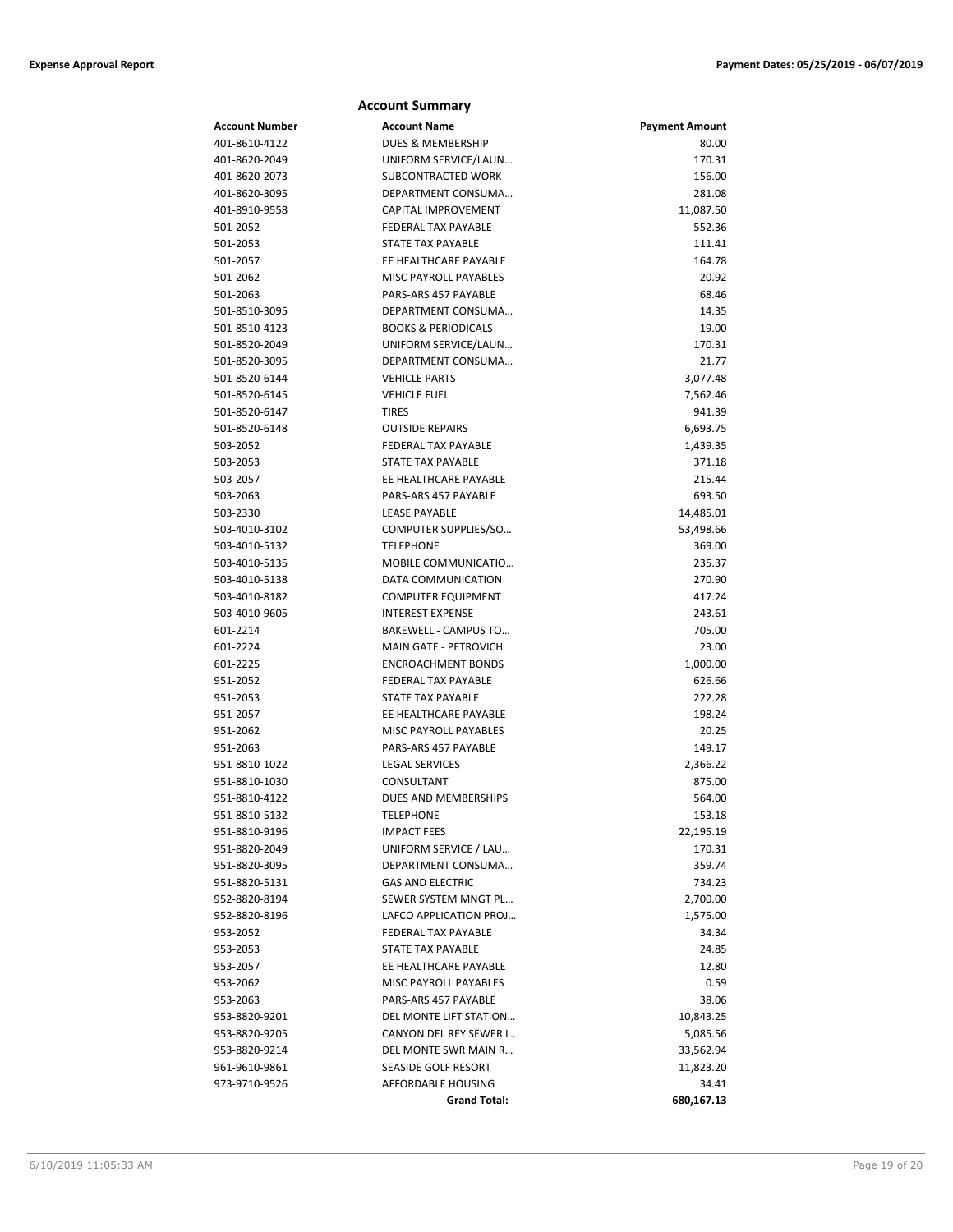### **Project Account Summary**

| <b>Project Account Key</b> |                     | <b>Payment Amount</b> |
|----------------------------|---------------------|-----------------------|
| **None**                   |                     | 625,942.08            |
| 5005010 AA                 |                     | 882.33                |
| 5005011 AA                 |                     | 358.34                |
| 5005014 AA                 |                     | 150.19                |
| 5005015 AA                 |                     | 2,597.66              |
| 5005060 AA                 |                     | 744.78                |
| 950VENDORS                 |                     | 5,085.56              |
| 951VENDOR                  |                     | 33,562.94             |
| 953VENDORS                 |                     | 10,843.25             |
|                            | <b>Grand Total:</b> | 680,167.13            |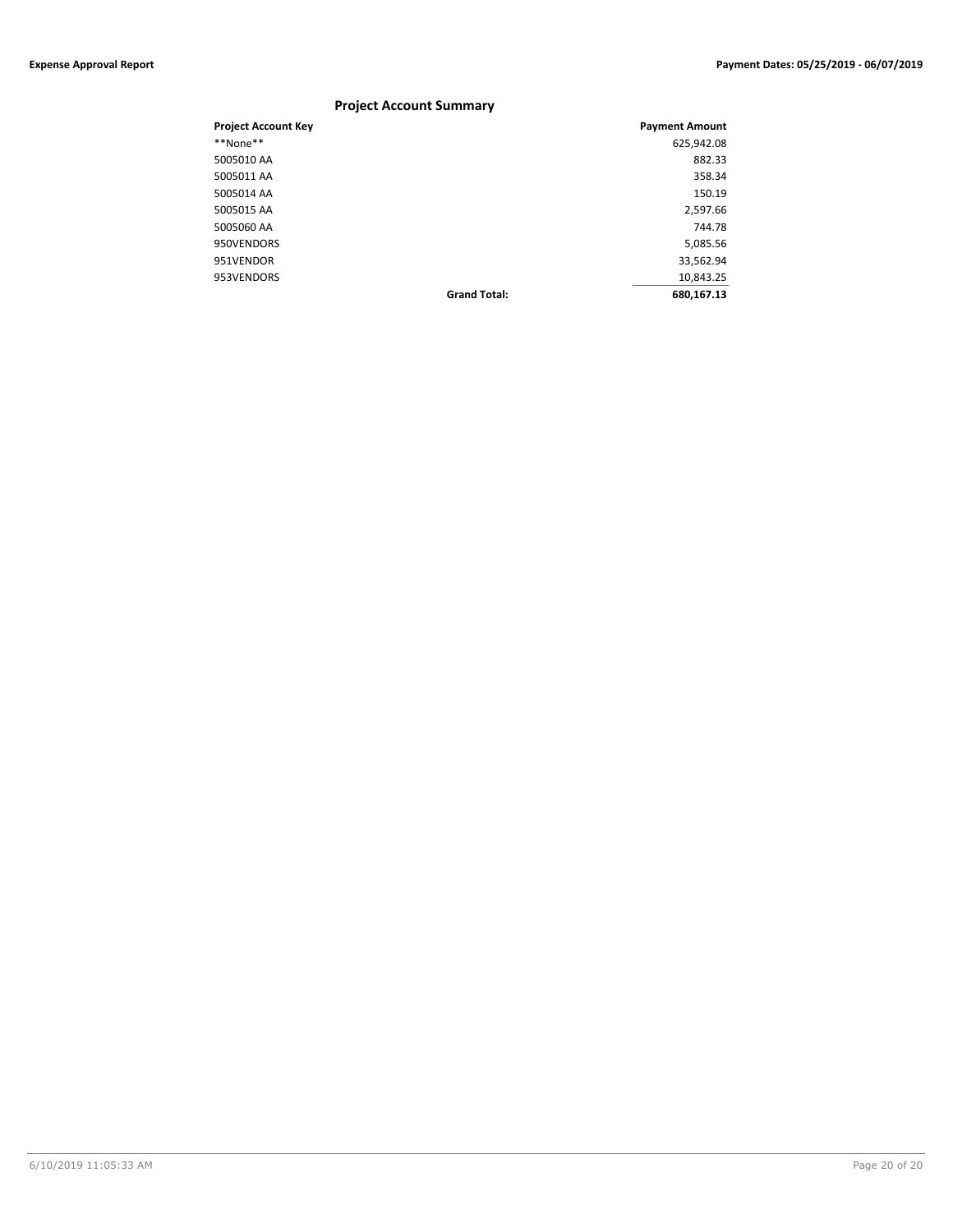

**Fund: 100 - GENERAL FUND**

## **Distribution Report**

Seaside, CA Payroll Set: 01 Expense Range - Payment Range 05/25/2019-06/07/2019

**Amount**

| 100-1010-0001 | SALARIES                         | 2,861.62   |
|---------------|----------------------------------|------------|
| 100-1010-1033 | <b>FITNESS PROGRAM</b>           | 45.00      |
| 100-2010-0001 | SALARIES                         | 9,746.91   |
| 100-2010-0018 | <b>AUTO ALLOWANCE</b>            | 200.00     |
| 100-2010-0019 | HOUSING ALLOWANCE                | 1,500.00   |
| 100-2021-0001 | <b>SALARIES</b>                  | 6,153.66   |
| 100-2021-0020 | PART-TIME HOURLY WAGES           | 600.00     |
| 100-2031-0001 | SALARIES                         | 11,928.86  |
| 100-2031-1033 | <b>FITNESS PROGRAM</b>           | 450.89     |
| 100-2042-0020 | PART-TIME HOURLY WAGES           | 3,239.65   |
| 100-2042-1029 | <b>TRAINING</b>                  | 100.00     |
| 100-3010-0001 | SALARIES                         | 13,153.90  |
| 100-5110-0001 | SALARIES                         | 24,881.47  |
| 100-5110-0002 | <b>OVERTIME</b>                  | 287.14     |
| 100-5110-0041 | <b>MEDICAL INSURANCE</b>         | 46.15      |
| 100-5110-1033 | <b>FITNESS PROGRAM</b>           | 45.00      |
| 100-6110-0001 | SALARIES                         | 31,291.67  |
| 100-6110-0002 | <b>OVERTIME</b>                  | 748.80     |
| 100-6110-0003 | <b>HOLIDAY OVERTIME</b>          | 1,156.02   |
| 100-6110-0020 | PART-TIME HOURLY WAGES           | 3,233.73   |
| 100-6110-1033 | <b>FITNESS PROGRAM</b>           | 345.00     |
| 100-6120-0001 | SALARIES                         | 120,942.64 |
| 100-6120-0002 | <b>OVERTIME</b>                  | 26,917.05  |
| 100-6120-0003 | <b>HOLIDAY OVERTIME</b>          | 9,844.83   |
| 100-6120-1029 | <b>TRAINING &amp; EDUCATIONS</b> | 924.00     |
| 100-6120-1033 | <b>FITNESS PROGRAM</b>           | 260.00     |
| 100-6130-0001 | SALARIES                         | 31,177.66  |
| 100-6130-0002 | <b>OVERTIME</b>                  | 8,326.88   |
| 100-6130-0003 | <b>HOLIDAY OVERTIME</b>          | 464.79     |
| 100-6130-1033 | <b>FTINESS PROGRAM</b>           | 374.89     |
| 100-6150-0001 | SALARIES                         | 3,404.57   |
| 100-6160-0001 | SALARIES                         | 2,600.22   |
| 100-6160-0041 | <b>MEDICAL INSURANCE</b>         | 46.15      |
| 100-6170-0020 | PART-TIME HOURLY WAGES           | 2,582.15   |
| 100-6610-0001 | SALARIES                         | 8,155.91   |
| 100-6610-0099 | TUITION REIMBURSEMENT            | 300.00     |
| 100-6640-0001 | SALARIES                         | 112,951.80 |
| 100-6640-0002 | <b>OVERTIME</b>                  | 6,892.25   |
| 100-6640-0003 | <b>HOLIDAY OVERTIME</b>          | 11,432.31  |
| 100-6640-1033 | <b>FITNESS PROGRAM</b>           | 143.97     |
| 100-6660-0020 | PART-TIME HOURLY WAGES           | 382.79     |
| 100-7110-0001 | SALARIES                         | 4,658.57   |
| 100-7110-0020 | PART-TIME HOURLY WAGES           | 1,360.38   |
| 100-7210-0001 | SALARIES                         | 4,903.83   |
| 100-7220-0001 | SALARIES                         | 3,041.12   |
| 100-7310-0001 | SALARIES                         | 11,318.01  |
| 100-7410-0001 | SALARIES                         | 11,899.87  |
| 100-7410-0020 | PART-TIME HOURLY                 | 698.19     |
| 100-7410-0041 | <b>MEDICAL INSURANCE</b>         | 46.15      |
| 100-7410-1033 | <b>FITNESS PROGRAM</b>           | 40.00      |
| 100-8310-0001 | SALARIES                         | 3,939.05   |
| 100-8310-0002 | OVERTIME                         | 584.70     |
| 100-8310-0097 | UNALLOCATED PAGER                | 1,788.73   |
|               |                                  |            |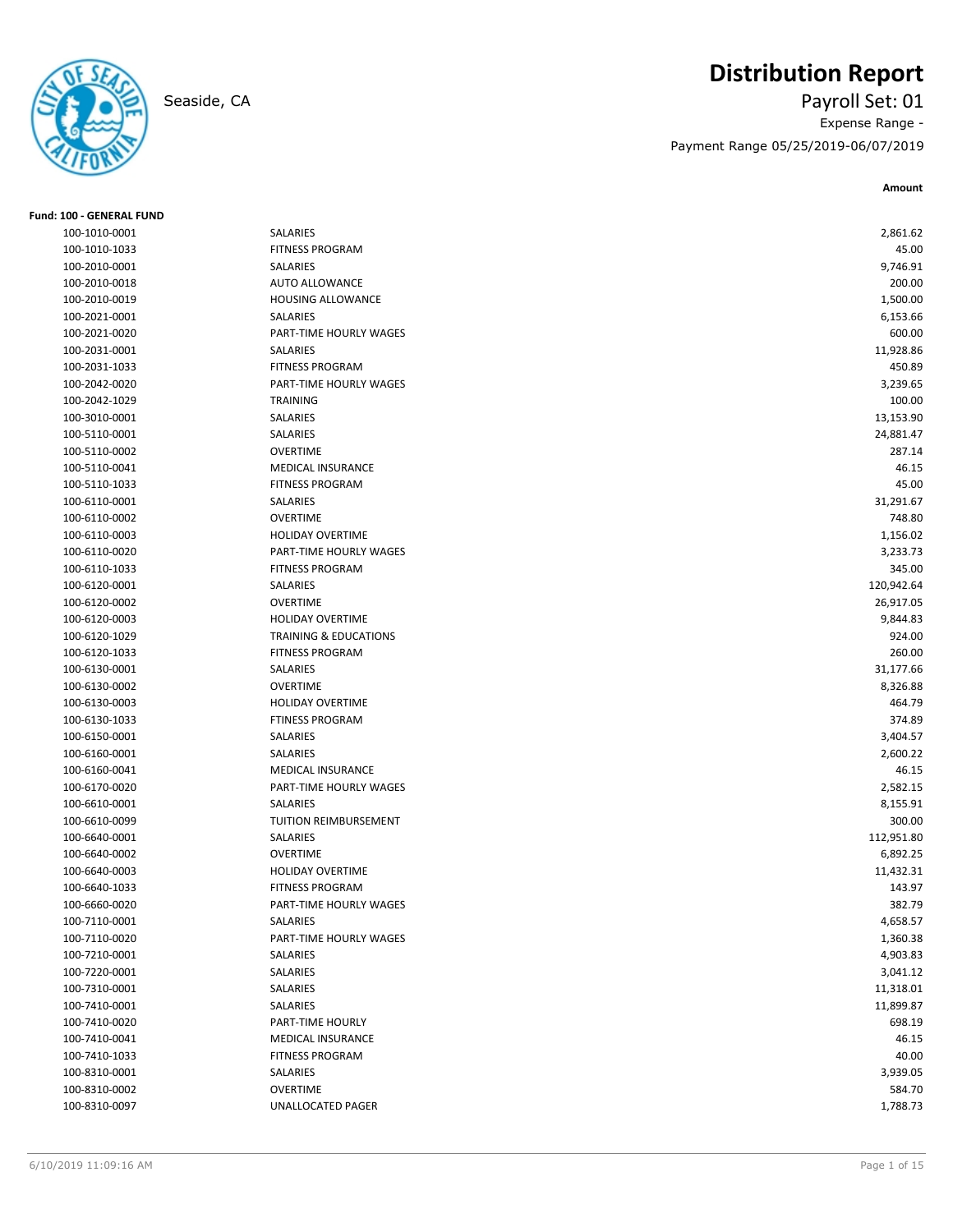|               |                           |                                          | Amount     |
|---------------|---------------------------|------------------------------------------|------------|
| 100-8410-0001 | SALARIES                  |                                          | 2,995.52   |
| 100-8420-0001 | <b>SALARIES</b>           |                                          | 14,844.08  |
| 100-8420-0002 | <b>OVERTIME</b>           |                                          | 264.60     |
| 100-8420-0012 | VACATION/COMP TIME PAYOFF |                                          | 802.72     |
| 100-8430-0001 | <b>SALARIES</b>           |                                          | 885.71     |
| 100-8430-0002 | <b>OVERTIME</b>           |                                          | 655.08     |
| 100-8440-0001 | <b>SALARIES</b>           |                                          | 1,480.20   |
| 100-8440-0002 | <b>OVERTIME</b>           |                                          | 454.55     |
| 100-8450-0001 | SALARIES                  |                                          | 235.47     |
| 100-8910-0001 | <b>SALARIES</b>           |                                          | 20,497.63  |
| 100-8910-0020 | PART-TIME HOURLY WAGES    |                                          | 195.00     |
| 100-8910-1033 | <b>FITNESS PROGRAM</b>    |                                          | 180.00     |
| 100-9100-0001 | <b>SALARIES</b>           |                                          | 9,572.01   |
| 100-9100-0020 | PART-TIME HOURLY WAGES    |                                          | 4,047.98   |
| 100-9105-0001 | <b>SALARIES</b>           |                                          | 2,136.88   |
| 100-9105-0002 | <b>OVERTIME</b>           |                                          | 621.04     |
| 100-9105-0020 | PART-TIME HOURLY WAGES    |                                          | 4,203.39   |
| 100-9200-0020 | PART-TIME HOURLY WAGES    |                                          | 5,087.47   |
| 100-9310-0001 | <b>SALARIES</b>           |                                          | 5,244.55   |
| 100-9310-0020 | PART-TIME HOURLY WAGES    |                                          | 2,190.96   |
| 100-9320-0020 | PART-TIME HOURLY WAGES    |                                          | 1,305.92   |
| 100-9330-0020 | PART-TIME HOURLY WAGES    |                                          | 3,254.81   |
| 100-9340-0020 | PART-TIME HOURLY WAGES    |                                          | 1,083.14   |
| 100-9350-0020 | PART-TIME HOURLY WAGES    |                                          | 2,828.23   |
| 100-9400-0001 | SALARIES                  |                                          | 2,280.64   |
| 100-9400-0002 | <b>OVERTIME</b>           |                                          | 213.81     |
| 100-9400-0020 | PART-TIME HOURLY WAGES    |                                          | 9,390.36   |
| 100-9400-0033 | <b>FITNESS PROGRAM</b>    |                                          | 45.00      |
| 100-9500-0020 | PART-TIME HOURLY WAGES    |                                          | 2,285.03   |
|               |                           | Fund 100 - GENERAL FUND Total: 14,229.36 | 603,700.71 |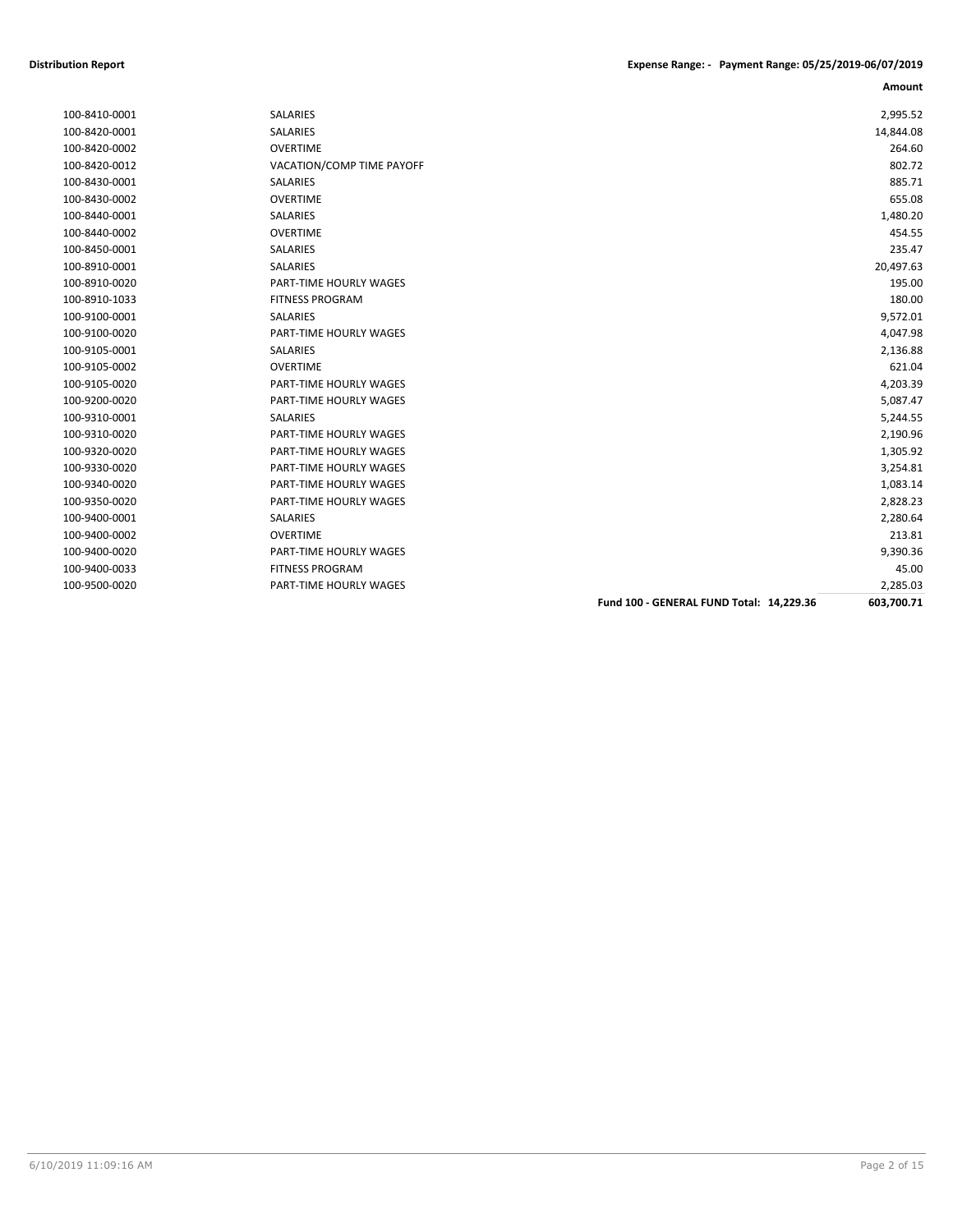**Fund: 103 - LAGUNA GRANDE PKG FUND**

103-8710-0001 SALARIES 579.46

**Fund 103 - LAGUNA GRANDE PKG FUND Total: 15.79 579.46**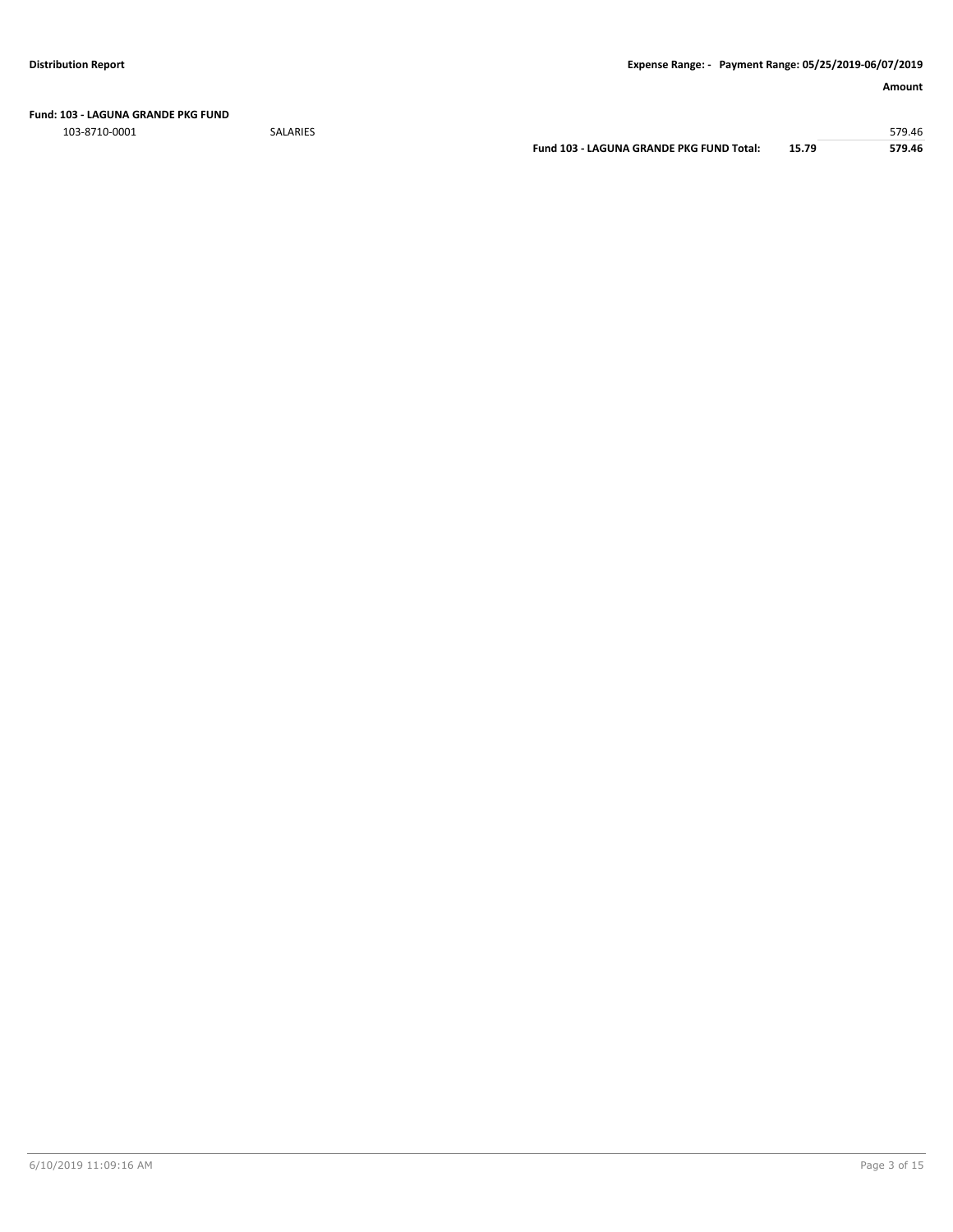| <b>Fund: 113 - POMA &amp; DMDC FUND</b> |    |
|-----------------------------------------|----|
| 113-8730-0001                           | S۵ |

| 113-8730-0002 |  |
|---------------|--|
| 113-8730-0020 |  |
| 113-8730-0041 |  |

| 113-8730-0001 | SALARIES                 |                                    |        | 10,976.35 |
|---------------|--------------------------|------------------------------------|--------|-----------|
| 113-8730-0002 | <b>OVERTIME</b>          |                                    |        | 1,384.12  |
| 113-8730-0020 | PART-TIME HOURLY WAGES   |                                    |        | 1,700.01  |
| 113-8730-0041 | <b>MEDICAL INSURANCE</b> |                                    |        | 92.30     |
|               |                          | Fund 113 - POMA & DMDC FUND Total: | 408.56 | 14,152.78 |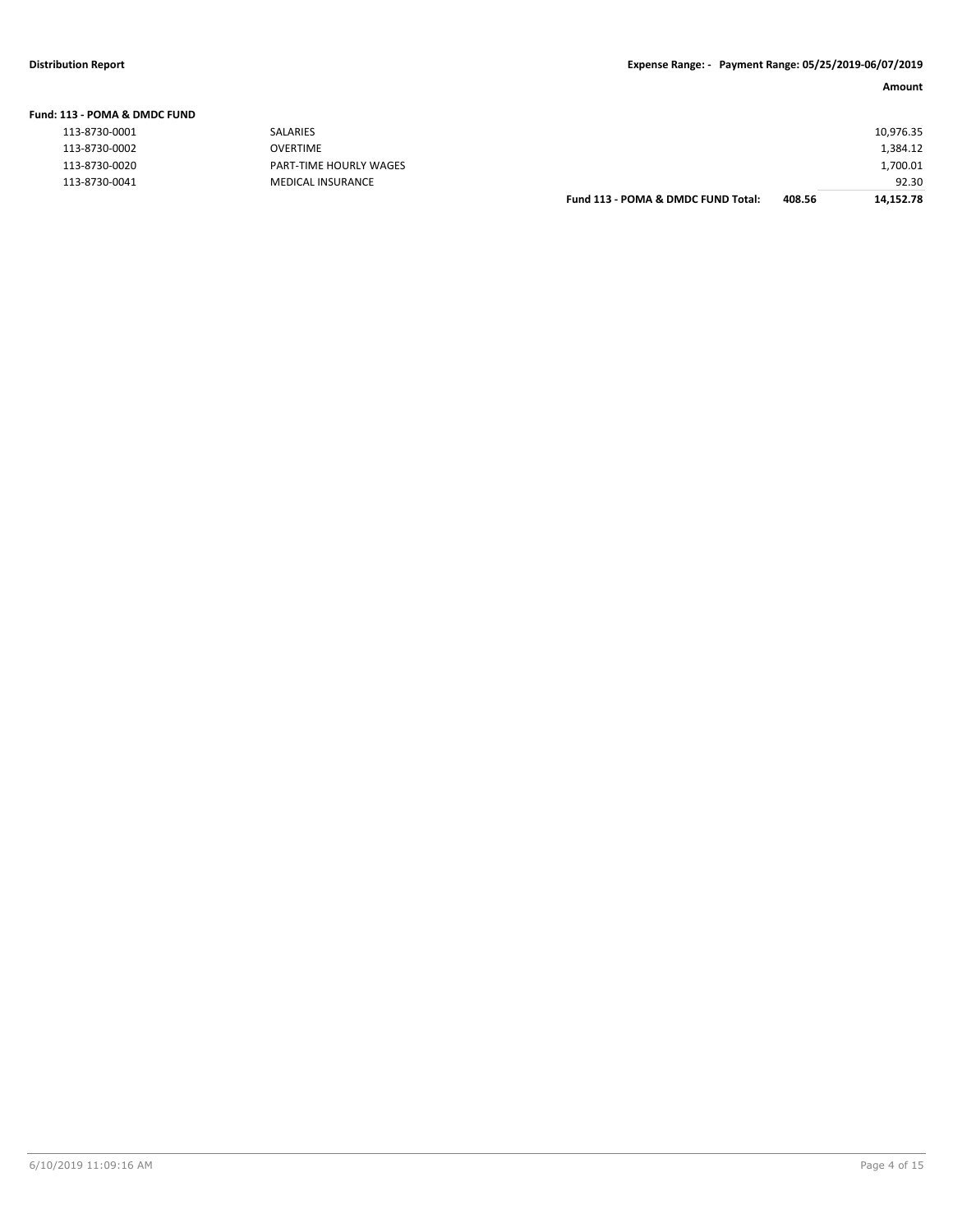**Fund: 200 - CDBG FUND** 200-5410-0001 SALARIES 1,484.21

**Fund 200 - CDBG FUND Total: 33.20 1,484.21**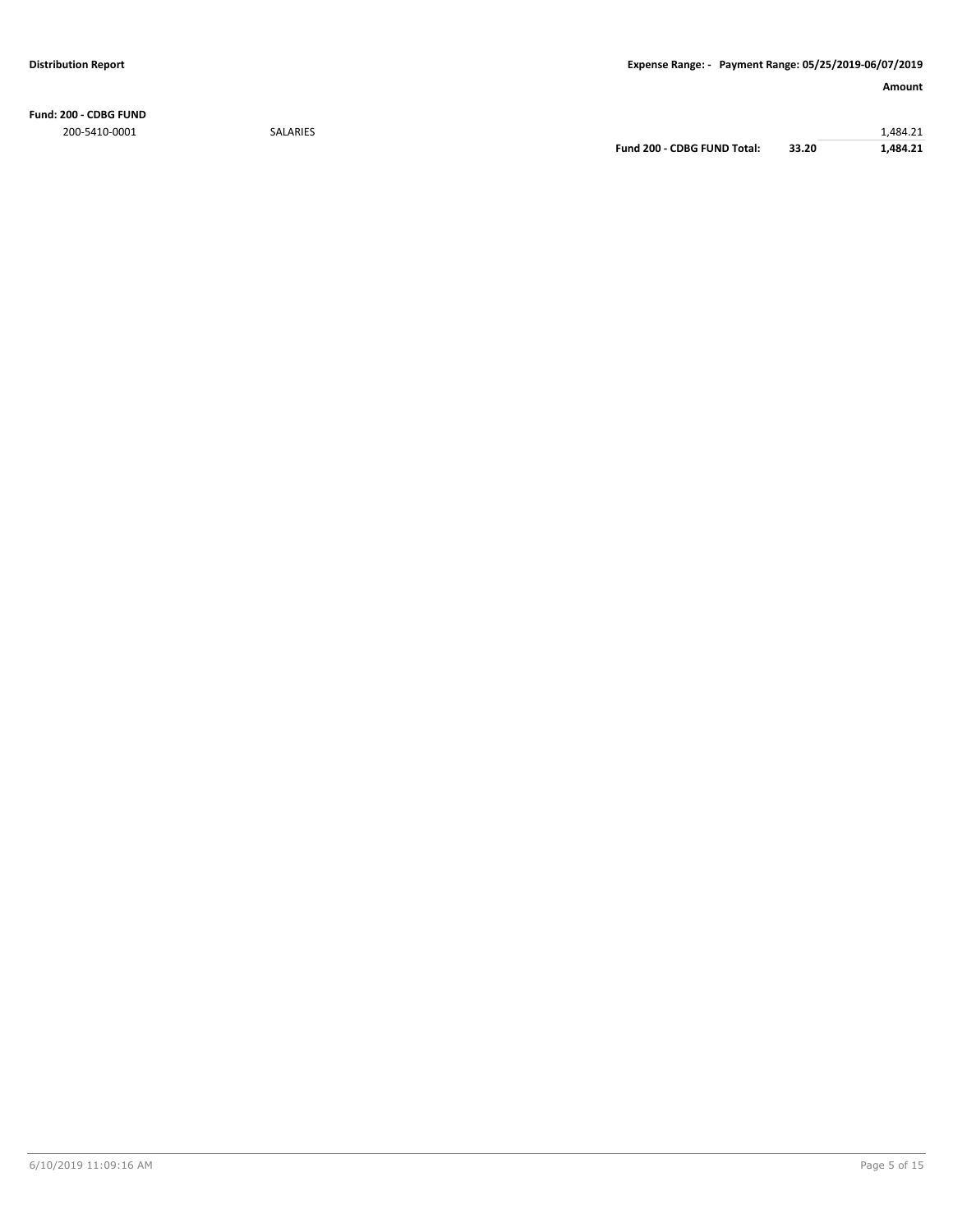#### **Fund: 210 - STREETS FUND**

| 210-8110-0001 | <b>SALARIES</b> |                                       |        | 6,643.81 |
|---------------|-----------------|---------------------------------------|--------|----------|
| 210-8110-0002 | <b>OVERTIME</b> |                                       |        | 72.51    |
| 210-8420-0001 | <b>SALARIES</b> |                                       |        | 520.50   |
|               |                 | <b>Fund 210 - STREETS FUND Total:</b> | 230.56 | 7.236.82 |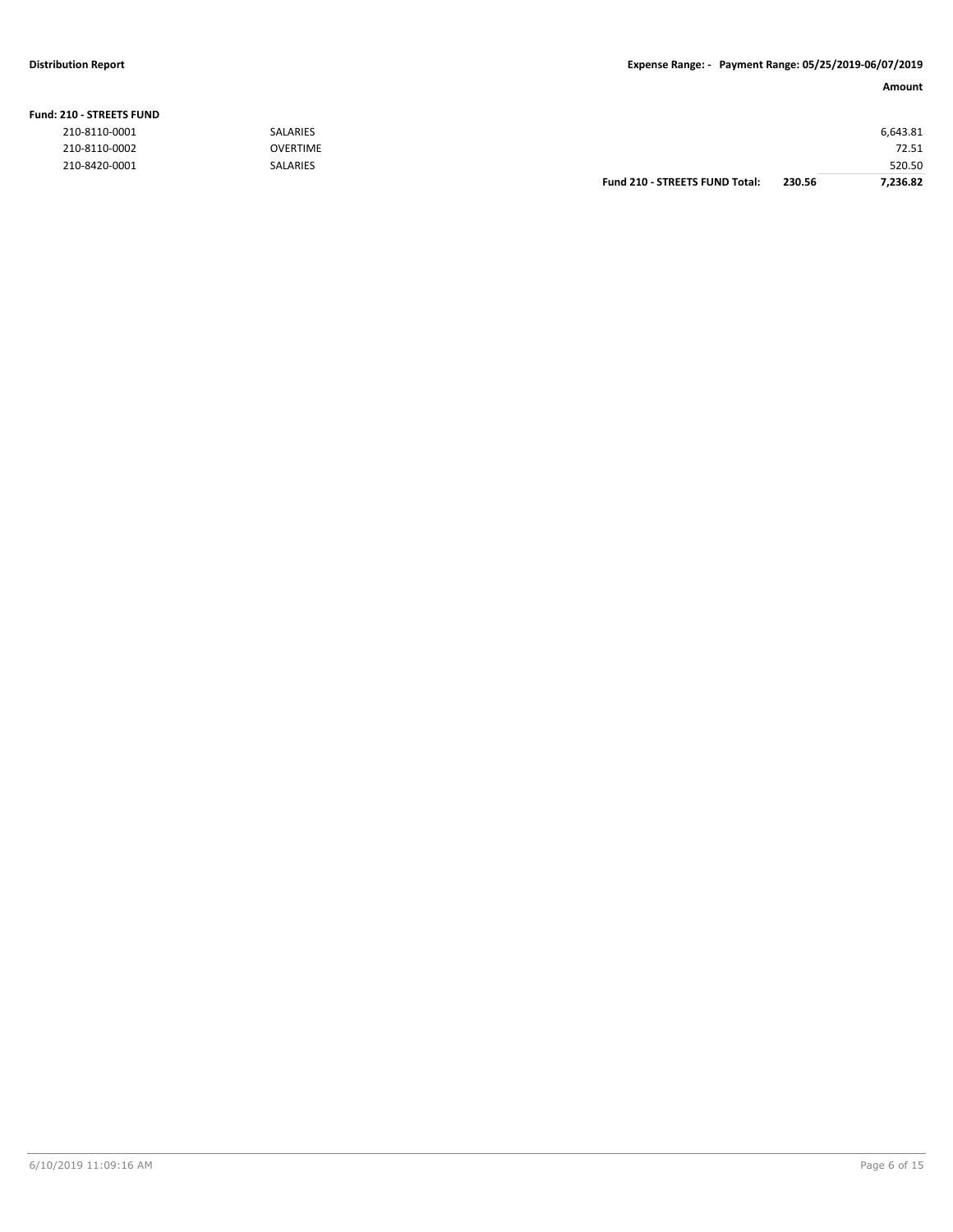| <b>Fund: 271 - STORMWATER FUND</b> |  |  |  |  |  |
|------------------------------------|--|--|--|--|--|
|------------------------------------|--|--|--|--|--|

| 271-8110-0001 |
|---------------|
| 271-8110-1033 |
| 271-8910-8000 |

|               |                              | <b>Fund 271 - STORMWATER FUND Total:</b> | 184.50 | 6.492.91 |
|---------------|------------------------------|------------------------------------------|--------|----------|
| 271-8910-8000 | STRORM WATER TRASH AMENDMENT |                                          |        | 53.46    |
| 271-8110-1033 | <b>FITNESS PROGRAM</b>       |                                          |        | 6.75     |
| 271-8110-0001 | <b>SALARIES</b>              |                                          |        | 6,432.70 |
|               |                              |                                          |        |          |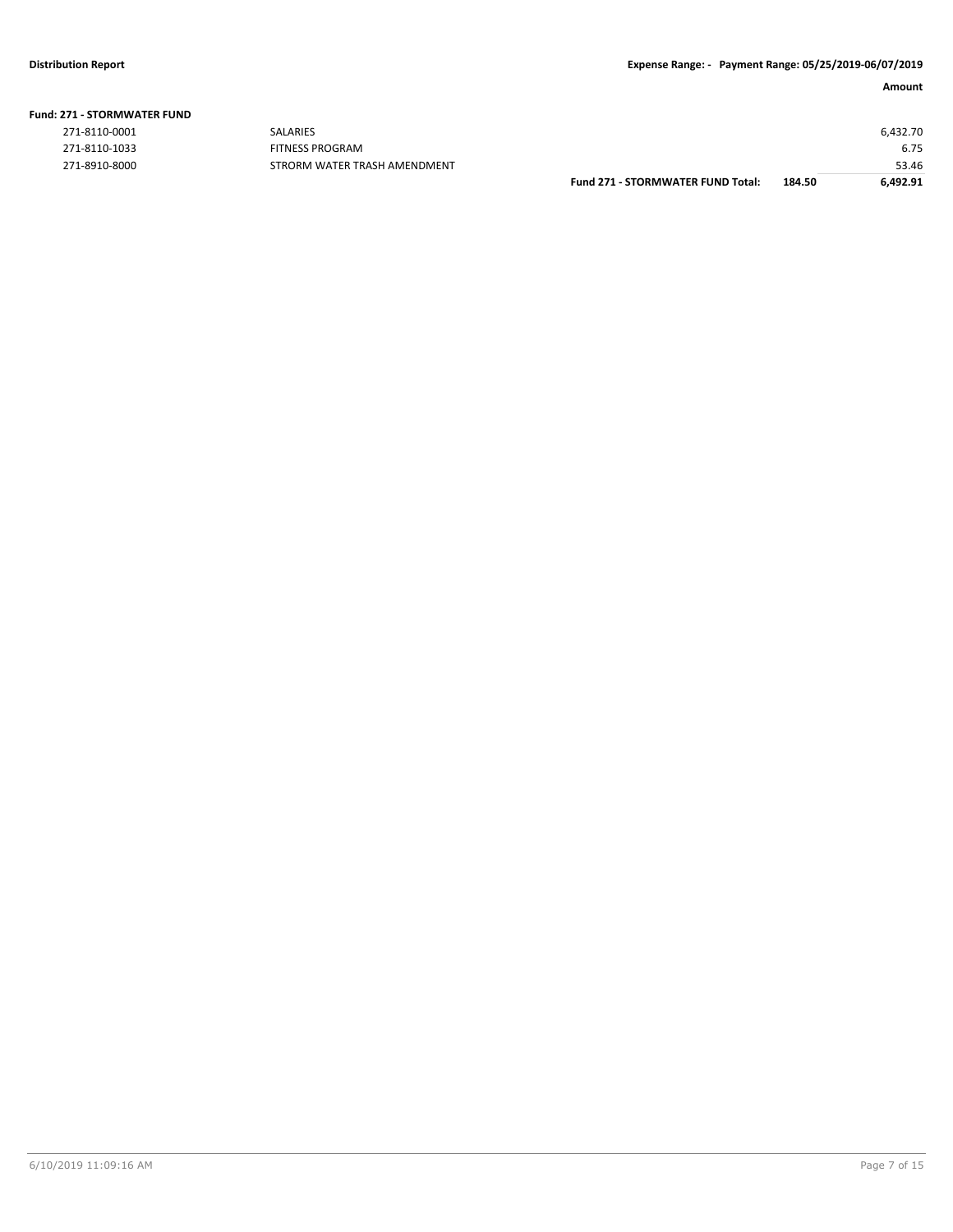#### **Fund: 345 - WBUV INFRASTRUCTURE IMPRO**

345-8910-0001 SALARIES 301.28

**Fund 345 - WBUV INFRASTRUCTURE IMPRO Total: 6.50 301.28**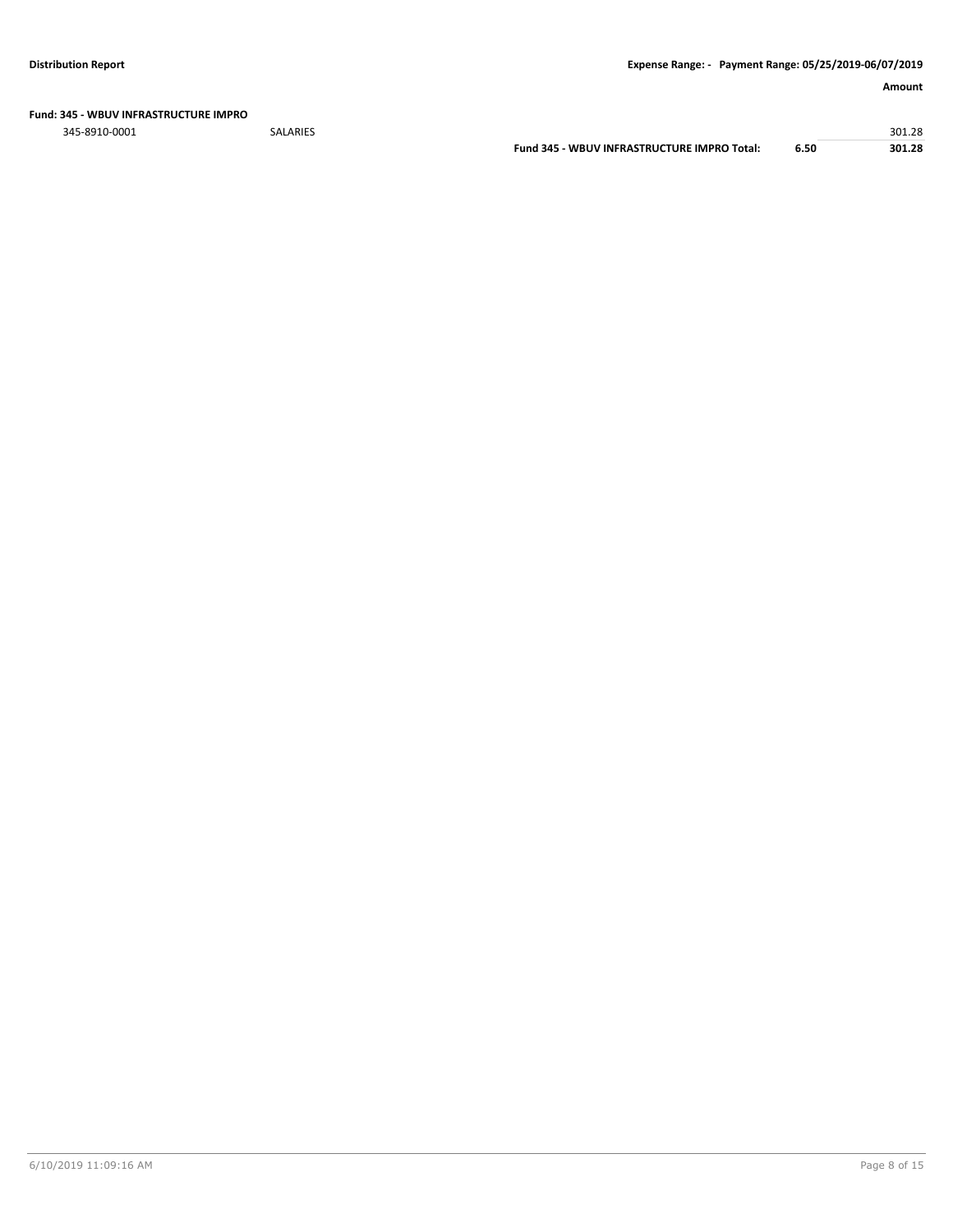### **Distribution Report Expense Range: - Payment Range: 05/25/2019-06/07/2019**

| Amount |  |
|--------|--|

| <b>Fund: 401 - WATER FUND</b> |                        |                                     |        |          |
|-------------------------------|------------------------|-------------------------------------|--------|----------|
| 401-8610-0001                 | SALARIES               |                                     |        | 239.74   |
| 401-8620-0001                 | SALARIES               |                                     |        | 8,111.44 |
| 401-8620-0002                 | <b>OVERTIME</b>        |                                     |        | 62.36    |
| 401-8620-1033                 | <b>FITNESS PROGRAM</b> |                                     |        | 31.50    |
|                               |                        | <b>Fund 401 - WATER FUND Total:</b> | 224.00 | 8,445.04 |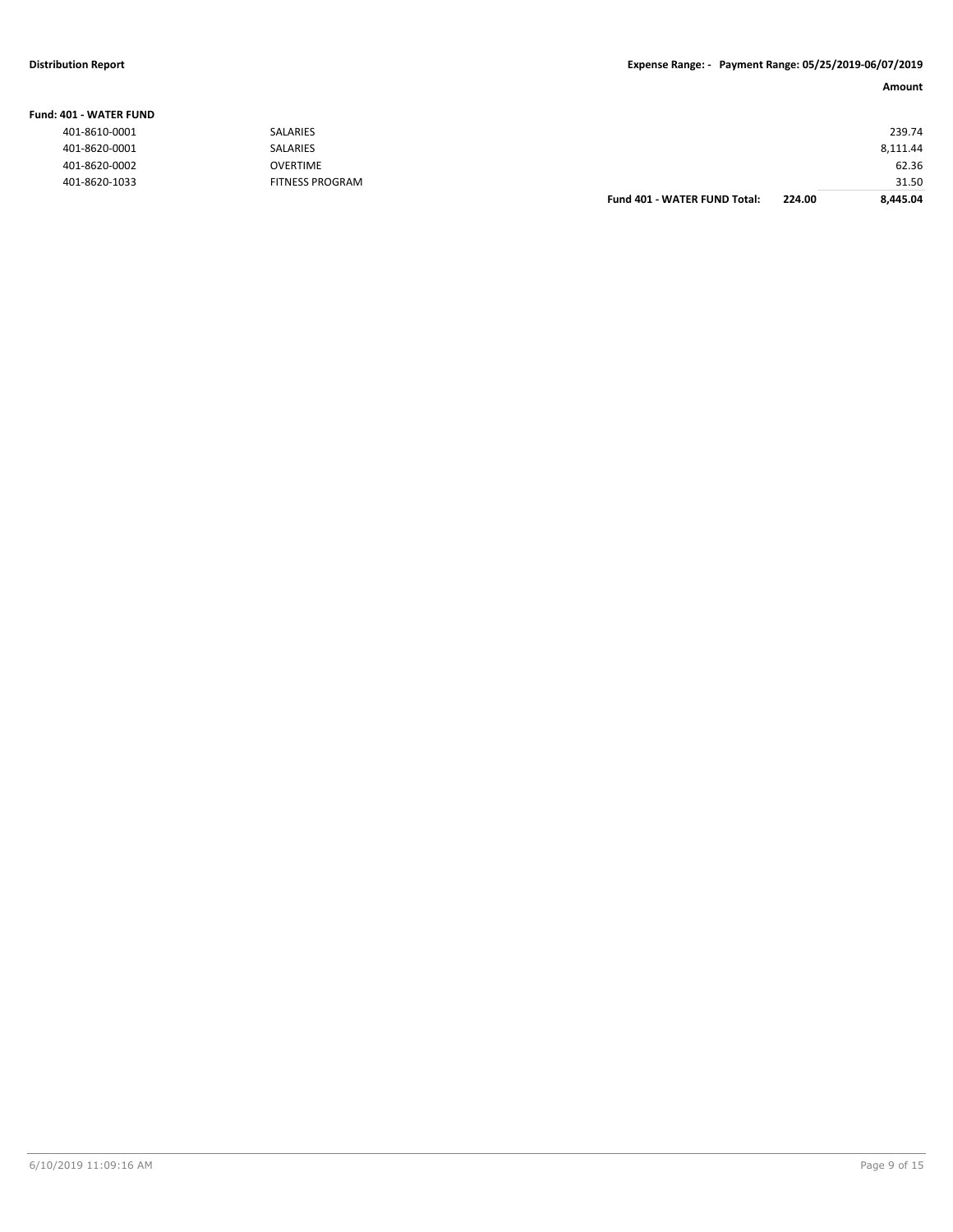| Fund: 501 - EQUIPMT MAINT FUND |  |
|--------------------------------|--|
|--------------------------------|--|

|               |                 | <b>Fund 501 - EQUIPMT MAINT FUND Total:</b> | 168.00 | 6.332.22 |
|---------------|-----------------|---------------------------------------------|--------|----------|
| 501-8520-0001 | <b>SALARIES</b> |                                             |        | 5,852.75 |
| 501-8510-0001 | <b>SALARIES</b> |                                             |        | 479.47   |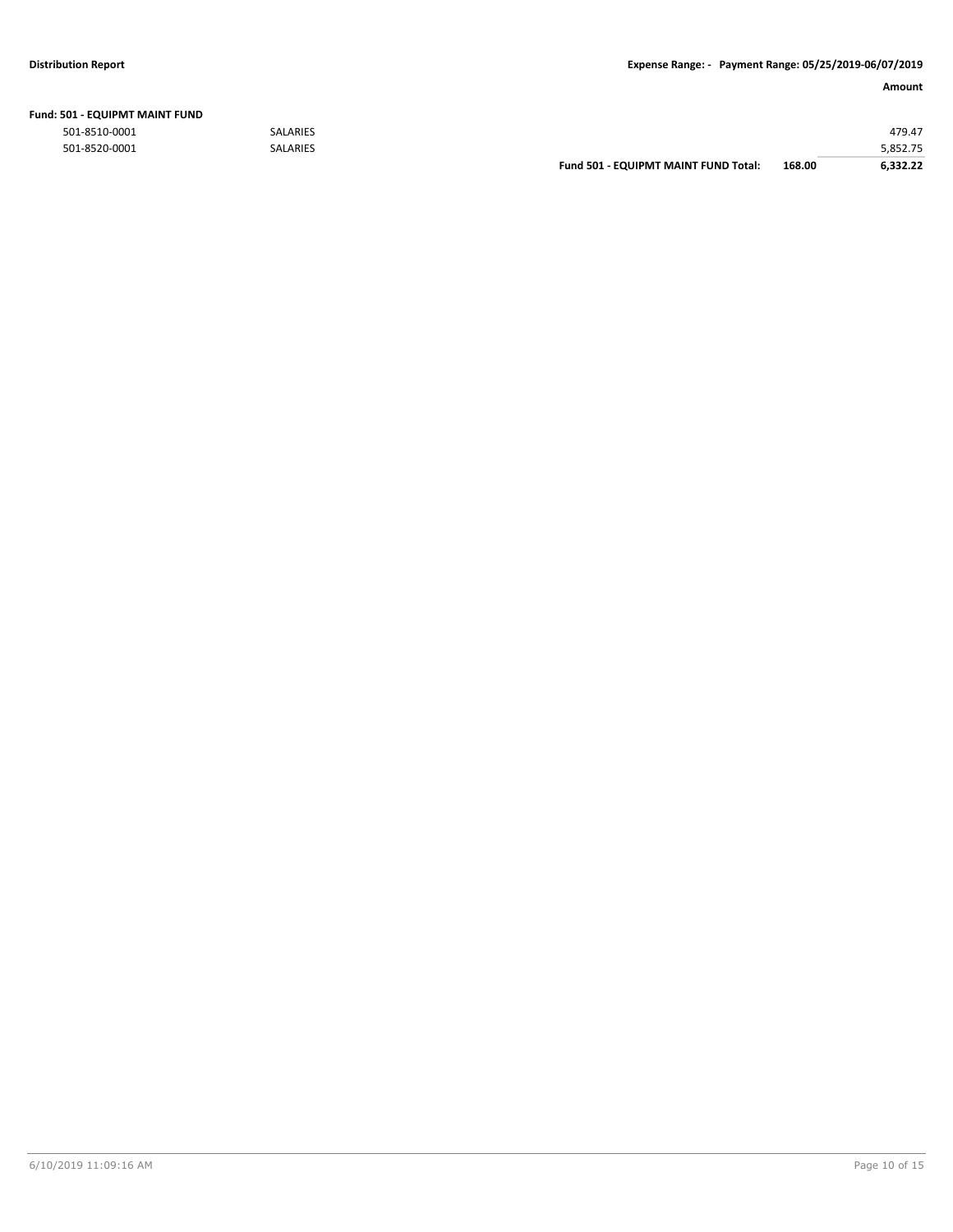## **Fund: 502 - PROP/CASUALTY INS FUND**

TRAINING AND EDUCATION 159.10 Fund 502 - PROP/CASUALTY INS FUND Total: 159.10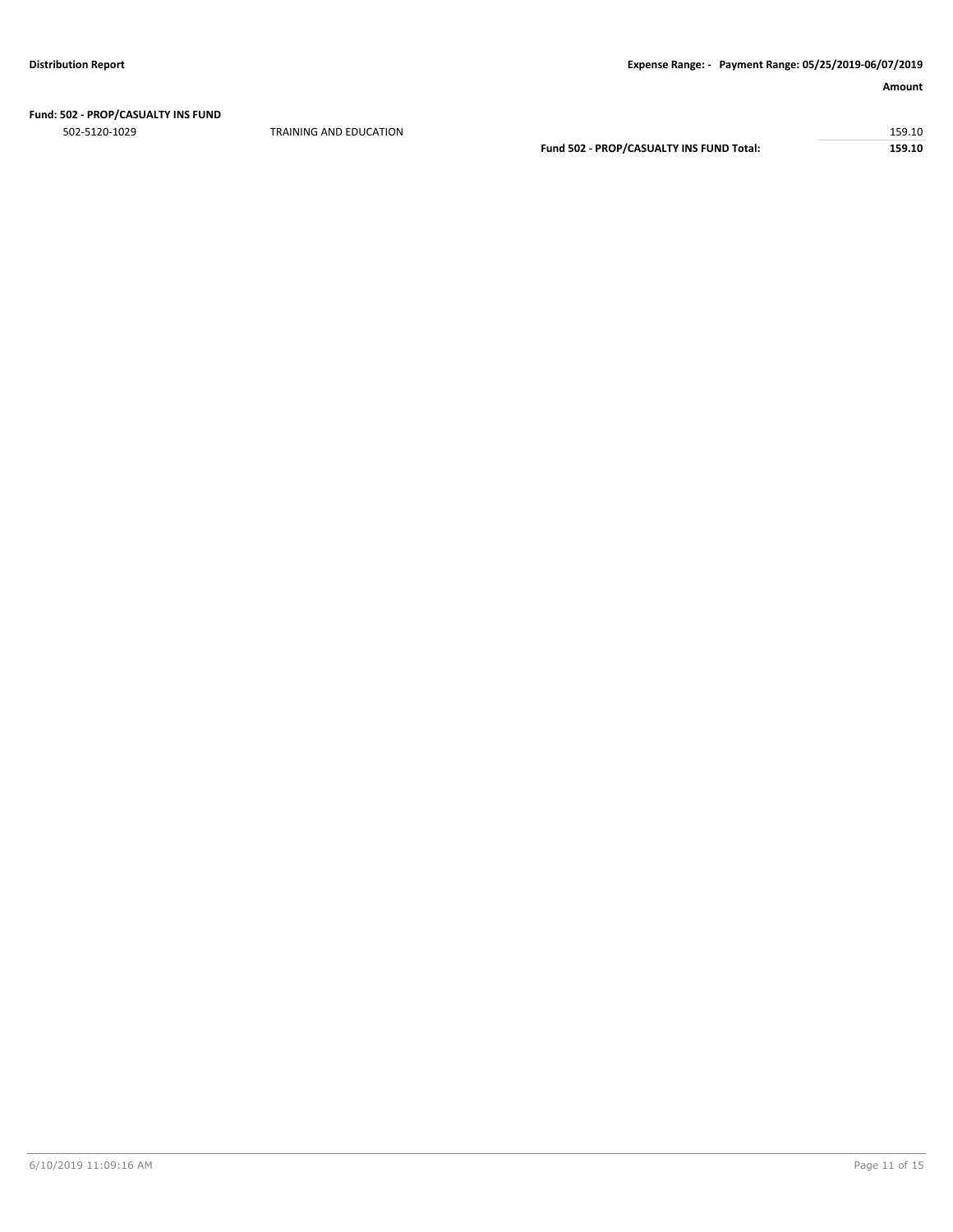|                |                        | Fund 503 - MIS FUND Total: | 160.00 | 7,598.00 |
|----------------|------------------------|----------------------------|--------|----------|
| 503-4010-1033  | <b>FITNESS PROGRAM</b> |                            |        | 45.00    |
| 503-4010-0020  | PART-TIME HOURLY WAGES |                            |        | 2,327.66 |
| 503-4010-0001  | SALARIES               |                            |        | 5,225.34 |
| 603 - MIS FUND |                        |                            |        |          |

### **Fund: 503 - MIS FUND**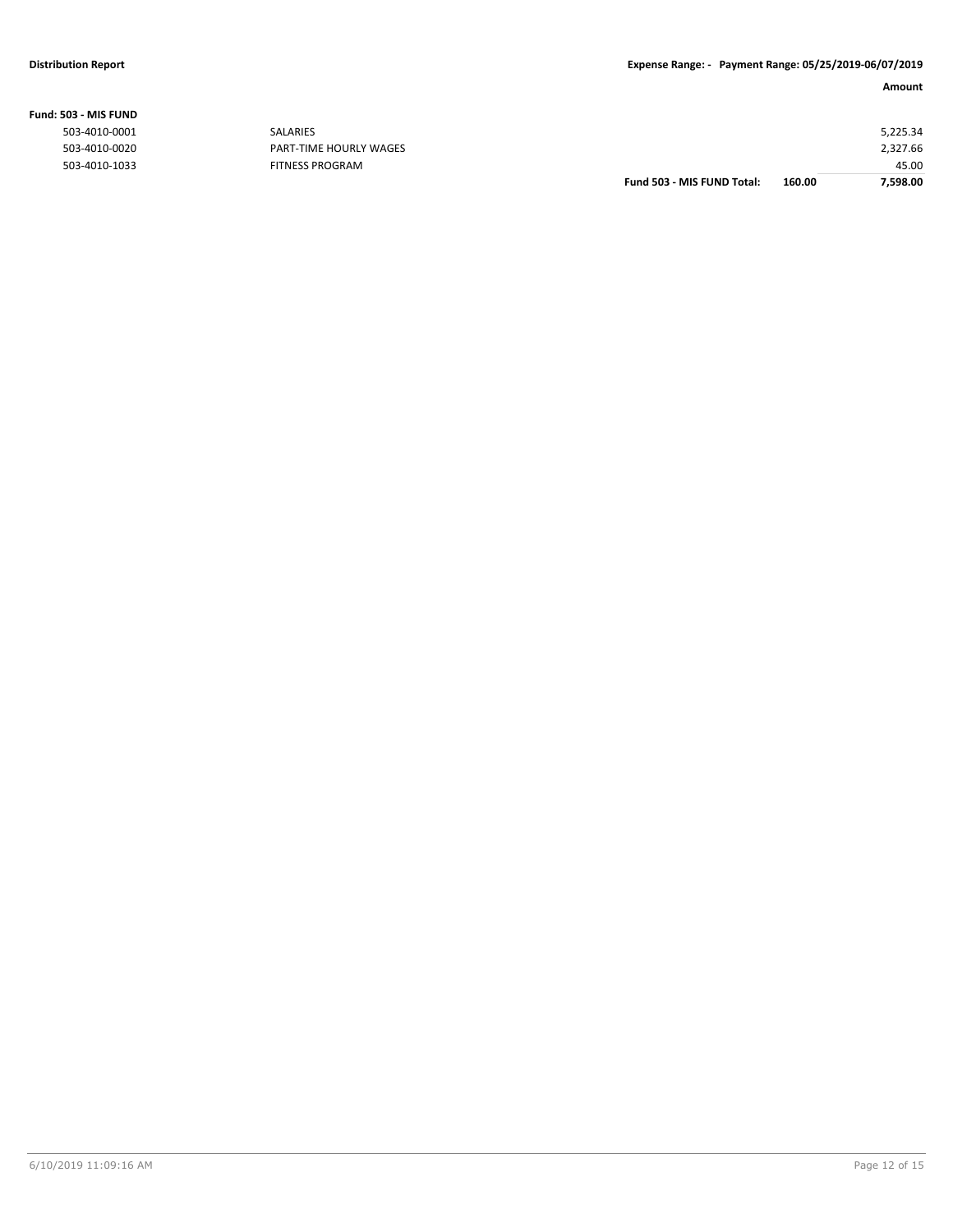| Fund: 951 - SAN. DISTRICT GEN. FUND |                        |                                           |        |          |
|-------------------------------------|------------------------|-------------------------------------------|--------|----------|
| 951-8810-0001                       | <b>SALARIES</b>        |                                           |        | 792.74   |
| 951-8820-0001                       | SALARIES               |                                           |        | 6,466.78 |
| 951-8820-1029                       | TRAINING AND EDUCATION |                                           |        | 157.97   |
| 951-8820-1033                       | <b>FITNESS PROGRAM</b> |                                           |        | 6.75     |
|                                     |                        | Fund 951 - SAN, DISTRICT GEN, FUND Total: | 214.49 | 7.424.24 |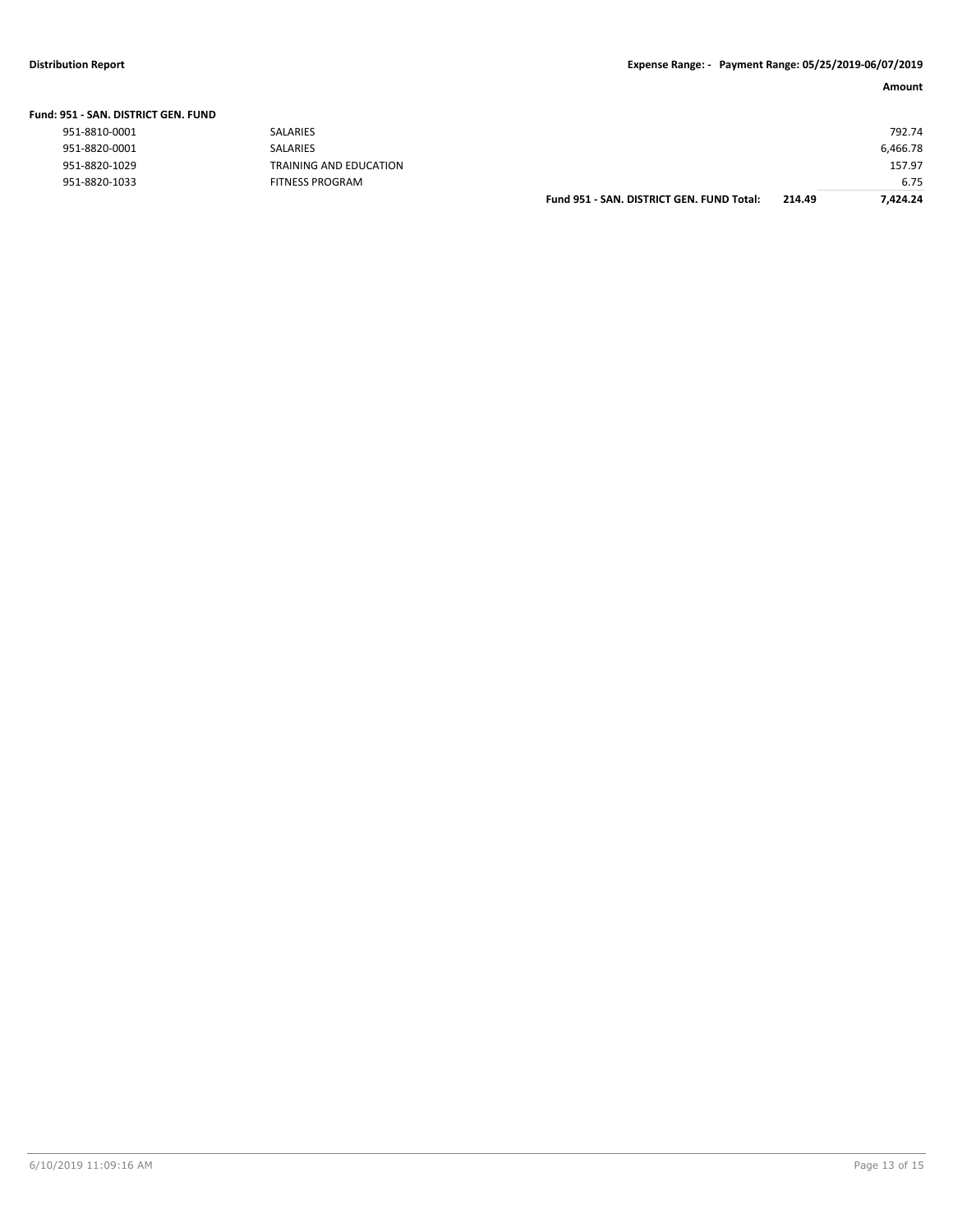|  | Fund: 953 - SAN. DISTRICT CAP. IMPROV |  |
|--|---------------------------------------|--|
|  |                                       |  |

| 953-8820-9201 |  |
|---------------|--|
| 953-8820-9205 |  |
| 953-8820-9214 |  |

DEL MONTE LIFT STATION UPGRADE CANYON DEL REY SEWER LINE REPLACEMENT 953-8820-9214 DEL MONTE SWR MAIN REPLACEMENT

| Fund 953 - SAN. DISTRICT CAP. IMPROV Total: | 8.50 | 454.41 |
|---------------------------------------------|------|--------|
|                                             |      | 106.92 |
|                                             |      | 213.84 |
|                                             |      | 133.65 |